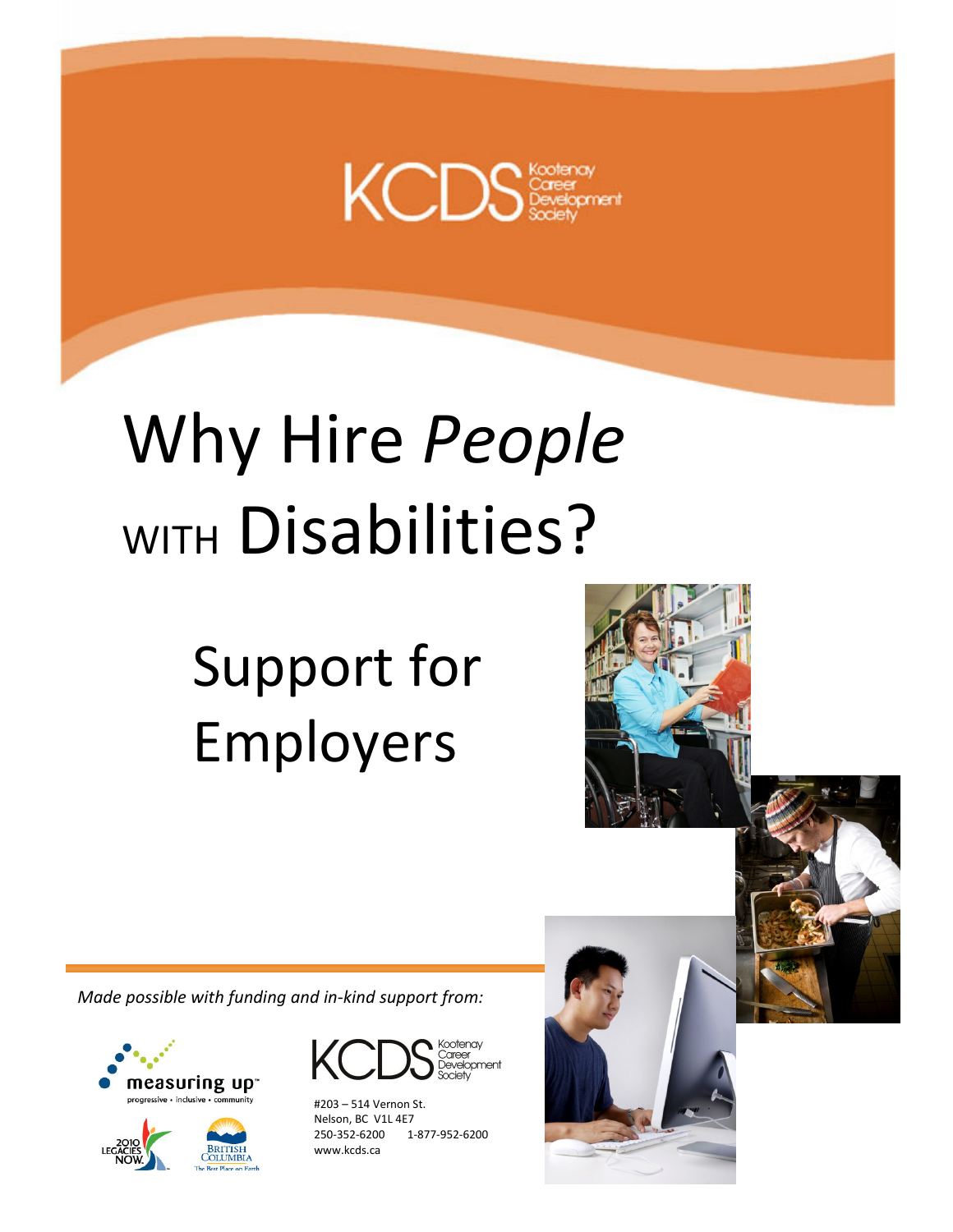## **Introduction and Acknowledgements**

Welcome to "Why Hire People with Disabilities? Support for Employers". This Guide is meant as a starting point for employers who are looking to bring diversity to their workforce. It will provide you with:

- $\triangleright$  Practical ideas and guidelines for hiring people with disabilities
- $\triangleright$  The benefits for you as an employer, in having a diverse workforce
- $\triangleright$  Tools for training and/or development of job-specific training plans
- $\triangleright$  Canadian and local (Nelson & area) resources to support you and assist you with recruiting, hiring, training and accommodating employees with disabilities in your workplace

The information has been gathered from a variety of sources as well as experience based on many years working in the field of employment and people with disabilities. There is a multitude of great information and sources "out there", and this guide attempts to gather key points into one document.

This project was made possible by the 2010 Legacy Funds – Measuring Up funding that was designated to assist communities in becoming more accessible to persons who live with a disability. The local Measuring Up Committee designated employment for persons with a disability as a priority in the Nelson area.

I extend my gratitude to the Nelson Measuring Up Committee who selected Kootenay Career Development Society to research and write this Support/Guide for Employers. Thank-you also to Kootenay Career Development Society who has matched the Measuring Up funding with in-kind resources, without which this project would not have come to fruition.

Beth Hargreaves Employment & Assistance Services Manager Kootenay Career Development Society



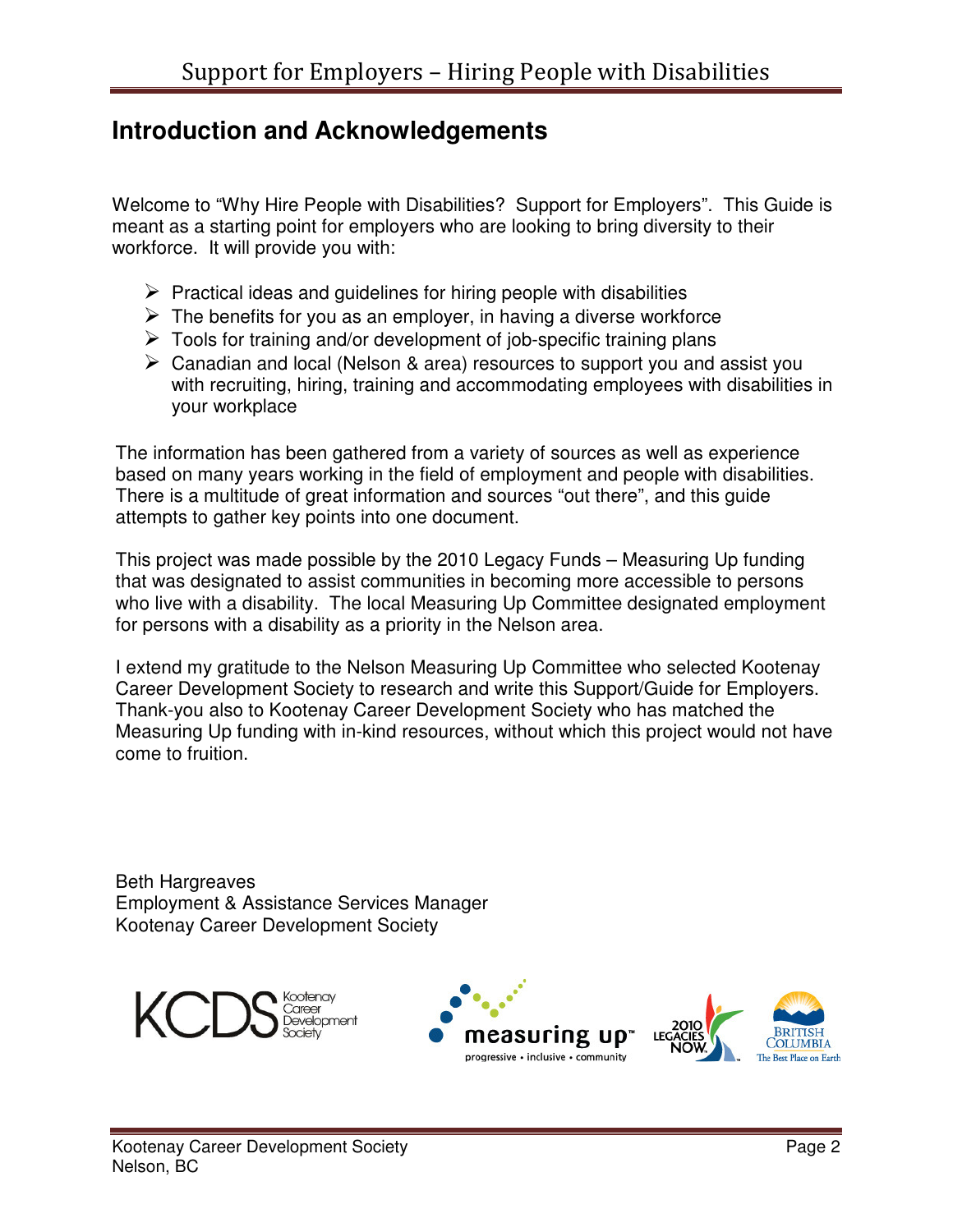## **Table of Contents**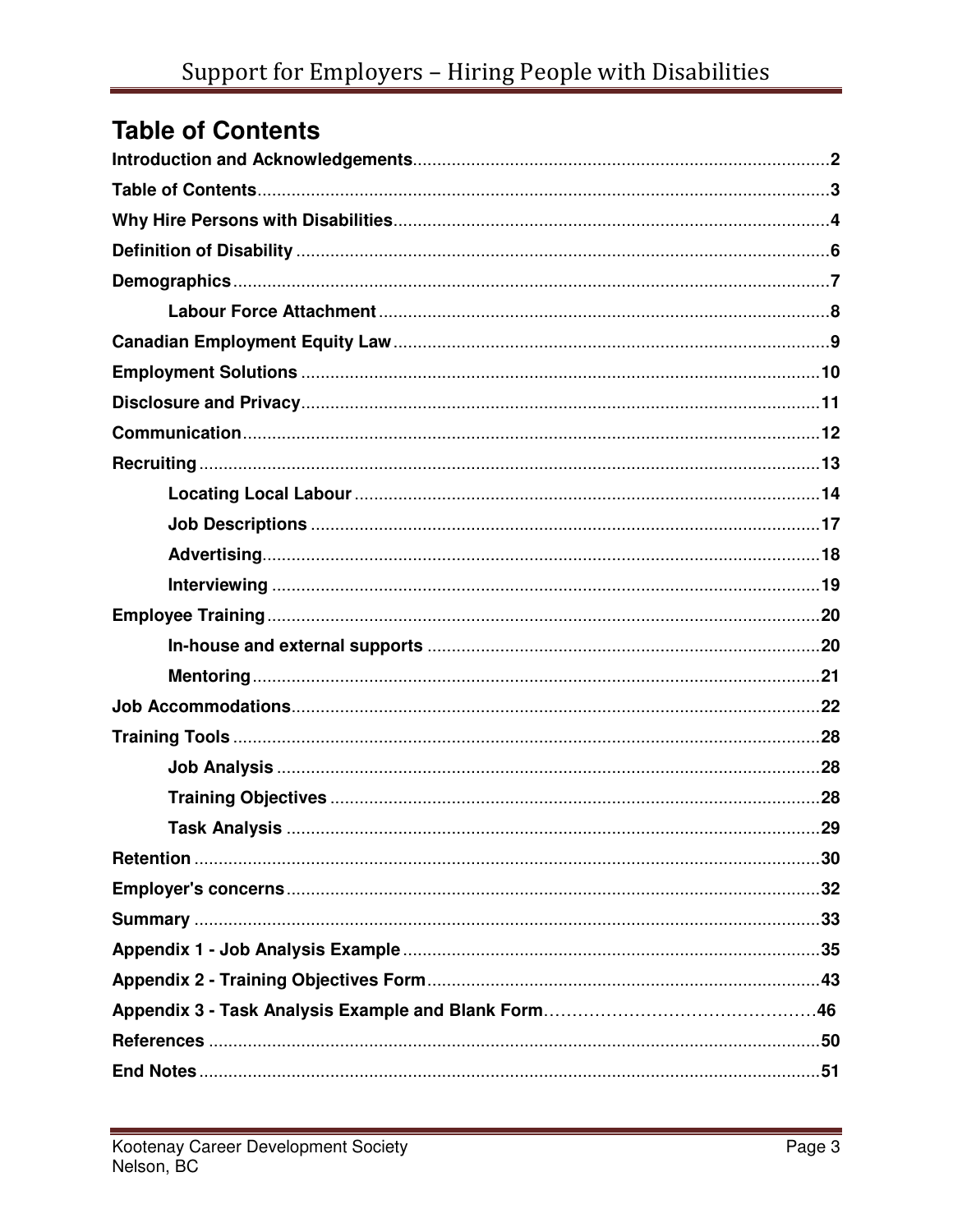## Why hire people with disabilities?

Employers are looking for solutions and improvements to their workforce including:

- Hiring practices
- Employee retention
- Widening their choices for hiring
- Their difficulties in hiring and keeping employees, we encourage employers to explore the option of hiring non-traditional employees.

People with disabilities:

- Are a group of under-utilized, well educated and experienced potential employees
- Want to join/rejoin the labour force and
- Are eager to work

#### A Success Story

David lives with Schizophrenia. He was diagnosed in early adulthood and his mental health has stabilized with the help of medication. He was ready to re-enter the workforce when he booked an appointment to see an employment counselor. He wanted to be employed as a delivery-truck driver.

David had many skills, but had been out of the workforce for a number of years. David and his employment counselor worked together to secure a volunteer position that would allow him to further develop his skills; at the same time David was continuing his job search.

After 4 weeks of volunteering, David secured a part-time position at a local waterbottling warehouse. He worked at that part-time position for a few months and based on his accurate and thorough work ethic, was offered a full-time position at the warehouse. David accepted.

Over the course of the next year, David became a valuable employee and when there was an job opening as a delivery driver, at a higher wage, David accepted.

 He continued working for this company for approximately 2 years, at which time he applied for and was hired as a full-time courier driver. He can be seen now completing his deliveries throughout the Region.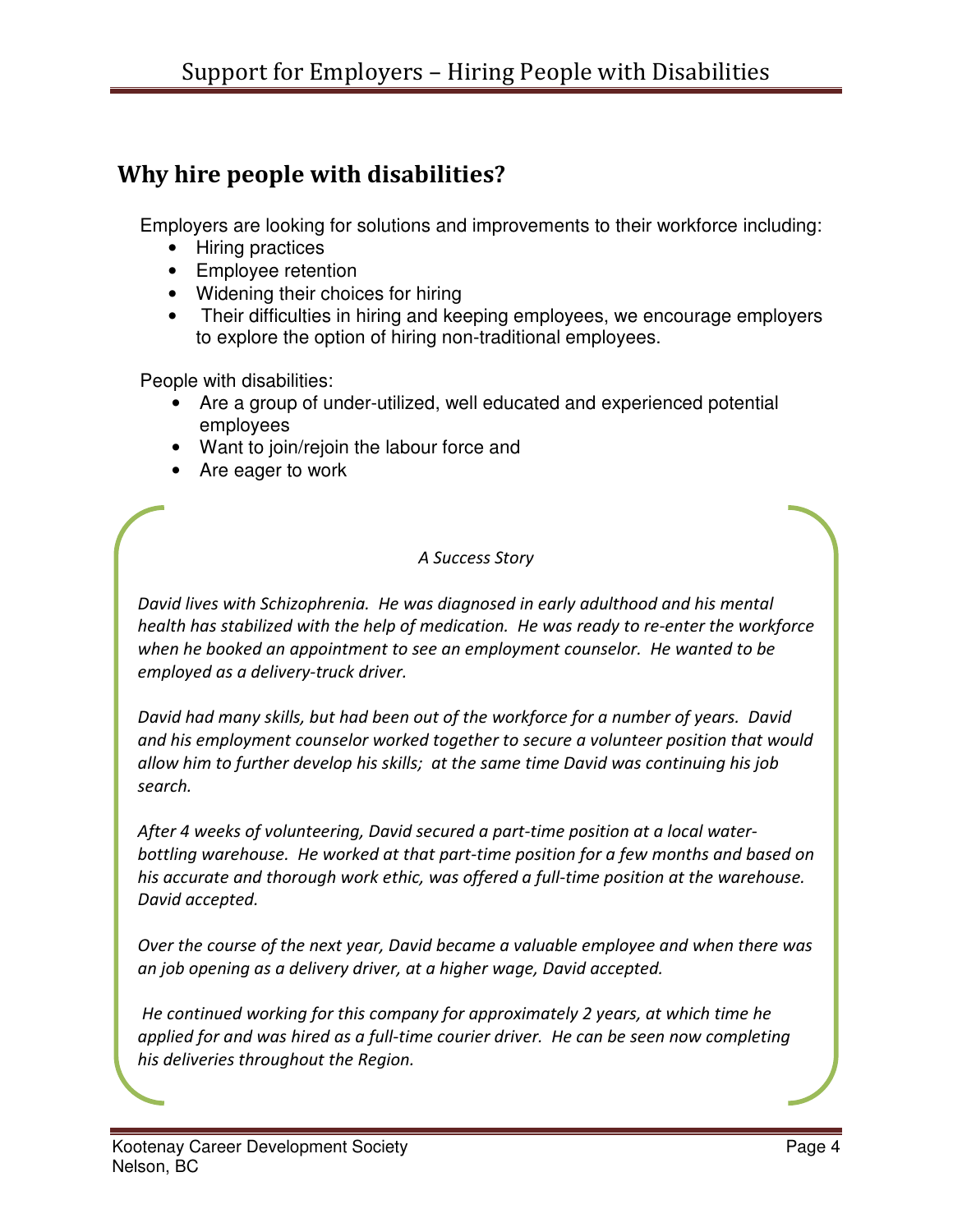" I have found that my employees with disabilities are very committed to their work and loyal to me as an employer. They take great pride in the work they do and gain tremendous satisfaction from a job well done."

Nelson employer

## **TWO simple reasons to hire persons with disabilities:**

| <b>Economic Benefits</b>                                                                                                                                                                                                                                                                                                                                                                                                                                                                                                                                                                                                                                                                                                                                                                                                                                                                                                                                                                                                          | <b>Human Benefits</b>                                                                                                                                                                                                                                                                                                                                                                                                                                                                                                                                                                                                                                                                                                                                                                                                                                                                                                                                                                                                                                                                                                  |
|-----------------------------------------------------------------------------------------------------------------------------------------------------------------------------------------------------------------------------------------------------------------------------------------------------------------------------------------------------------------------------------------------------------------------------------------------------------------------------------------------------------------------------------------------------------------------------------------------------------------------------------------------------------------------------------------------------------------------------------------------------------------------------------------------------------------------------------------------------------------------------------------------------------------------------------------------------------------------------------------------------------------------------------|------------------------------------------------------------------------------------------------------------------------------------------------------------------------------------------------------------------------------------------------------------------------------------------------------------------------------------------------------------------------------------------------------------------------------------------------------------------------------------------------------------------------------------------------------------------------------------------------------------------------------------------------------------------------------------------------------------------------------------------------------------------------------------------------------------------------------------------------------------------------------------------------------------------------------------------------------------------------------------------------------------------------------------------------------------------------------------------------------------------------|
| <b>Higher Retention Rate</b><br>$\triangleright$ A study completed by Pizza Hut (US)<br>showed that retention rates for<br>employees with disabilities were 22%<br>higher than the average for all<br>employees. This results in cost<br>savings in hiring, training and<br>increases productivity and employee<br>morale.<br>Maintaining Company's<br><b>Competitive</b><br><b>Edge</b><br>A study of DuPont's employees with<br>➤<br>disabilities (1991) indicated that the<br>percentage of those rated average or<br>above was:<br>97% in safety<br>86% in attendance<br>90% in performance of job<br>duties <sup>ii</sup><br><b>Increased Revenue for your Business</b><br>The study completed by Pizza Hut<br>≻<br>indicated that 1 in 10 of its customers<br>had a family member with a disability.<br>"The act of employing more workers<br>with disabilities improved sales and<br>customer loyalty.""<br><b>Community</b><br>$\triangleright$ More consumer spending – "Persons"<br>with disabilitiestheir buying power | <b>Your Business</b><br>$\triangleright$ A diverse workforce brings creative<br>and innovative ideas to your<br>business $-$ new perspectives $=$ new<br>energy<br><b>Your Employee</b><br>$\triangleright$ The opportunity to network and<br>connect with co-workers - the<br>employee is able to develop stronger<br>ties to their community.<br>$\triangleright$ The opportunity to gain more<br>financial independence.<br>$\triangleright$ The opportunity to utilize and build<br>onto existing skills and training.<br>An increase in the individual's self-<br>$\blacktriangleright$<br>worth as they are recognized as<br>contributing members of society.<br><b>Co-workers</b><br>$\triangleright$ Studies show a corresponding<br>increase in "morale, teamwork and<br>employee satisfaction that correlates<br>with better product and service<br>quality" when a person with a<br>disability is hired.<br><b>Society</b><br>$\triangleright$ Fewer people accessing government<br>social programs<br>More consumer dollars flowing back<br>$\blacktriangleright$<br>into your community $-$ the more \$\$ |
| is now estimated to be about \$25<br>billion(CAD). <sup>iv</sup>                                                                                                                                                                                                                                                                                                                                                                                                                                                                                                                                                                                                                                                                                                                                                                                                                                                                                                                                                                  | people have, the more \$\$ they<br>spend.<br>$\triangleright$ Development of an inclusive society<br>where ALL people can contribute.                                                                                                                                                                                                                                                                                                                                                                                                                                                                                                                                                                                                                                                                                                                                                                                                                                                                                                                                                                                  |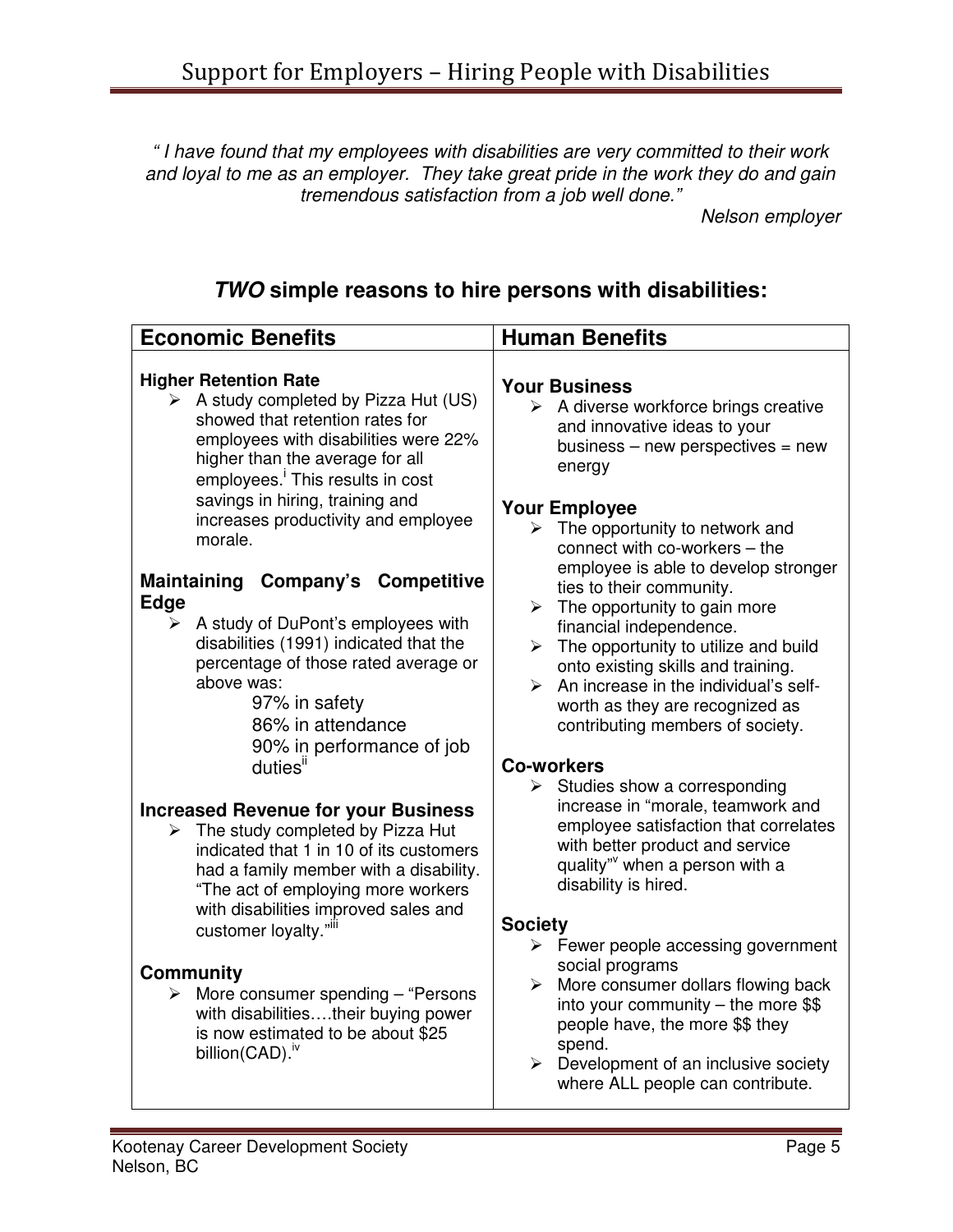## Definition of Disability

"In B.C. the characterization of a specific problem or condition will depend on facts and circumstances of each case. In general the concept of disability for human rights purposes indicates a physiological state that is involuntary, has some degree of permanence, and impairs the person's ability, in some measure, to carry out the normal functions of life."

http://www.cupe.bc.ca/files/definition\_of\_disability\_for\_human\_rights\_purposes\_nov\_06 .pdf Definition of disability for Human Rights Purposes, CUPE, Nov 2006

Normal functions of life covers a broad spectrum of activities including but not limited to thinking, processing information, seeing, hearing, eating, and walking. The manifestations and degrees of manifestations are as varied as stars in the sky. A person's limitations in one area does not necessarily affect other areas of the person's life.

There are the more "visible" disabilities – those that are easily seen: Down's Syndrome, Cerebral Palsy, developmental disability, and someone in a wheelchair. Although these disabilities are more easily seen, the variations in the manifestation of each of these are as different as the people who live with them.

There are also the "invisible" disabilities – those not seen by the eye, but still affecting the individual: non-visible disabilities include learning disability, chronic fatigue syndrome, arthritis, brain injury; episodic disabilities include epilepsy, environmental sensitivities; and disabilities where recovery or partial-recovery has happened – strokes, heart attacks.

It is important to remember that each person's strengths, abilities and needs are individual, however when considering hiring someone with a disability, there are some strategies that can be applied and utilized in a variety of situations.

The following support guide is designed to assist you in hiring and training the right person with a disability for the right job.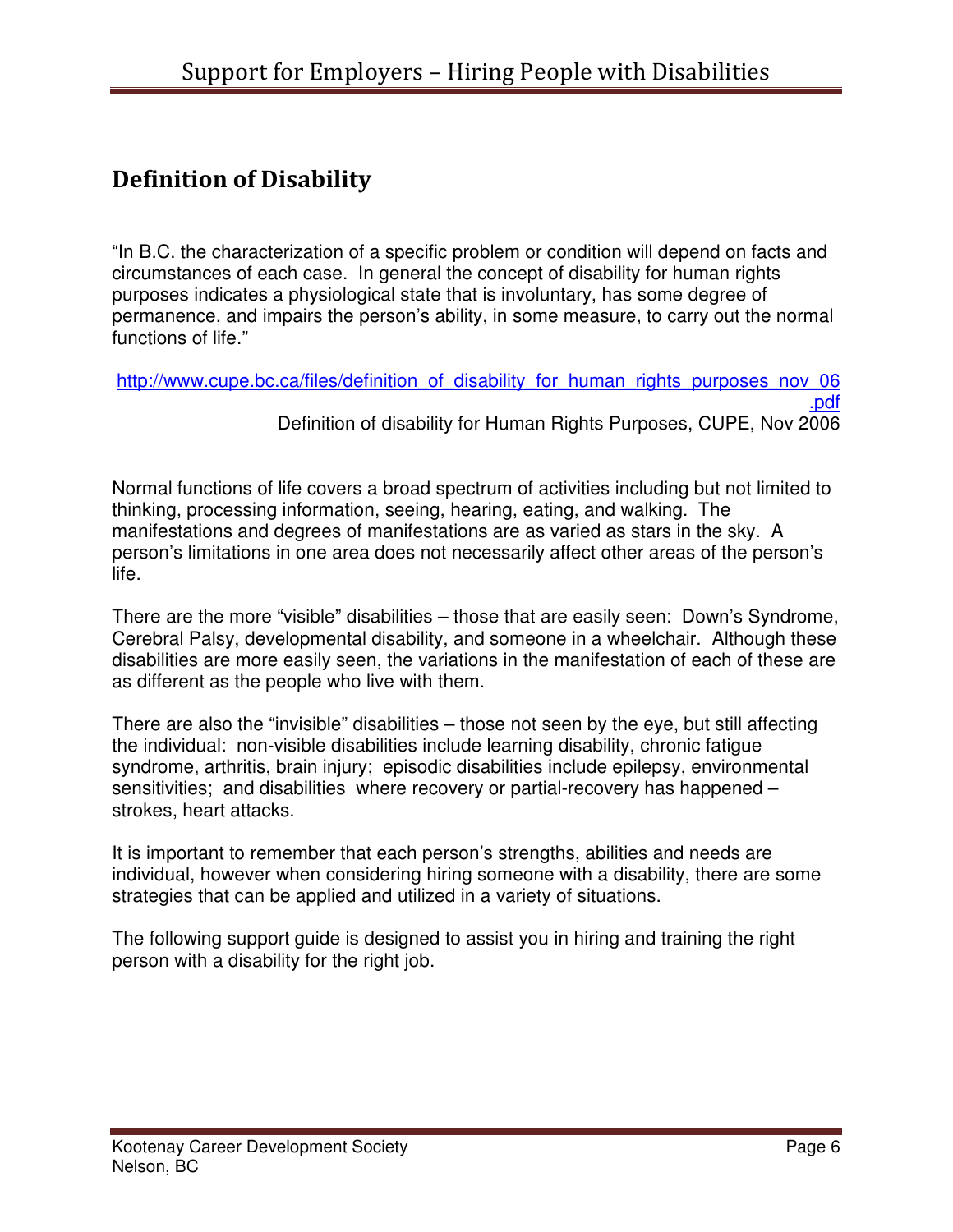## Overview of demographic – Persons with disabilities

As a follow up to the Census in 2006, Statistics Canada conducted a follow-up with persons who identified themselves as having limitations due to physical or mental condition or health issue. This is the first time that the three territories were included in this survey.



As the labour force continues to age, the disabled work force will continue to grow.

As expected, the possibility of having a disability increases with age. During childhood, one of the most prevalent disabilities is a learning disability but that number stays relatively stable over the lifespan. As people age, other health issues surface as a result of general wear on the body and accidents. As you can see on the following graph, not only do the numbers of disabilities increase over the age span, so does the prevalence of certain types of disabilities.

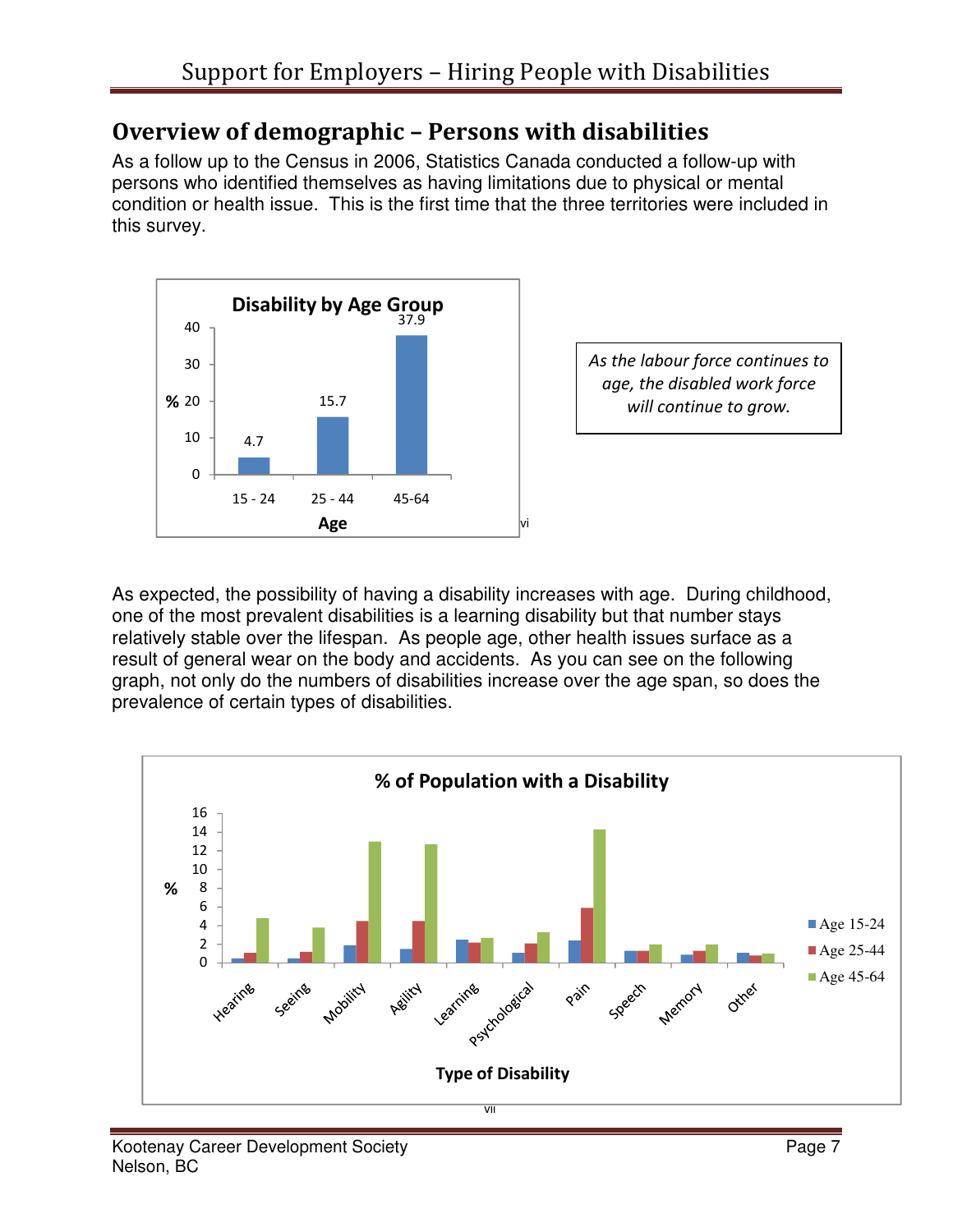

## Labour Force Attachment

Clearly, this demographic is an under-utilized group in the labour force. Because most of those aged 25 – 64 acquired their disability after the age of 25, many will have completed their education prior to becoming disabled.

"The proportion of the disabled population with a post-secondary credential is 52%, only 7 percentage points lower than the 59% reported by the non-disabled." Earnings and Employment Trends Dec 2003 – BC Stats

"Research….has shown that people with both low incomes and disabilities face even greater barriers to taking part in the social, economic and community activities most Canadians take for granted." Vill

.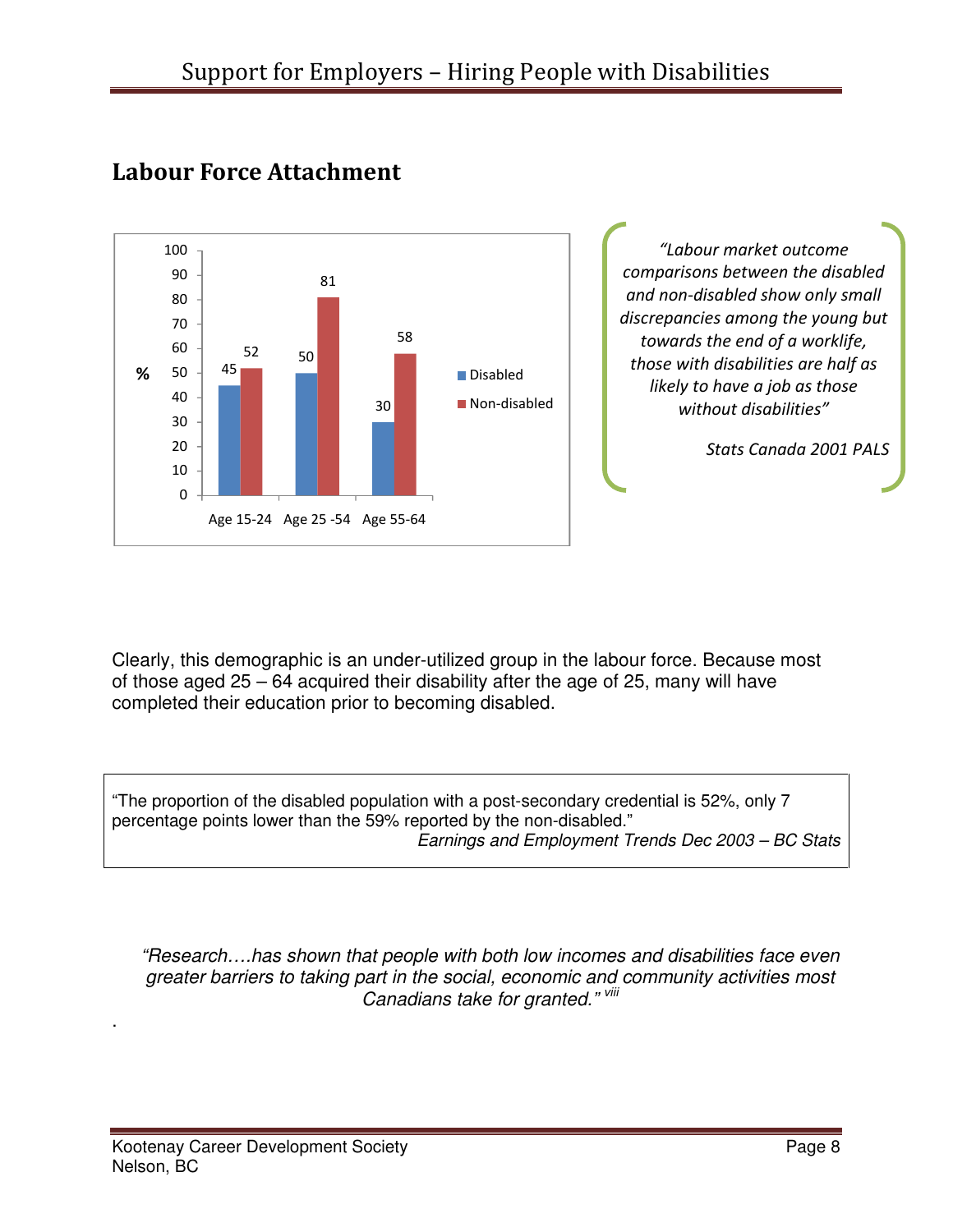## Canadian Employment Equity Laws

## **EMPLOYMENT EQUITY**

## **Employer Obligations**

#### Employer's duty

Every employer shall implement employment equity by

(a) identifying and eliminating employment barriers against persons in designated groups that result from the employer's employment systems, policies and practices that are not authorized by law; and

(b) instituting such positive policies and practices and making such reasonable accommodations as will ensure that persons in designated groups achieve a degree of representation in each occupational group in the employer's workforce that reflects their representation in

(i) the Canadian workforce, or

(ii) those segments of the Canadian workforce that are identifiable by qualification, eligibility or geography and from which the employer may reasonably be expected to draw employees.

Employer not required to take certain measures

The obligation to implement employment equity does not require an employer

(a) to take a particular measure to implement employment equity where the taking of that measure would cause undue hardship to the employer;

(b) to hire or promote persons who do not meet the essential qualifications for the work to be performed;

(c) with respect to the public sector, to hire or promote persons without basing the hiring or promotion on merit in cases where the Public Service Employment Act requires that hiring or promotion be based on merit; or

(d) to create new positions in its workforce.

#### Self-identification

(2) Only those employees who identify themselves to an employer, or agree to be identified by an employer, as aboriginal peoples, members of visible minorities or persons with disabilities are to be counted as members of those designated groups for the purposes of implementing employment equity.

**Employment Equity Act ( 1995, c. 44 )**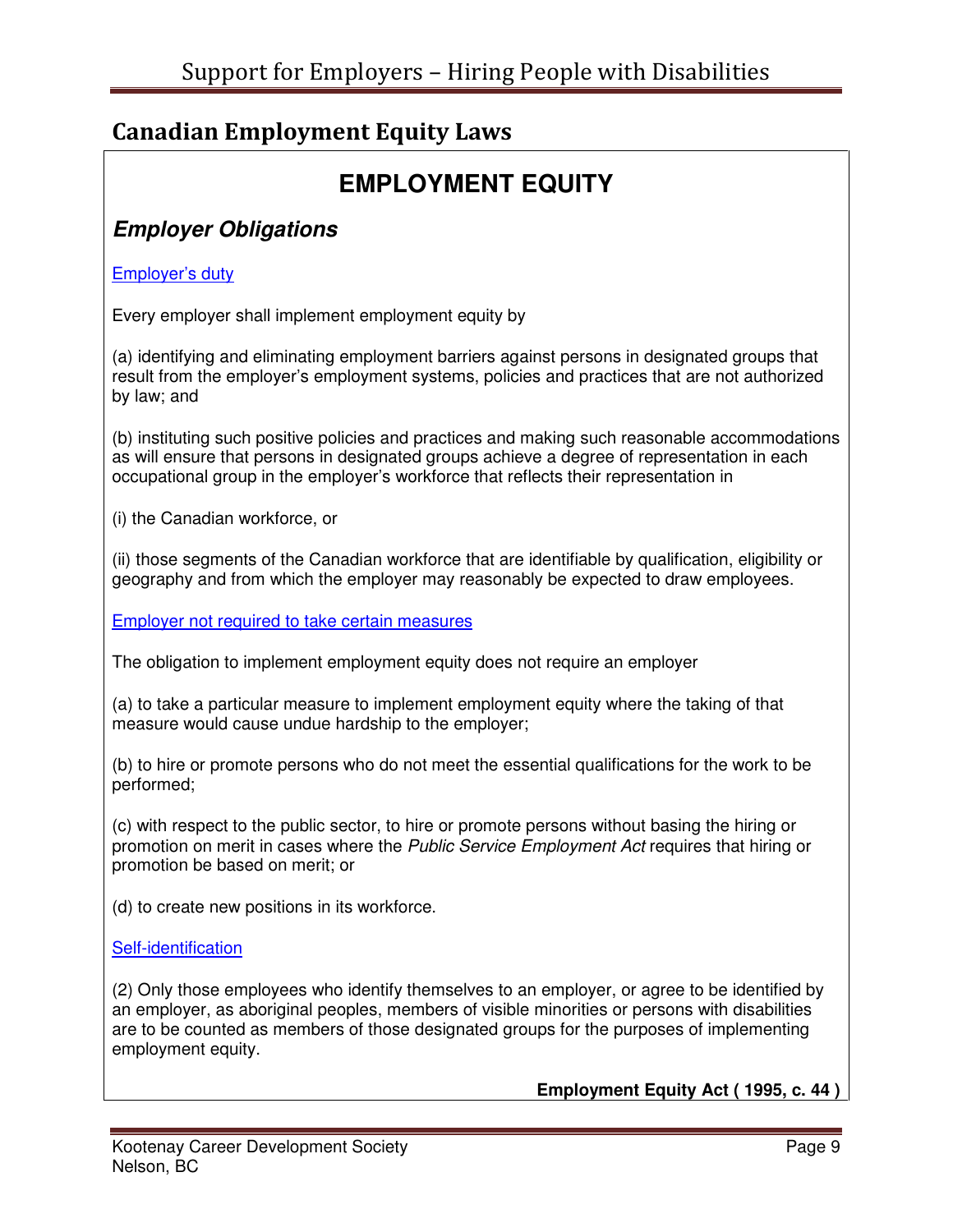## Employment Solutions

When considering hiring a person with a disability, there are also options:

- $\triangleright$  The Traditional Method where the person with the disability takes on an established position in your organization. Training is modified to meet the individual's learning needs eg. Job coaching, mentorship etc.
- $\triangleright$  Job Carving is another method where the person with the disability has a job that was specifically designed for them. For example duties that other employees do not have time to complete – returning phone calls, shredding confidential documents etc.

Job Carving can be highly effective as the tasks are specific, can be tailored to meet your employee's strengths and the person will be fulfilling an important role in your organization.

 $\triangleright$  Work From Home can be a great option for both the employer and the employee for specific types of jobs. For example follow-up quality control phone calls (for auto servicing & repair) works well as the employee can call from home in the evening when the customer is at home.

Whether you choose job carving, working from home or a traditional work placement, job coaching can be an effective tool for both you the employer and the new employee.

 $\triangleright$  Job Coaching is when someone who doesn't necessarily work for you, comes onto your jobsite and helps train your new employee. Job Coaches have expertise in working with people with a variety of abilities. Job Coaching is usually for a specified period of time during your employee's training period.

A Job Coach can:

- $\triangleright$  Assist with on-the-job training
- $\triangleright$  Assist with integration of the employee into the workplace
- $\triangleright$  Assist with recommendations for job accommodations
- $\triangleright$  Develop a training plan for your new employee
- $\triangleright$  Assist in the development of relationships on the jobsite
- $\triangleright$  Provide disability awareness workshops/education with your existing staff
- $\triangleright$  Provide follow-up support as required

It can be difficult for an employer to figure out where to access this support. Your best option is to contact Kootenay Career Development Society – they will have up-to-date information for you.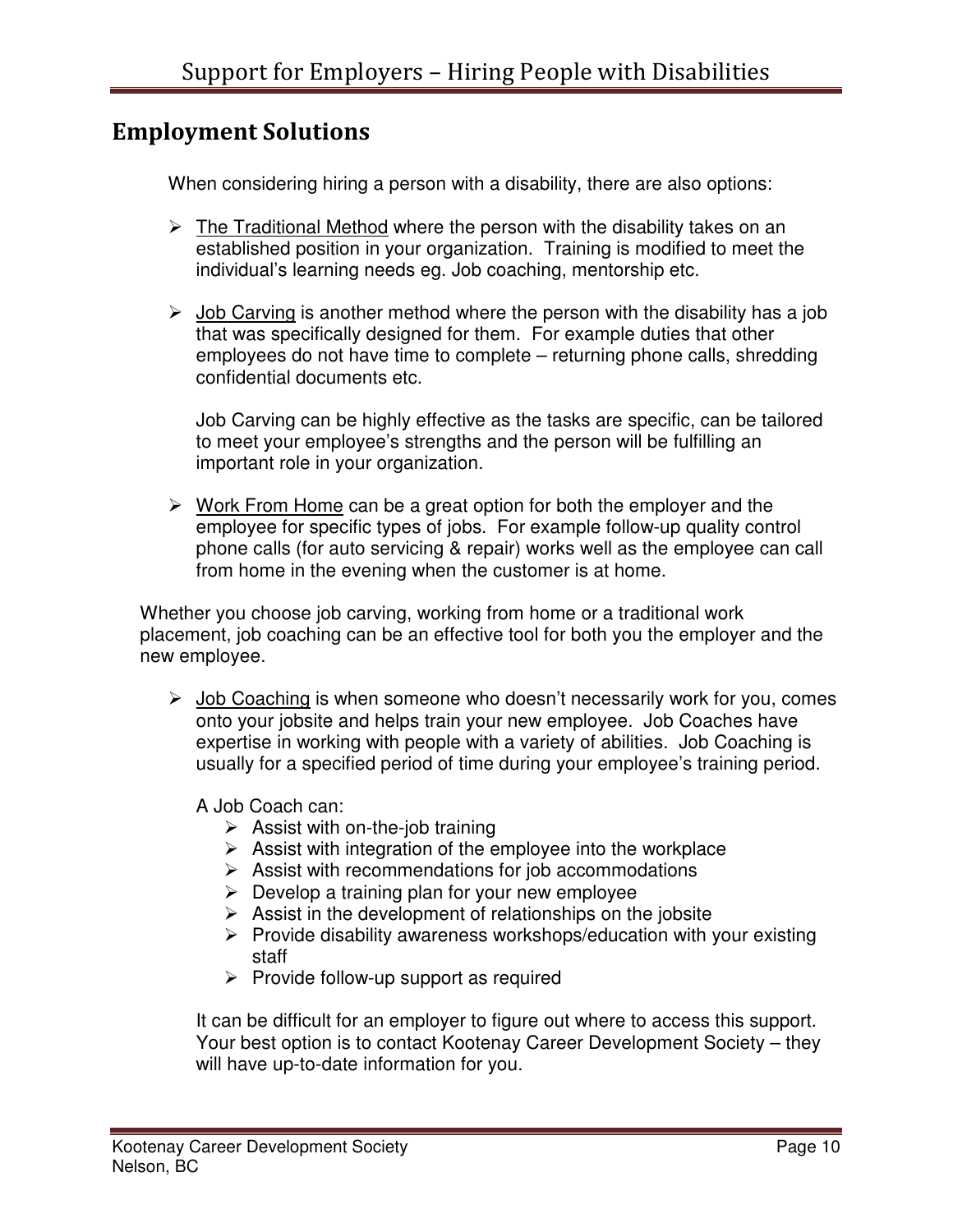## **Disclosure**

A job applicant is not required to disclose their disability to an employer during the hiring process unless the disability will affect his/her ability to perform the duties of the job.

For example:

- $\triangleright$  an applicant who lives with a learning disability is not required to disclose the learning disability unless reading is an important aspect of the job. IF reading is an important part of the job, the applicant is required to disclose.
- $\triangleright$  However, if the applicant lives with Fibromyalgia and is applying for the same job that requires reading, that applicant is not required to disclose their disability of Fibromyalgia.
- $\triangleright$  If that same applicant who lives with Fibromyalgia is applying for a different position that requires physical exertion and stamina, the applicant is required to disclose.

Disclosure is position and disability specific.

A job applicant may choose to disclose their disability even though it may not affect their ability to carry out the duties of the job. Some individuals prefer to "put all the cards on the table" either prior to or during the interview process.

Should the job applicant choose to disclose their disability and it will not affect their ability to carry out of the duties of the job, the employer cannot use this disclosure to deny the person an interview for the position or to deny the job itself.

## **Privacy**

Once you have hired an individual with a disability, your duty as an employer is to treat the employee with the same respect for privacy as you use with all your other employees.

Remember, at the worksite, the only information required to pass on to the employee's supervisor or HR management is what accommodations are required and/or how to support the new employee.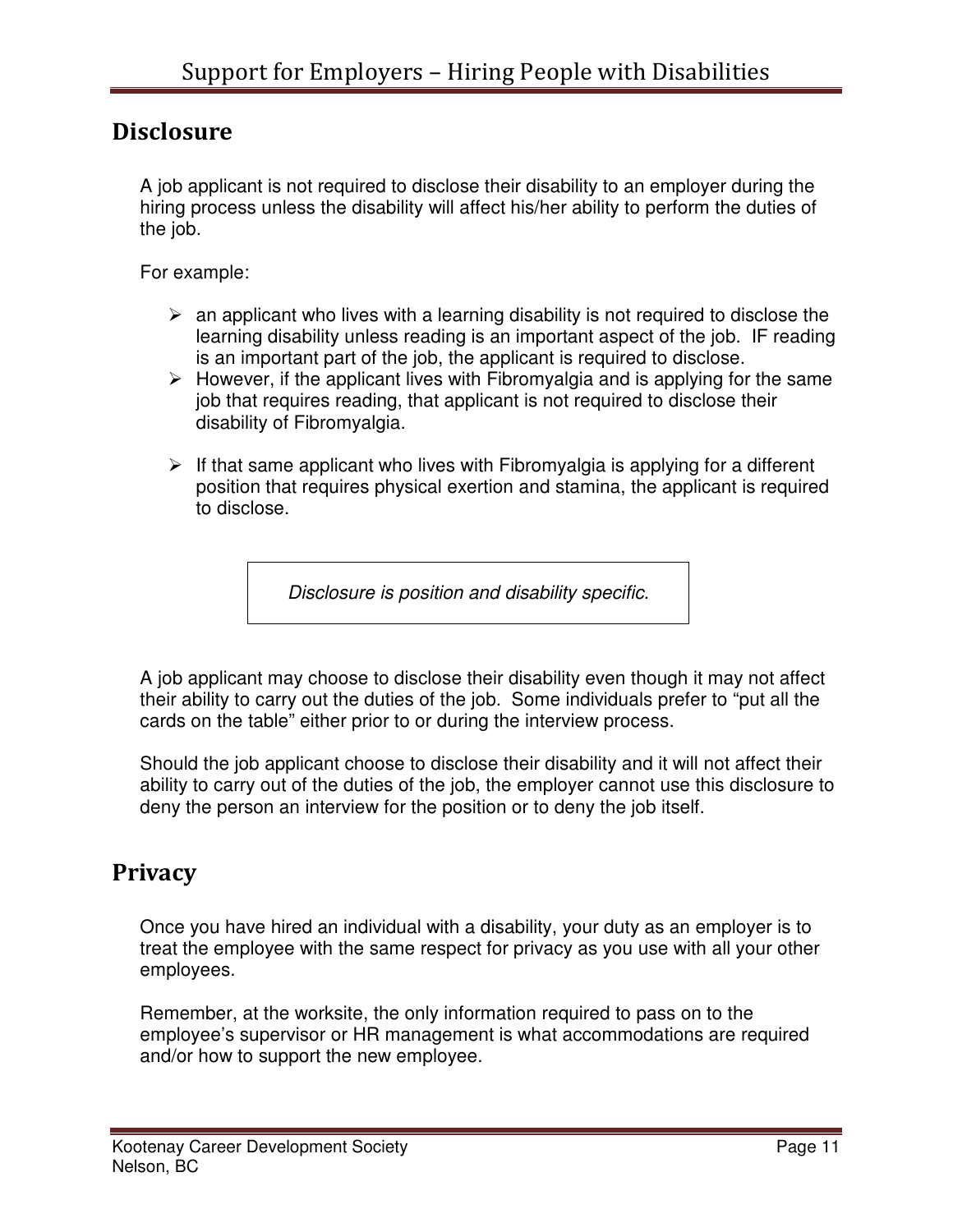## Communication

Communication can be a concern for employers and co-workers when advertising, interviewing, hiring, training and working with someone with a disability. As well, over a period of time, appropriate and acceptable language evolves and what may have been acceptable in 1995, may not be acceptable in 2009.

However, there are a few simple guidelines to follow:

 $\triangleright$  The term "disabled is an adjective, NOT a noun. So, that means you will say " a person with a disability" instead of a disabled person, "a person with a visual impairment" instead of "the blind".

Speak to the person, NOT the disability

 $\triangleright$  Tools, accommodations and devices. The person is not defined by their adaptive device. So that means you will say "a person who uses a wheelchair" instead of "wheelchair bound".

#### **Always put the person first**

 $\triangleright$  If you are experiencing difficulties in understanding what a person with a disability is saying, be sure to ask them to repeat what they are saying: "Can you please repeat what you said" or "I'm having difficulty understand what you're saying, can you tell me more slowly this time?"

If you are unsure about what language to use when communicating, it is more than acceptable to ask the person!

It is important that you understand what the person is saying, otherwise you may miss an important detail AND the person with the disability will know that you don't understand.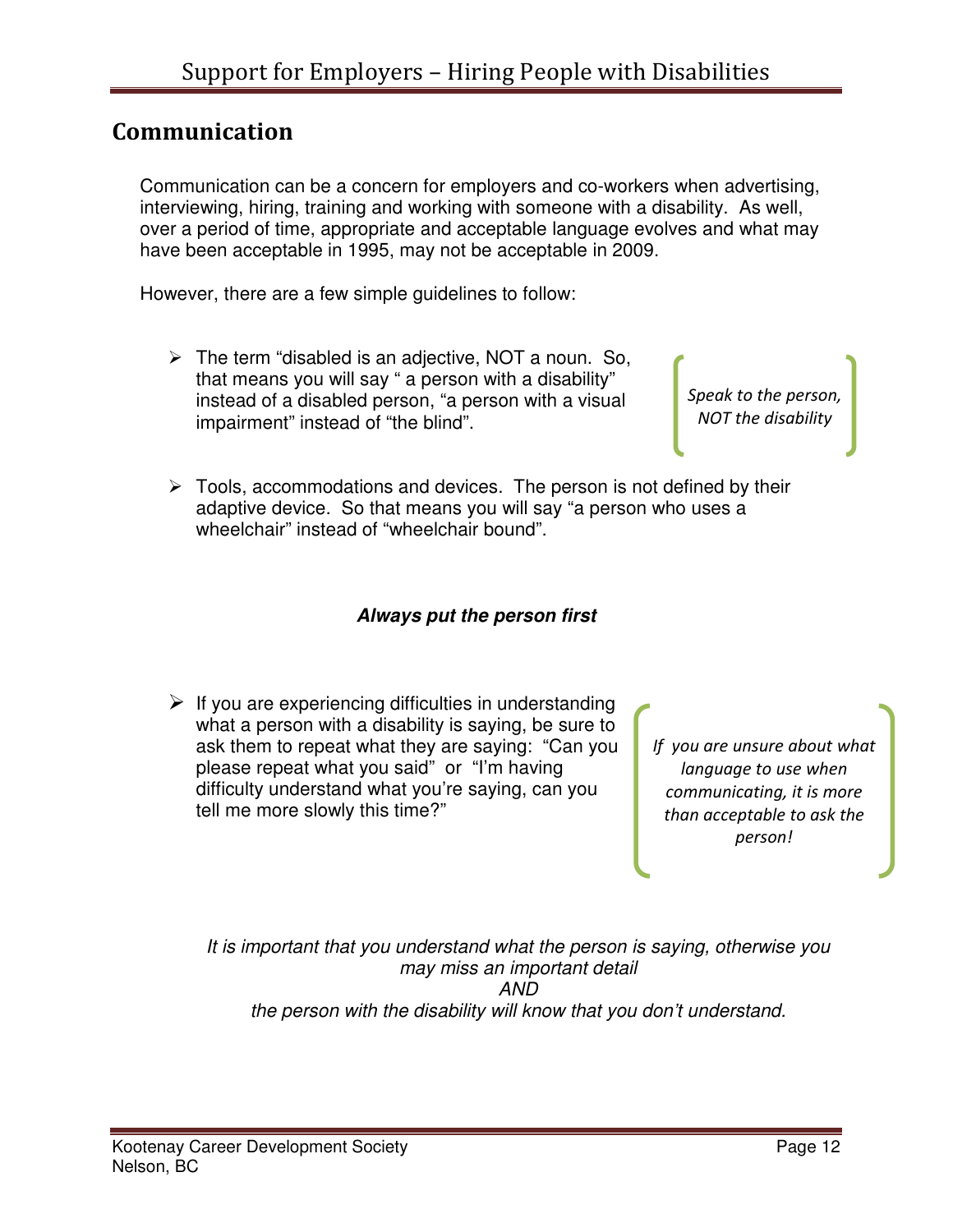## Recruiting

When an employer is seeking a diverse workforce, the recruiting strategies may need to be adjusted. People who live with a disability and are employed are able to provide us insight into recruiting techniques.

"Hiring is the pivot point between Recruitment and Retention"

> Jan Wright, KCDS Nelson Area Human Resource Strategy

In the Research Report **Neglected or Hidden: Connecting Employers and People with Disabilities in Canada**, the survey reported that people with disabilities were most likely to secure their employment full-time or part-time) through a friend or a non-profit service organization.



The more significant the disability, the higher the percentage was for people with disabilities who found their job via friends.<sup>ix</sup>

"Though many employers clearly understand the benefits of an inclusive workplace culture, they report difficulty recruiting job candidates with disabilities."

> The Conference Board of Canada Tapping the Talents of People with Disabilities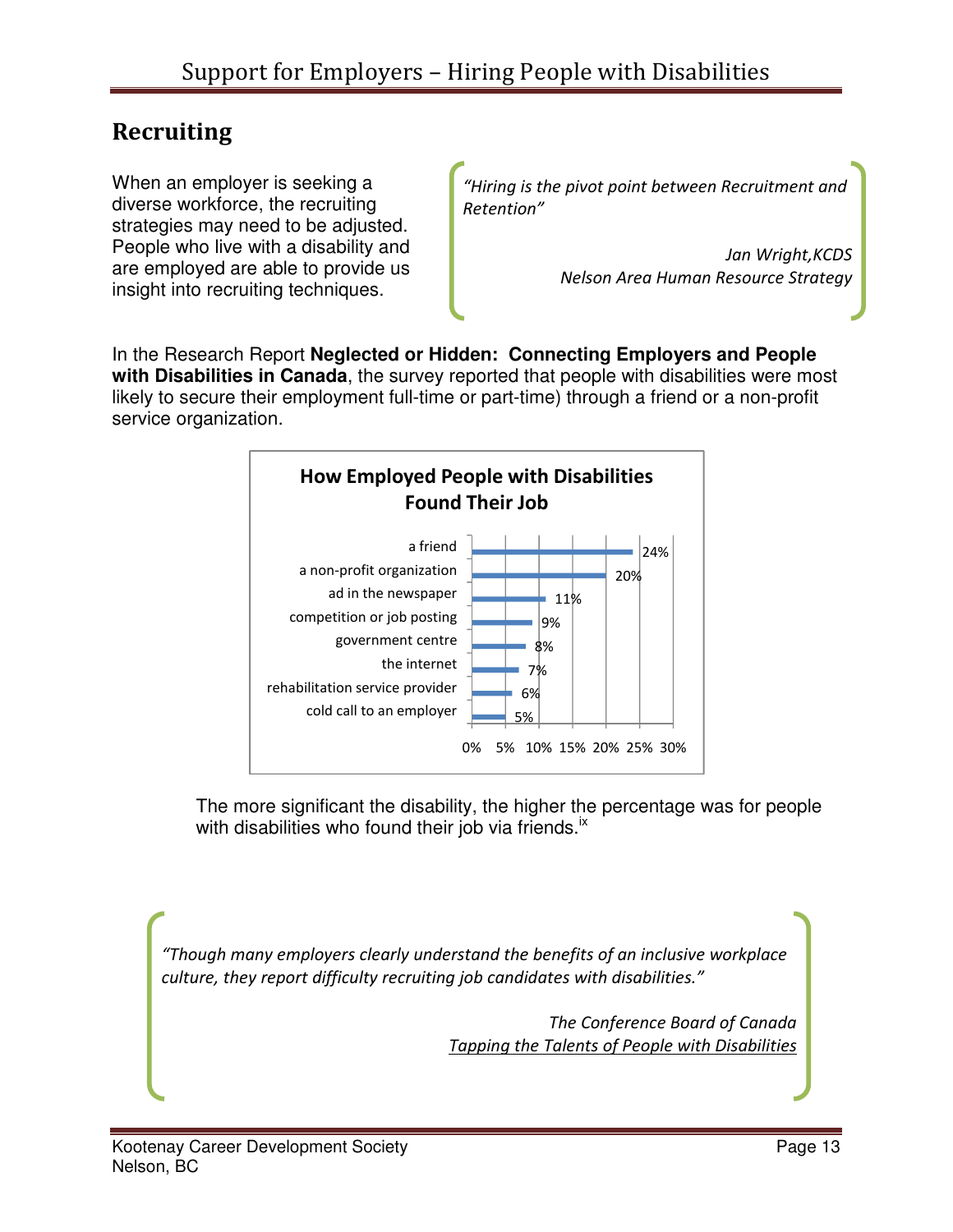Interestingly, in the same study employers reported that they did not utilize these approaches (access through a non-profit organization, a friend or an ad in the newspaper) often in their search for employees. The employers indicated that they tend to utilize their website as a means of hiring yet only 7% of persons with disabilities utilize the internet in their job search.

This may be due to a variety of reasons including the inability for persons with disabilities an to access technology to pursue an on-line job search.

#### **How can we bridge the gap between employer and job seeker?**

#### **a) Locating Local Labour**

If employers (demand side) and people with disabilities (supply side) are going to connect, there may be a need for employers to look at alternate means of recruiting:

"Recruitment strategies work best when the supply side and the demand side of the labour market work together."

> Jan Wright Kootenay Career Development Society Nelson Area Human Resource Strategy 2007 - 2008

#### Resources in your Community - Network, Network, Network

- $\triangleright$  Community Employment Centre
	- $\circ$  One of the best ways for employers to find local labour is to connect with the employment centre in their city or region. Many communities have federally and provincially funded employment programs that assist people with disabilities to find employment. These organizations are a valuable resource for recruiting employees. They are able to assist you through job matching (finding the right person for the right job) and through expert advice for on-the-job training and job retention.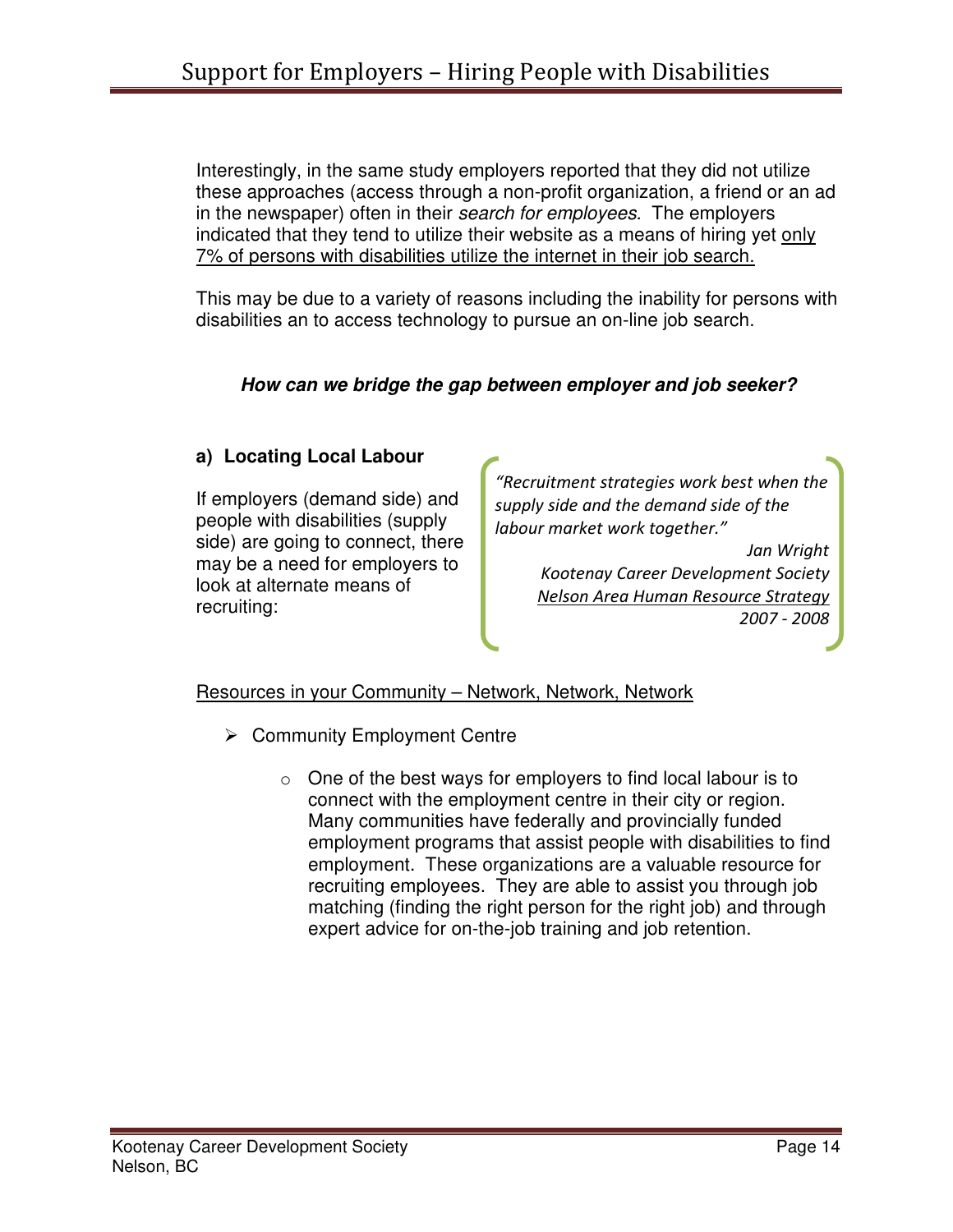o Kootenay Career Development Society has a database of individuals seeking employment, their past work experience and the type of work they are seeking. Employers can access this data base contacting KCDS. o Some of these organizations also have access to resources and support people to assist you, the employer with the training of your new employee.  $\circ$  If you live in a region outside of the catchment area for Nelson – follow this link to find your local Employment &Assistance Services (EAS)funded employment agency: http://www.labourmarketservices.gov.bc.ca/ - These services are available to any unemployed or underemployed (less than 20 hrs/wk) person entitled to work in Canada – including persons with self-disclosed disabilities  $\circ$  For provincially funded employment programs, follow this link: http://www.hsd.gov.bc.ca/PUBLICAT/bcea/EPPD.htm - These programs are available to individuals who meet the criteria of each separately funded program (e.g. a doctor-verified disability or a specified IQ etc.) **Your local (Nelson & area) employment centre is: Kootenay Career Development Society #203 – 514 Vernon St. Nelson, BC V1L 4E7 250-352-6200 info@kcds.ca**

o Some employment centres also offer a resource centre for job seekers, job boards, access to job banks and on-line job boards. They tend to be a gathering place for those seeking employment, including people who live with disabilities. Tap into this resource.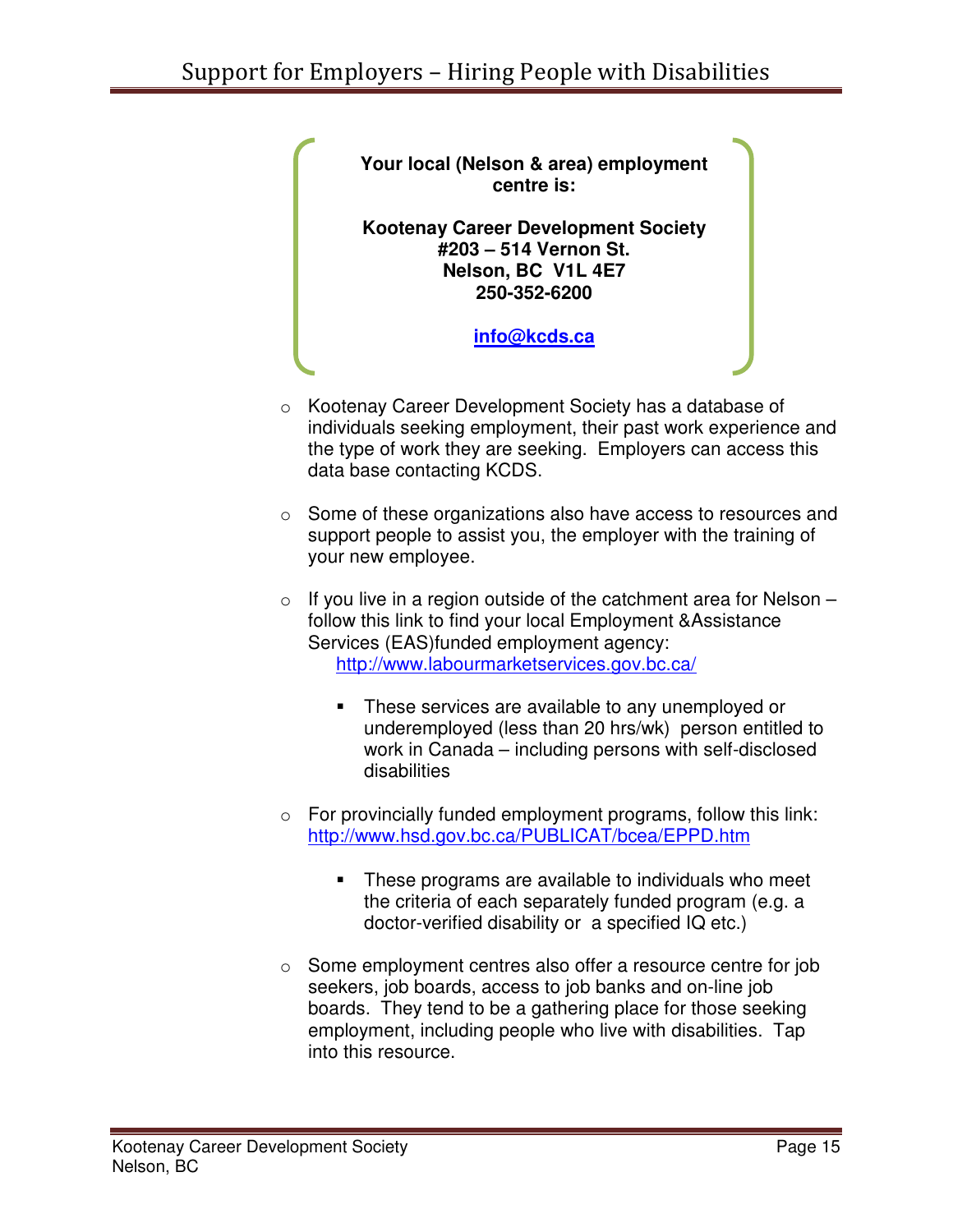The Canadian Abilities Foundation's Research Report **Neglected or Hidden: Connecting Employers and People with Disabilities in Canada** cites on page 54:

Examples of specific hiring and recruitment initiatives that leading employers have adopted include:

Partnerships with central referral agencies – The employers want a one-stop shop rather than going from agency to agency. They are looking to hire people who have a set of skills, they are not shopping for a person with a disability.

Training Programs specifically targeting people with disabilities: These programs focus on injured workers who require retraining and people with disabilities who have limited work experience. These training programs involve both classroom work and worksite experience.

- Local Chamber of Commerce
	- o Your local Chamber of Commerce may also be used as a great resource. The database of businesses in the area as well as non-profit societies may connect you with disability organizations and employment agencies that can assist you in recruiting people with disabilities.
- $\triangleright$  Disability Specific Organizations
	- o Communities often have Disability Specific Organization that can be a potential source for recruitment. These Organizations can also be a source of information for similar groups and they may be able to provide you with information about the specific disability, how it may manifest itself and the support needs of individuals who live with the disability. For example:
		- CNIB Canadian National Institute for the Blind
		- West Kootenay Brain Injury Association
		- **-** Community Living BC
		- People First
		- **Mental Health Clubhouse**
		- -Multiple Sclerosis Society of BC to name only a few
	- o Different chapters of each organization may or may not have a presence in the community – and some organizations work on a regional level.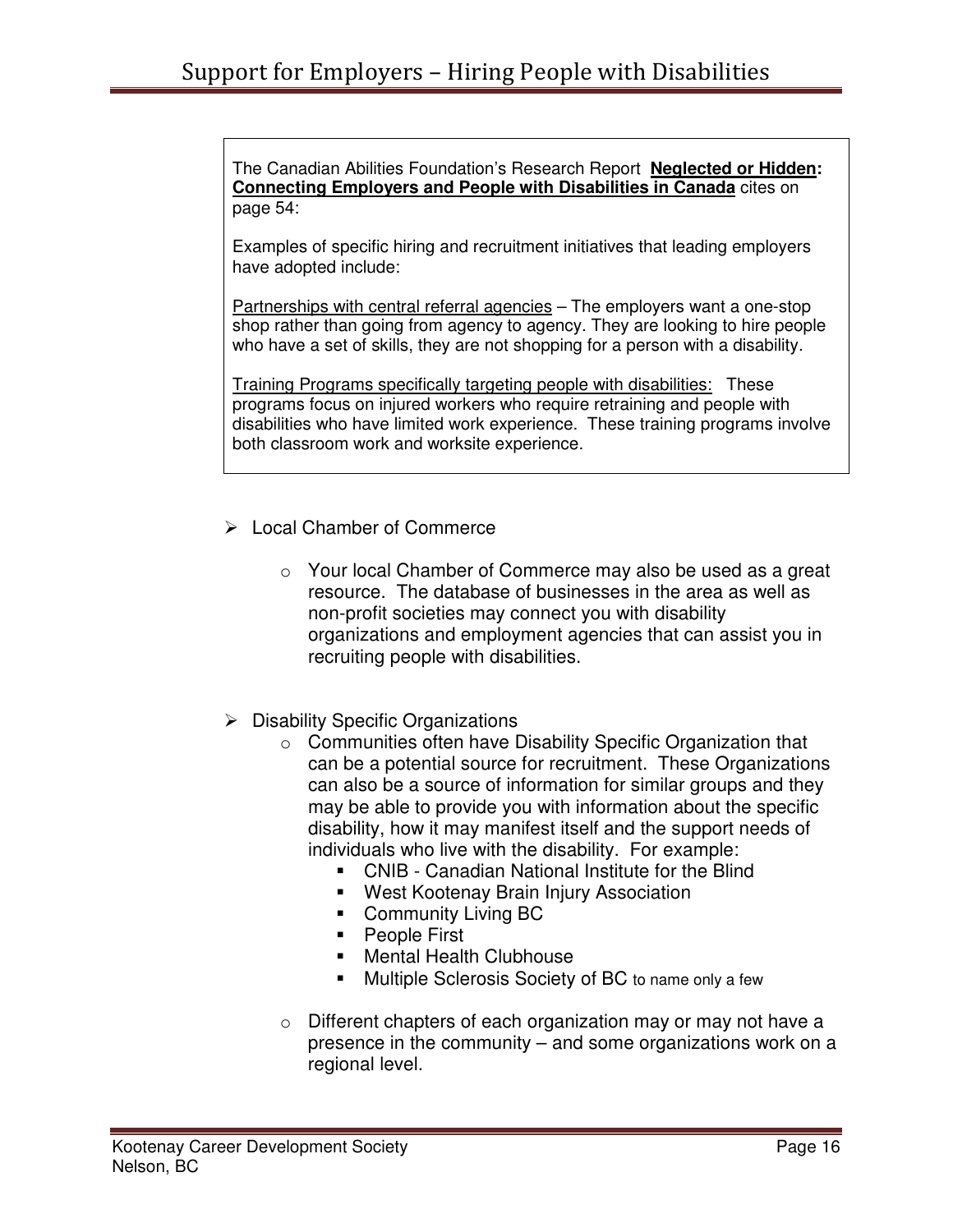#### **b) The Job Description**



Employers want to hire the right person for the right job, whether it is someone with a disability or not. Once the employer has an accurate job description developed, he or she is able to advertise for specific skills.

To be successful in hiring a person with a disability, an accurate job description is extremely helpful. Developing a written job description helps the interviewer as it provides a template for comparing the skills and abilities of each applicant.

If you do not have job descriptions for your organization, it can be helpful to look at the National Occupation Classifications (NOC) for assistance.

The NOC is a comprehensive resource on occupational information in Canada. It highlights main duties and educational requirements for specific occupations.

http://www5.hrsdc.gc.ca/NOC-CNP/app/index.aspx?lc=e

Job Descriptions should answer key questions:

- $\triangleright$  What are the main duties of the job?
	- $\circ$  Core routines and episodic routines
	- o Duties completed on daily, weekly, monthly basis?
- $\triangleright$  What skills, abilities and education are required?
- $\triangleright$  Is past experience critical or will training on the job being offered?
- $\triangleright$  Who will supervise the employee?
- $\triangleright$  Who will the employee work with?

"Good practice employers conduct careful analyses of jobs to ensure the requirements are appropriate."

> Tapping the Talents of People with Disabilities page 19 Conference Board of Canada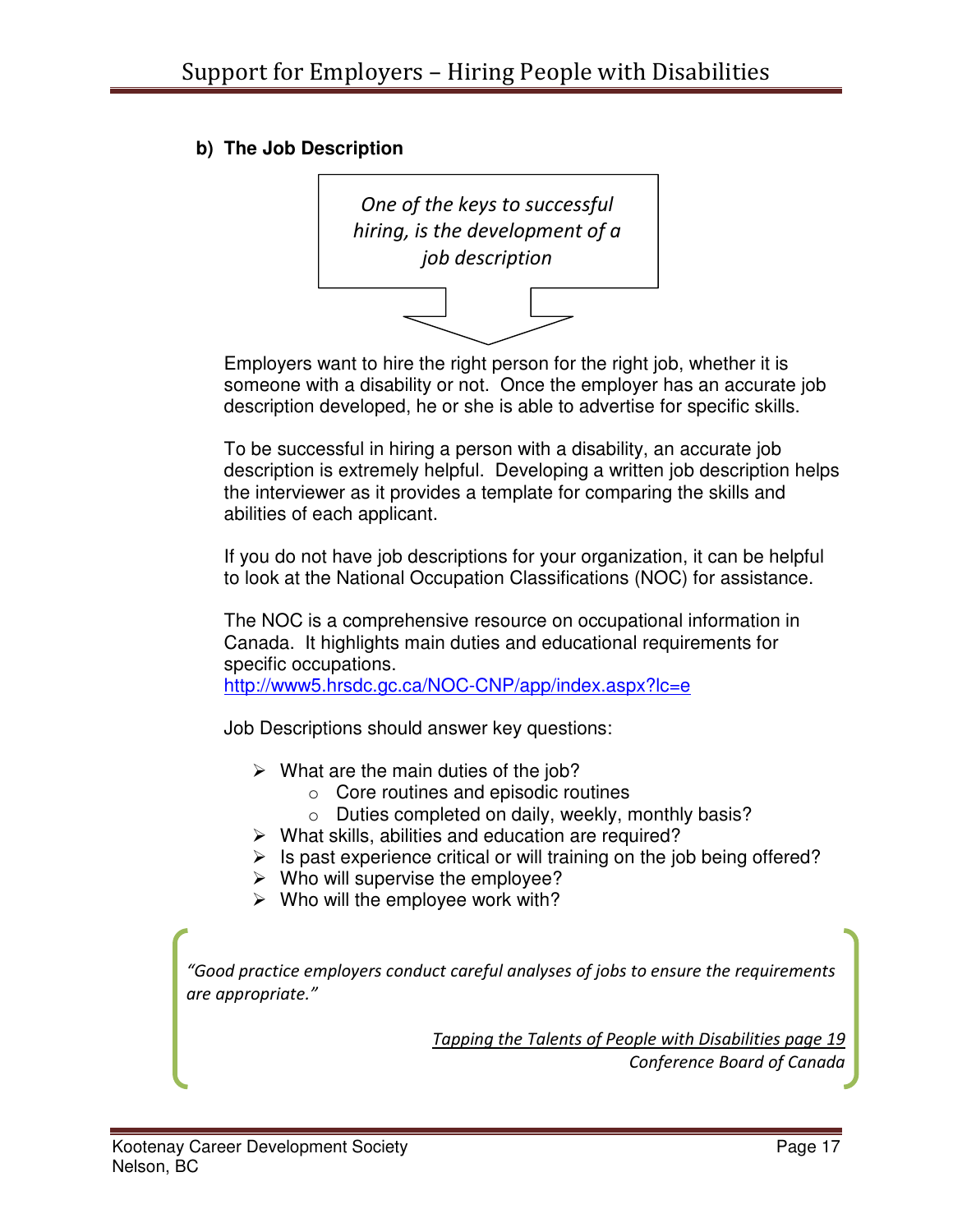If you require a "big picture" of the job, a job analysis can be helpful. See appendix 1 for an example that was modified from Marc Gold and Associates.

Remember, these are all ideas, you can develop a specific job analysis to fit your particular needs.

#### **c) Advertising**

- $\triangleright$  To ensure that you are going to reach the group of people that you want to hire, advertise in multiple places:
	- o Kootenay Career Development Society's (KCDS) job board.
	- o KCDS employment counselor who is able to assist you in targeting a specific demographic. The employment counselor is also an expert in the art of "job matching" – matching a person's skills and abilities to specific job requirements.
	- o KCDS website www.kcds.ca
	- o Advertise at your local college or university. Most postsecondary institutions have disability support services.
	- $\circ$  Traditional advertising local newspapers etc.
- $\triangleright$  Make your advertising disability-friendly.
	- o Does your advertisement include disability-friendly language?
	- o Ensure that your company's advertising and recruiting materials reflect diversity in your workforce (photos and illustrations).
	- $\circ$  For specific job advertising does your advertisement indicate "equal opportunity employer?" or "our company is committed to diversity in our workforce" or similar wording? This creates a clear intent that people with disabilities should apply.
- $\triangleright$  Offer alternative ways to submit resumes.
- $\triangleright$  Remember to advertise for the skills you are looking for as well

as diversity! and in the unknown bon't let your fears of the unknown present a barrier to the opportunity to hire a skilled employee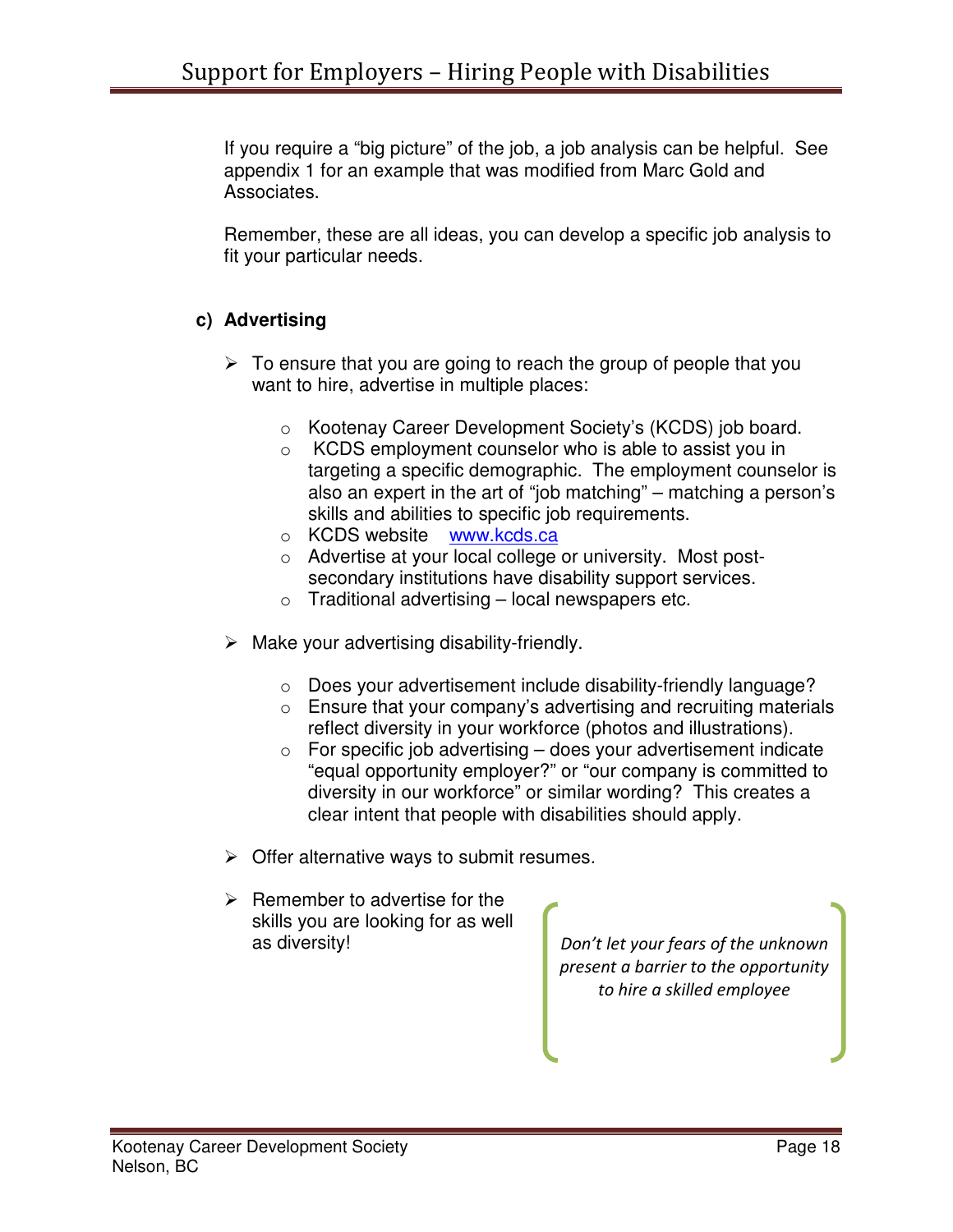#### **d) Interviewing**

When reviewing resumes and cover letters it is important to remember that an applicant with a disability may not have had the same opportunity to develop skills through paid employment. You may notice that the individual has been involved in volunteer work and has developed their skills in

that forum.

#### **Remember to focus on the person's skills and abilities.**

#### Pre-Interview

Prior to the interview, the job applicant may request an accommodation during the interview. An accommodation can be anything from a wheelchair accessible interview venue to requesting an oral exam instead of written (for those with a learning disability) or requesting a certain time for the interview, or a telephone interview etc.

Ensure that your interview space is disability friendly by:

- $\triangleright$  Asking the applicant you are interviewing if they will require any accommodations for the interview.
- $\triangleright$  Ensuring your interview room is wheelchair accessible.
- $\triangleright$  Ensuring you have an accessible washroom.
- $\triangleright$  Being aware that the individual may need to arrange transportation and/or support staff.
- $\triangleright$  If possible, ensuring that the applicant knows the duration of the interview.

#### The Interview

The job interview will tend to go more smoothly when all involved are comfortable. Ensure you spend enough time preparing for the interview to facilitate this – this includes briefing others on the interview panel.

Use a quiet environment for your interviews. Noisy environments can be especially distracting if the interviewee has a sensory disability.

Base your job requirements on a valid job description that outlines the job's specific tasks.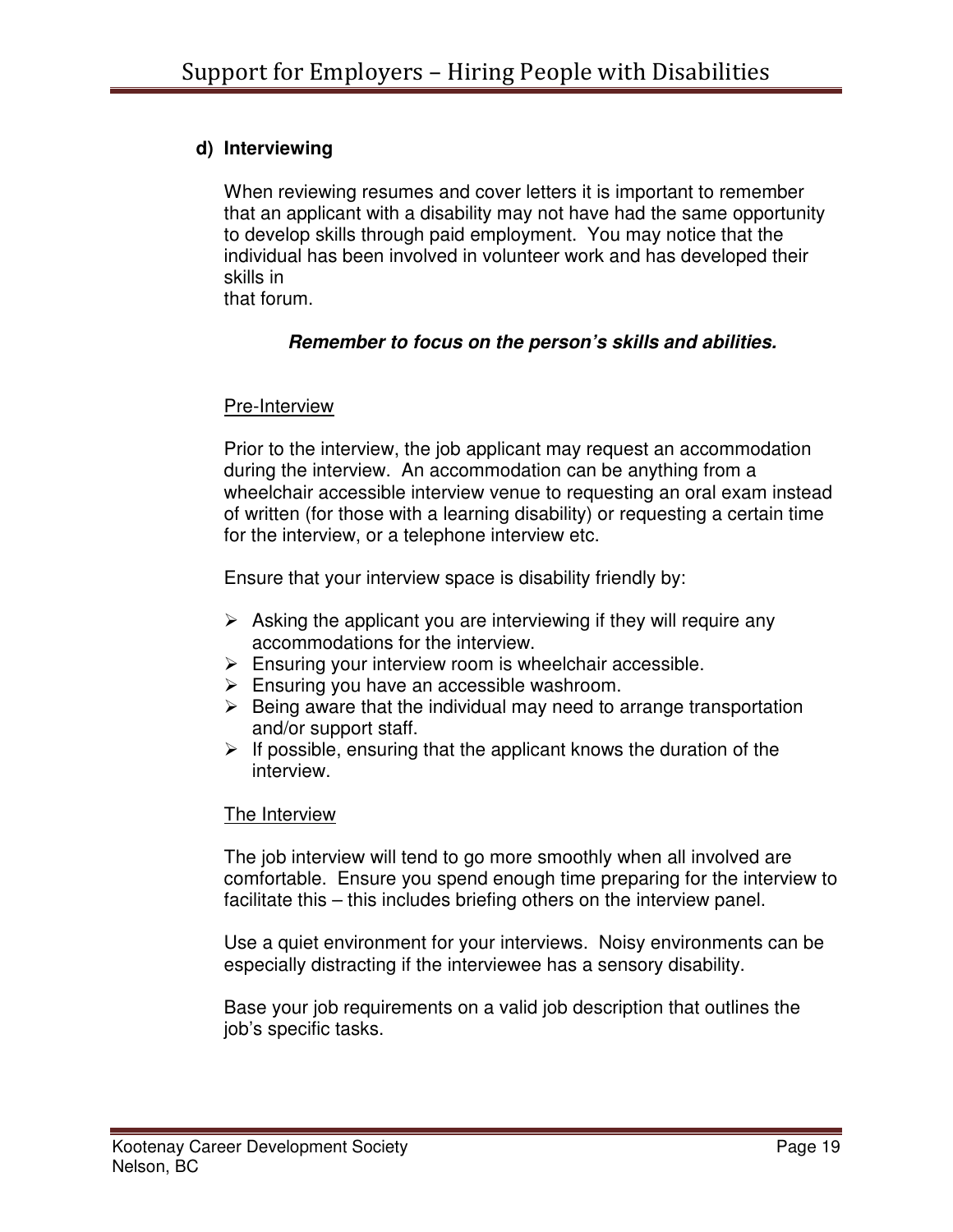Always ask similar questions of all interviewees regardless of whether they have a disability or not.



Interview looking for skills and abilities.

Remember that some disabilities may affect how a person speaks or appears, but may not have any impact on their ability to do the job.

Save the discussion regarding specific accommodations until the end of the interview when you have ascertained if the applicant has all the skills required for the job. member that some disabilities may affect how a person speaks vears, but may not have any impact on their ability to do the job.<br>
ve the discussion regarding specific accommodations until the e<br>
interview when you have asce

## **Employee Training**

#### **How?**

There are 2 basic ways that every employer trains a new employee, this is similar with people with disabilities.

- 1. In-house training
	- a. Most employers have a standard "training" Most employers have a standard "training"<br>practice or process for new hires. In some cases, this process will work for the process will work for the individual with disabilities, depending on what the disability is and how it affects the new employee's learning.

important……..but its value may be overrated UNLESS the training is practical and focused on the "Training is job."

Hidden or Neglected – Connecting Employers and People with and People with<br>Disabilities in Canada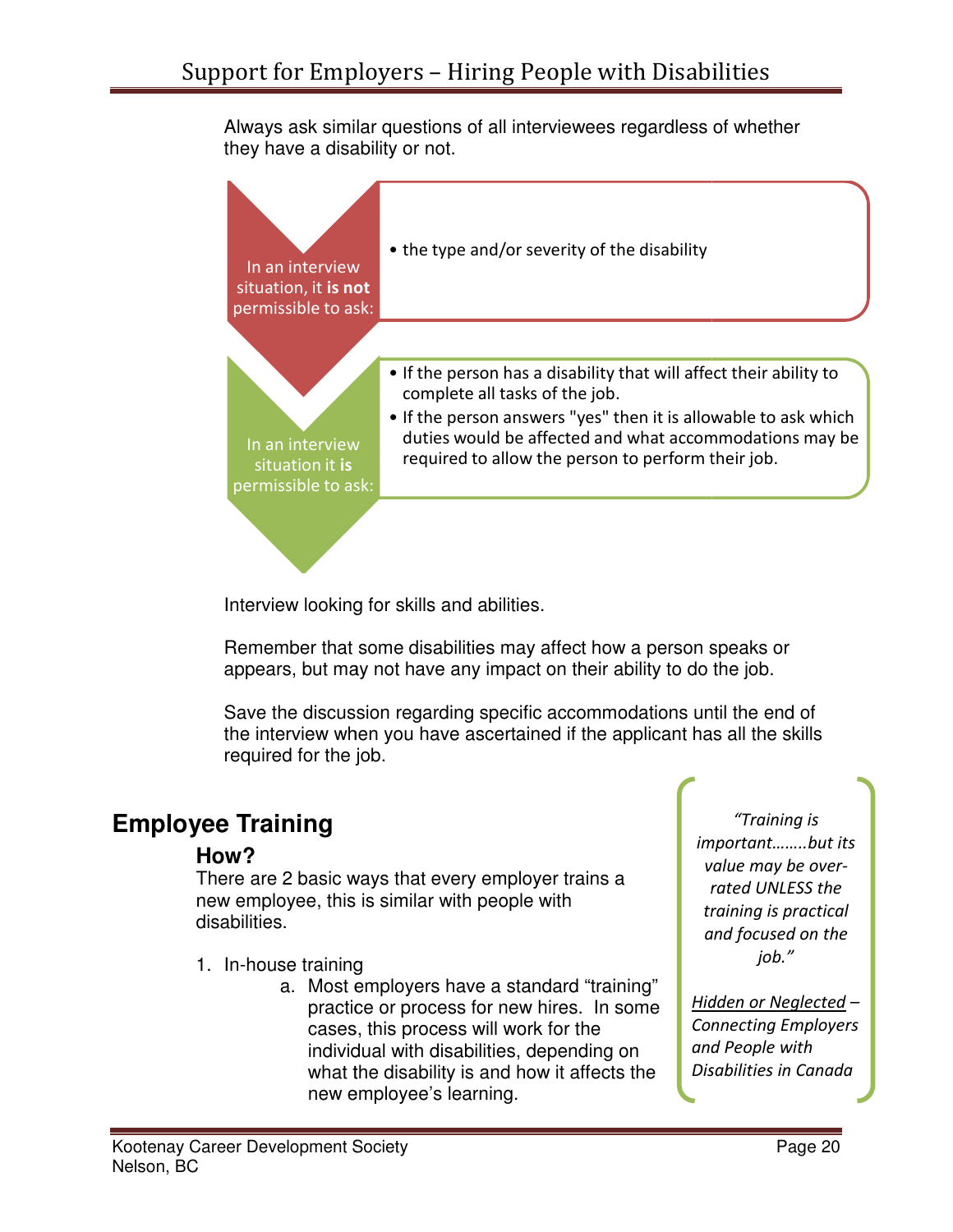- b. If the employee with a disability requires accommodations for learning the tasks, the standard training process can still be used as a general guide with adaptations added as required. For example: a standard task list might have to be broken down into smaller tasks (called a task analysis)see Appendix 2 for example; a person with dyslexia may find it helpful to have task lists put onto audio files.
- c. The employee with a disability may require a longer training period or they may need to learn only one task at a time and once that task is mastered, they can move onto another task.
- 2. External Supports for Training
	- a. Job Coaching
		- i. A job coach is able to come to your worksite and assist with the training of your new employee with disabilities.
		- ii. The job coach has experience and expertise in breaking down tasks and teaching your new employee in a manner that works for them. A technique often utilized is task analysis – see Appendix 3 for example.
		- iii. To find local job coaching, contact Kootenay Career Development Society 250-352-6200. They will be able to advise you of local current job coaching supports.
- 3. Mentorship

**Mentorship** refers to a developmental relationship in which a more experienced person helps a less experienced person, referred to as a **mentee or (person) being mentored**, to develop in a specified capacity and/or to attain specific skills.  $x$ 

"It is considered that new employees who are paired with a mentor are twice as likely to remain in their job than those who do not receive mentorship"

Wikipedia

#### **New-hire mentorship**

On some worksites, new employees to the organization (mentoree) are paired with more experienced people (mentors) in order to obtain information, good examples, and advice as they advance. In most cases, the mentor will also take an active role in developing and implementing the training for the new employee.

#### **Peer mentoring at work**

Peer mentoring can be advantageous in the work setting and it offers a low cost way to train employees. Often, the new employee (mentoree) may feel more comfortable learning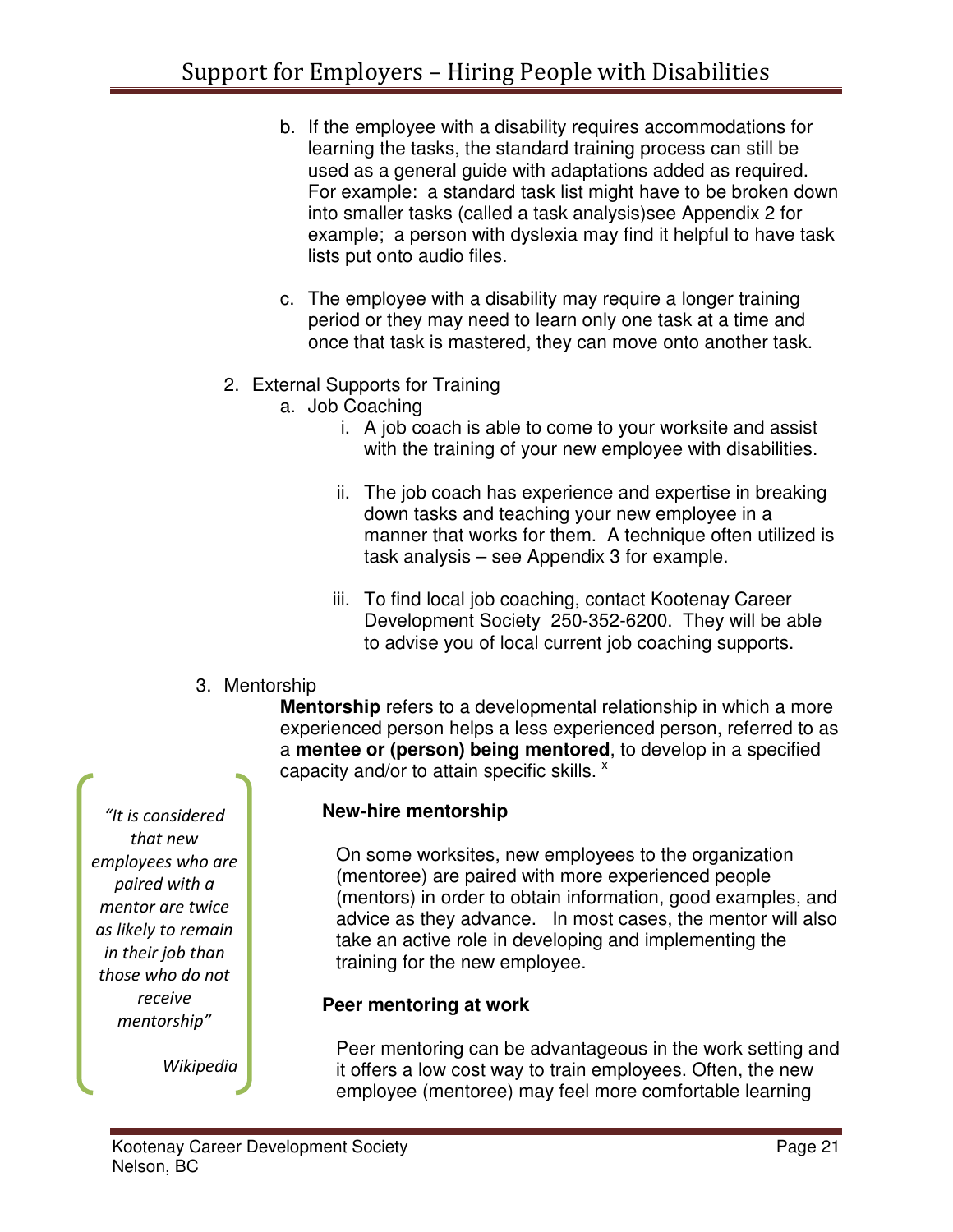from a peer than in a hierarchical setting. The new employee may also benefit from the bonds they form with colleagues through the peer mentoring process.

#### **Benefits of Mentoring**

|   | <b>Employer</b>                                                        |        | <b>Mentor</b>                                                   |   | <b>Mentoree (New Employee)</b>                                                  |
|---|------------------------------------------------------------------------|--------|-----------------------------------------------------------------|---|---------------------------------------------------------------------------------|
| ≻ | Improved recruitment and<br>retention tool                             | ➤      | Improved supervisory<br>skills                                  | ⋗ | Enhanced self esteem<br>and self-confidence                                     |
| ➤ | Improved supervisory<br>skills, work habits and<br>productivity        | ≻<br>⋗ | Increased self-esteem<br>Creation of a network of<br>volunteers | ➤ | Assists to build strong<br>relationships with co-<br>workers and peers          |
| ➤ | Promotes professional<br>development within the<br>company             | ⋗      | A sense of<br>accomplishment and an<br>avenue to contribute to  | ➤ | The new Employee has a<br>"go-to" person on-site -<br>increase in job retention |
| ➤ | An opportunity to create a<br>positive attitude in the<br>work culture |        | the organization or<br>company                                  | ➤ | Improved inter-personal<br>skills                                               |
| ➤ | An opportunity to<br>positively impact the<br>workforce                | ≻      | An opportunity to share<br>their skills and expertise           |   |                                                                                 |

xi

## Job Accommodations

The term "Job Accommodations" sounds much more mysterious than it really is.

Simply put, all employees have the legal right to a safe and healthy work environment and employers accommodate workers with or without disabilities everyday. Many employers view job accommodations as an avenue to build a loyal and productive workforce.

Accommodations that employers utilize include:

- $\triangleright$  Adjusted work schedule to accommodate family and other responsibilities
- $\triangleright$  Ergonomic work stations, keyboards and trays
- $\triangleright$  Ergonomic chairs specific to each employee
- Assistive technology eg. Book holder, large print resources, voice activated software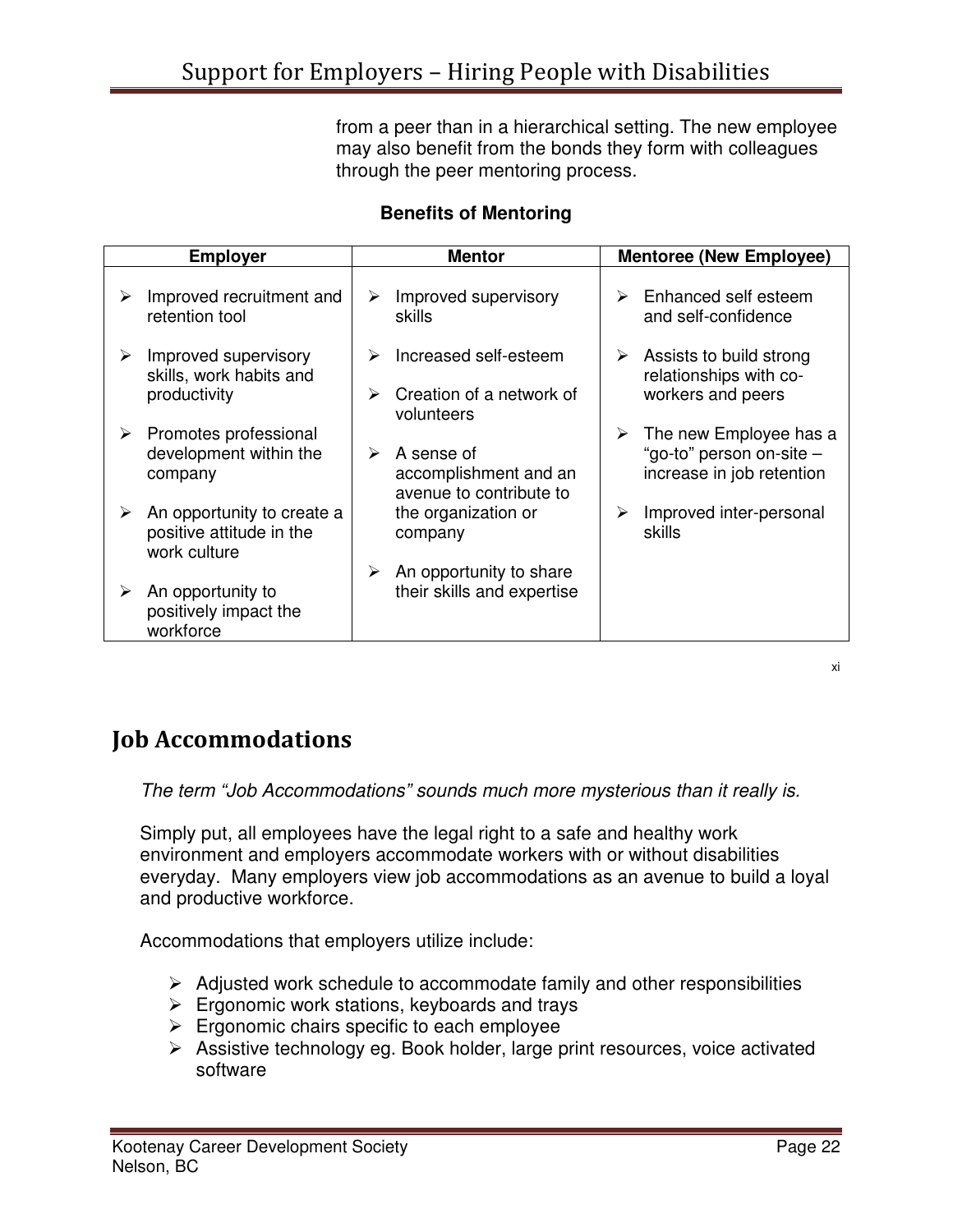Some examples of common workplace situations where accommodation may be appropriate and relatively easy include:

#### **Telephones**

- o Provide hands-free option to promote ease of use
- o Provide voice amplifiers to facilitate conversation
- $\circ$  Provide large button keypads, which are highly visible and easy to use

#### **Computers**

- $\circ$  Provide document holders to make typing easier
- o Provide accessibility software for keyboard or mouse, to promote ease of access to computers
- o Provide large print software, which is highly visible and easy to read

#### **Furniture**

- $\circ$  Arrange office furniture to compensate for right or left side dexterity; this also promotes ease of access and reach
- o Install carpets or non-slip strips to promote ease of movement
- $\circ$  Adjust the height of shared items such as photocopiers, printers & fax machines to promote ease of access and reach

#### **Meetings/Interviews**

 $\circ$  Change the venue if necessary to promote ease of access -- certain venues are more accessible than others

#### **Accessibility of common spaces**

- $\circ$  Ensure workspaces, hallways and common areas are wide enough to promote ease of access and movement
- o Install access ramps where necessary to promote ease of access and movement
- o Ensure that washroom facilities are accessible

#### **Presentations**

- $\circ$  Use visual aids such as overhead projectors and presentation software to ensure that information is highly visible, easily accessible and easily understandable
- $\circ$  Procure presentation software that is physically easy to use, and highly visual

#### **Job-related stress**

- $\circ$  Firstly, take time to communicate with the employee regarding the sources of the stress and work with them to problem solve
- o Additionally, you may make provisions such as flexible working hours or working at home to relieve some pressure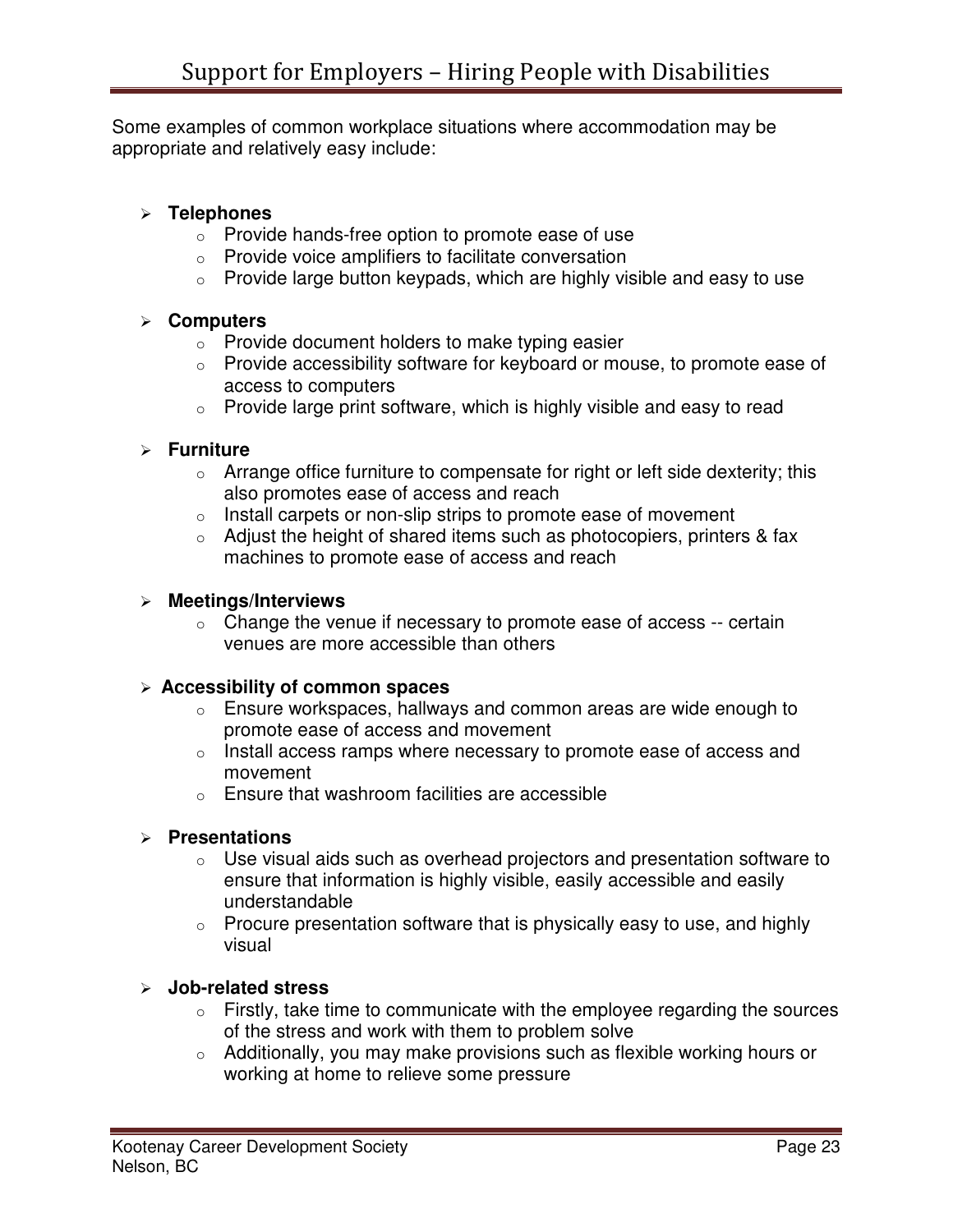#### **Fire alarm**

 $\circ$  Install a visual signal to complement auditory alarm

#### **Air quality**

 $\circ$  Install air filters to restrict or limit respiratory or skin irritants  $\frac{x}{10}$ 

#### **a) Costs of Accommodations**

- $\geq$  46% of employers surveyed indicated that the accommodations required by the employee and/or job applicant cost nothing.
- 45% experienced a one-time direct cost of implementing an accommodation.
- $\geq$  Of the 45% of employers who experienced a direct cost from implementing an accommodation, the "typical" cost was less than \$500.
- $\triangleright$  The other 9% of employers indicated that they had a combination of a onetime cost and an on-going cost of accommodation.  $x$ <sup>iii</sup>

![](_page_23_Figure_10.jpeg)

In a study completed by the Job Accommodation Network (JAN), they found that over 80% of employers who accessed their services, were doing so to retain or promote a current employee.

However, even though the cost of the accommodation was minimal the benefits after making the accommodation were both direct and indirect and included improved interaction between staff and increased over all company morale and company productivity.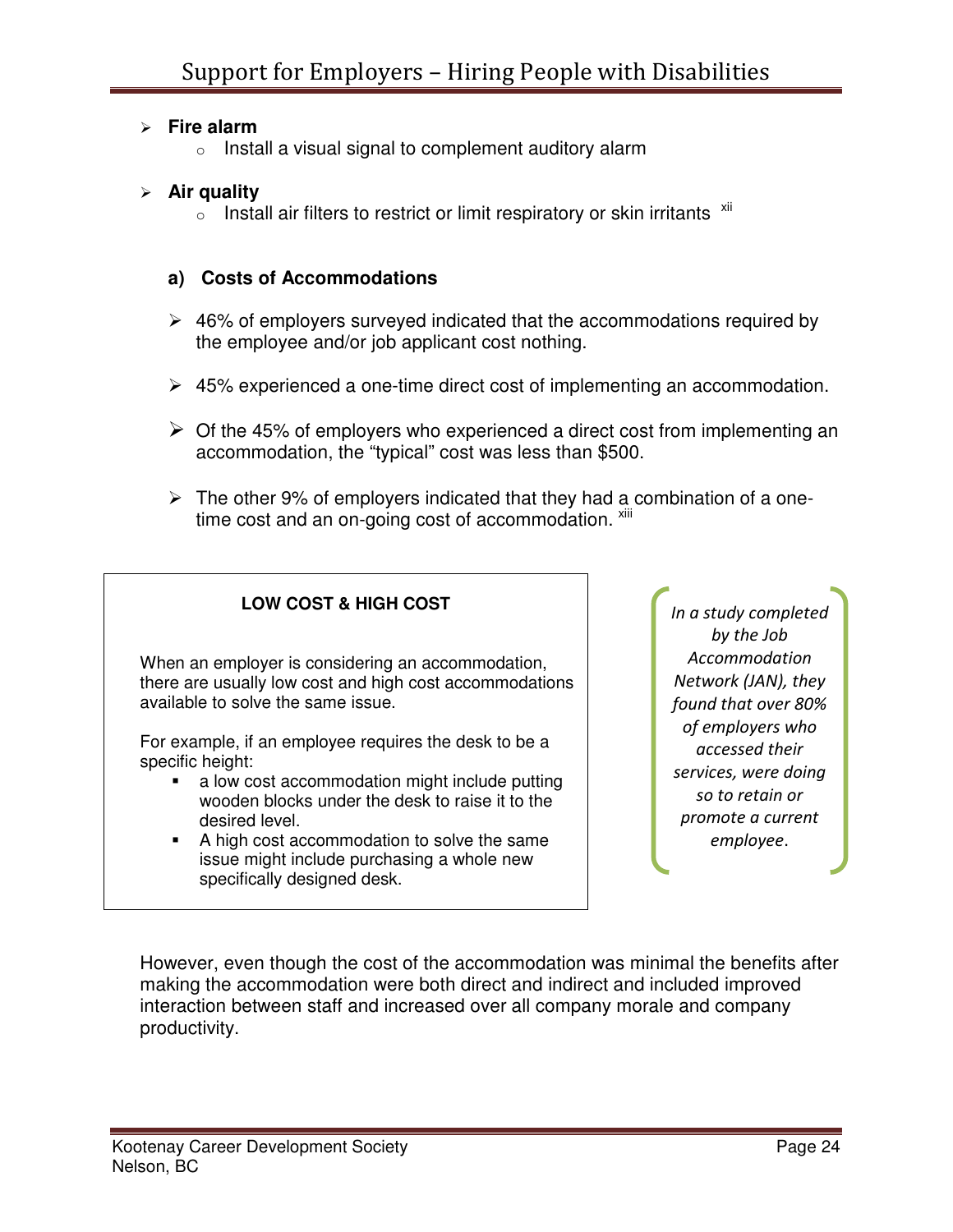The following table indicates the Direct and Indirect Benefits from utilizing Job Accommodations as researched by the Job Accommodation Network.

| <b>Direct Benefits</b>                                   | $\%$ |
|----------------------------------------------------------|------|
|                                                          |      |
| Company retained a valued employee                       | 86%  |
| Increased the employee's productivity                    | 71%  |
| Eliminated costs associated with training a new employee | 56%  |
| Increased the employee's attendance                      | 49%  |
| Increased diversity of the company                       | 42%  |
| Saved worker's compensation or other insurance costs     | 39%  |
| Company hired a qualified person with a disability       | 18%  |
| Company promoted an employee                             | 10%  |
|                                                          |      |
| <b>Indirect Benefits</b>                                 |      |
|                                                          |      |
| Improved interactions with co-workers                    | 67%  |
| Increased overall company morale                         | 58%  |
| Increased overall company productivity                   | 56%  |
| Improved interactions with customers                     | 43%  |
| Increased workplace safety                               | 41%  |
| Increased overall company attendance                     | 34%  |
| Increased profitability                                  | 32%  |
| Increased customer base                                  | 16%  |

xiv

The goal you set must be challenging. At the same time, it should be realistic and attainable, not impossible to reach. It should be challenging enough to make you stretch, but not so far that you break. -- Rick Hansen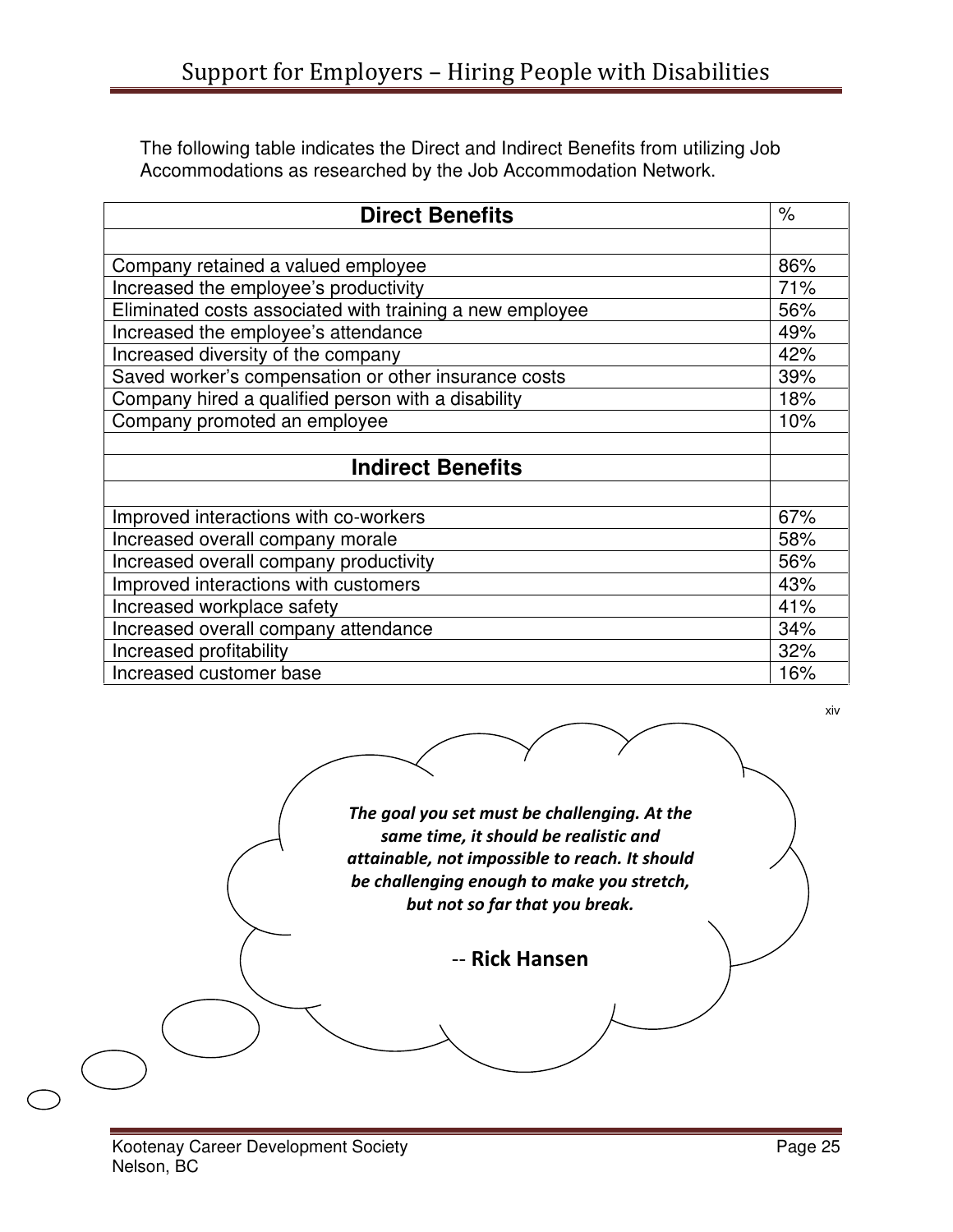#### **Job Accommodation Resources**

#### **THE JOB ACCOMMODATION NETWORK IN CANADA:**

The services of JANCANA are promoted by the Canadian Council on Rehabilitation and Work.

Contact: The Canadian Council on Rehabilitation and Work, 410 - 167 Lombard Avenue, Winnipeg, MB, Canada R3B 0T6, Tel: (204) 942-4862; TTY: (204)

1-800-526-2262 (Voice & TTY)

Hours of operation: 8 am to 8 pm Eastern time

"Employment and Immigration Canada has made the services of West Virginia's Job Accommodation Network available in Canada -- free! JANCANA makes it possible for any stakeholder in disability concerns to have convenient, efficient access to over 14,000 different technical devices, methods and strategies with which to make the workplace both a productive and human environment for people with disabilities….."

"…..Access to a computerized data base such as JANCANA is one thing; the expert advice and assistance of a professional consultant in applying that data is another. JANCANA provides both. And the only cost to the user is 30 minutes of his or her time to provide JANCANA with actual experiences in adapting the workplace for persons with disabilities. This information, including case histories, names of manufacturers or distributors, and names and brief descriptions of local service providers, are added to the data base. With this cycle of sharing, all the stakeholders in employment of people with disabilities benefit."

Originally published in Abilities, Issue 14, p. 65, Spring 1993 Jancana - Job Accommodation Network in Canada Len Sawatsky – Advoserv Consulting Inc. Saskatoon SASK. http://www.enablelink.org/include/article.php?pid=&cid=&subid=&aid=670 Accessed Nov 24, 2008

#### **ASSISTIVE TECHNOLOGY BC (ATBC)**

"ATBC has been providing assistive technology resources to make learning and working environments usable for people with disabilities since 1993.

We facilitate Provincially funded programs through the Ministry of Advanced Education and the Ministry of Housing and Social Development to help BC residents with permanent disabilities get the assistive technology they need for overcoming barriers to employment and post-secondary education. "

#### **For general information about AT-BC:**

Assistive Technology - BC , #108 - 1750 W. 75th Avenue Vancouver, BC Canada, V6P 6G2<br>**Phone**: (604) 264-8295

**Fax/TTY**: (604) 263-2267 **Email:** info@at-bc.ca

http://www.at-bc.ca/default.html accessed Dec 1, 2008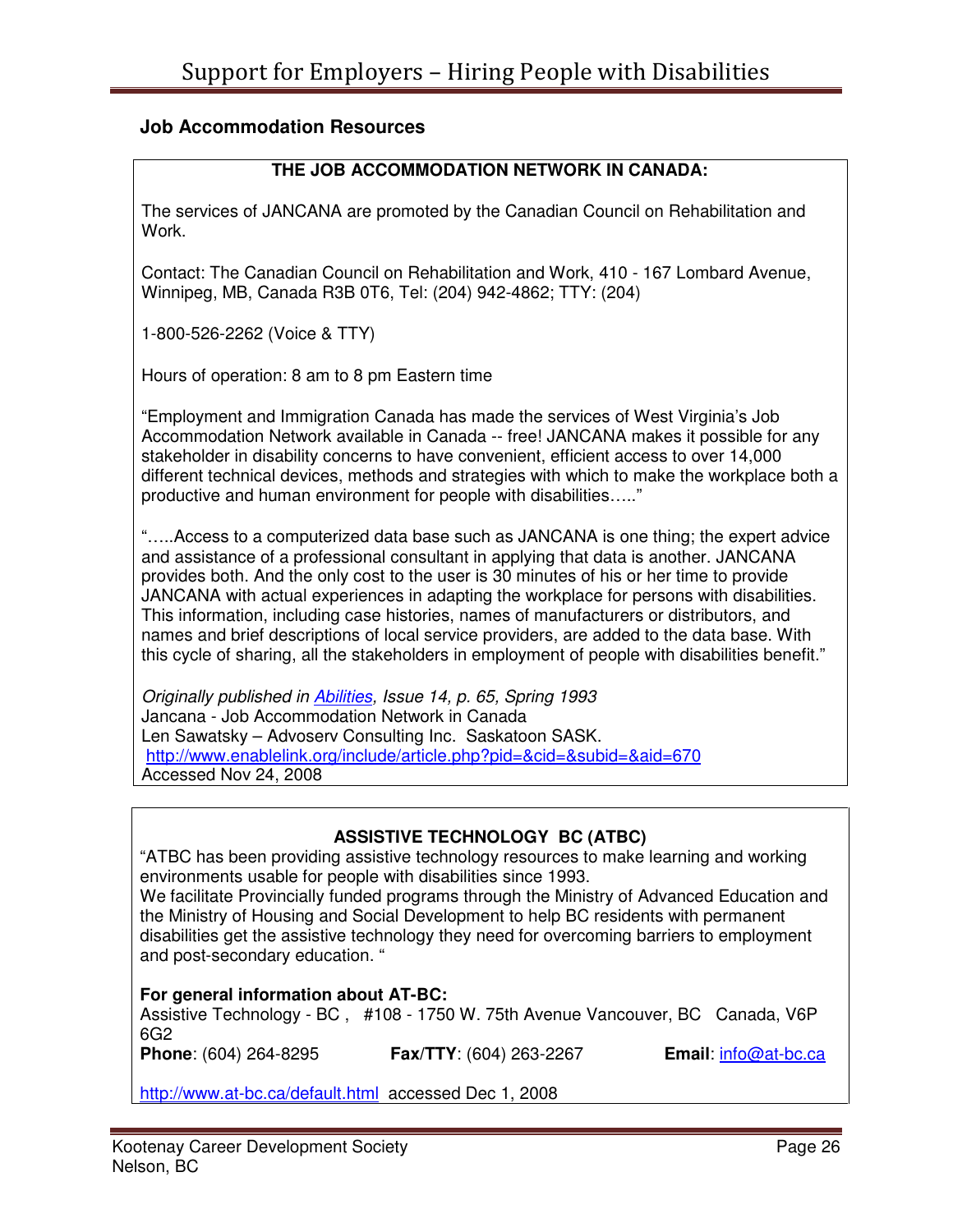#### **JOB ACCOMMODATION SERVICE (JAS)**

#### **The Council on Rehabilitation and Work Job Accommodation Information Service**

"The JAS fee-based service offers employers a valuable resource to proactively address job accommodation issues. Using expertise from across Canada, JAS provides a timely, structured, and thorough service that identifies the individual job accommodation needs of an employee in his or her workplace environment."

The Canadian Council on Rehabilitation and Work 111 Richmond Street West, Suite 401 Toronto, ON M5H 2G4 Phone: 416-260-3060 ext. 224 Toll-free: 1-800-664-0925 ext. 224 E-mail: nfarah@ccrw.org

JAS – Canadian Council on Rehabilitation and Work http://www.ccrw.org/en/programs/program\_detail.asp?Program\_ID=7

Accessed Nov 24, 2008

#### **NEIL SQUIRE SOCIETY**

"The Neil Squire Society is the only not-for-profit organization in Canada that for the past 20 years has used technology, knowledge and passion to empower Canadians with physical disabilities. Our work helps our clients remove obstacles and barriers so that they can live independent lives and become active members of our society."

#### **Head Office & Western Regional Office**

Neil Squire Society, Suite 220 – 2250 Boundary Road, Burnaby, BC V5M 3Z3 **Tel:** (604) 473-9363 **Fax:** (604) 473-9364 **E -mail:** info@neilsquire.ca

http://www.neilsquire.ca/index.asp Accessed Jan 5, 2009

The Job Accomodation Network is a service of the U.S. Department of Labor's Office of Disability Employment Policy, however is a great resource for Canadians as well. The website link is:

http://www.jan.wvu.edu/index.htm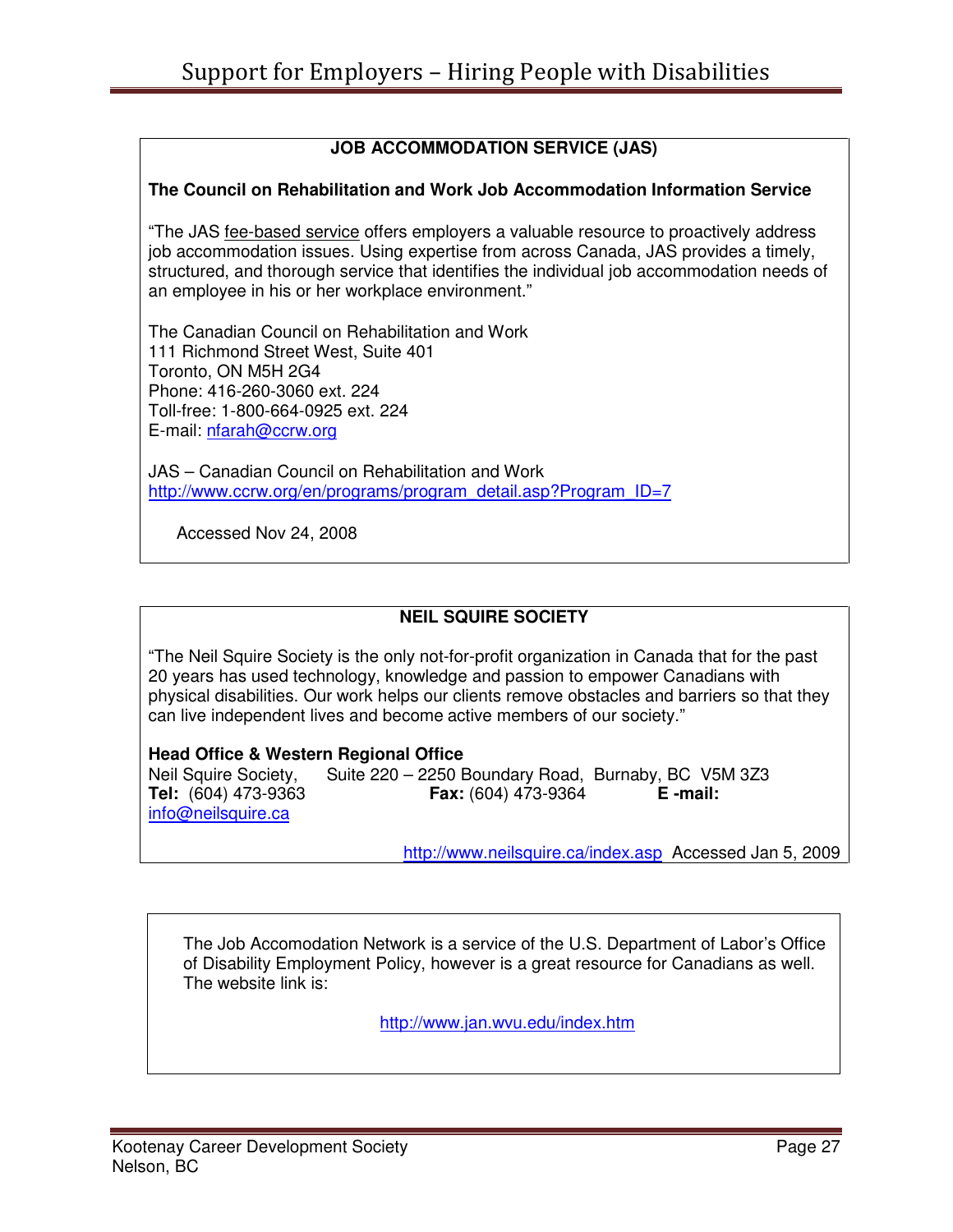## Training Tools

The 3 most useful tools you will find as an employer are Learning Objectives, Task Analysis and Job Analysis. These tools are not only helpful in training your employee with disabilities, but can also be utilized as a training tool for all new employees. Utilizing the Job Analysis tool can also aid in the development of comprehensive job descriptions for your organization or business.

#### **Job Analysis**

A Job Analysis is an in-depth dissection of the entire job for which you are hiring. It takes the big picture of the position and breaks it into core routines and episodic routines. It also takes a look at the worksite and expectations from the employer.

> A Job Analysis is a tool for the employer that allows you to identify the specific tasks required for the job for which you are hiring and training. It can be used for cross-disability to develop training plans including the use of Training Objectives (Appendix 2) and/or Task Analysis (Appendix 3).

A Job Analysis Template can be found in Appendix 1.

#### **Training Objectives**

Developing Training Objectives is helpful for the both employer and the new employee. It is always advisable to set-up for success from the beginning. The Training Objectives Worksheet (Appendix 2) gives a brief outline of the top 3 learning objectives that the employer and the employee have. It also covers other areas that will lead to success on the job such as: transportation to and from work; any issues that the employer needs to know to accommodate the disability etc. See appendix 2.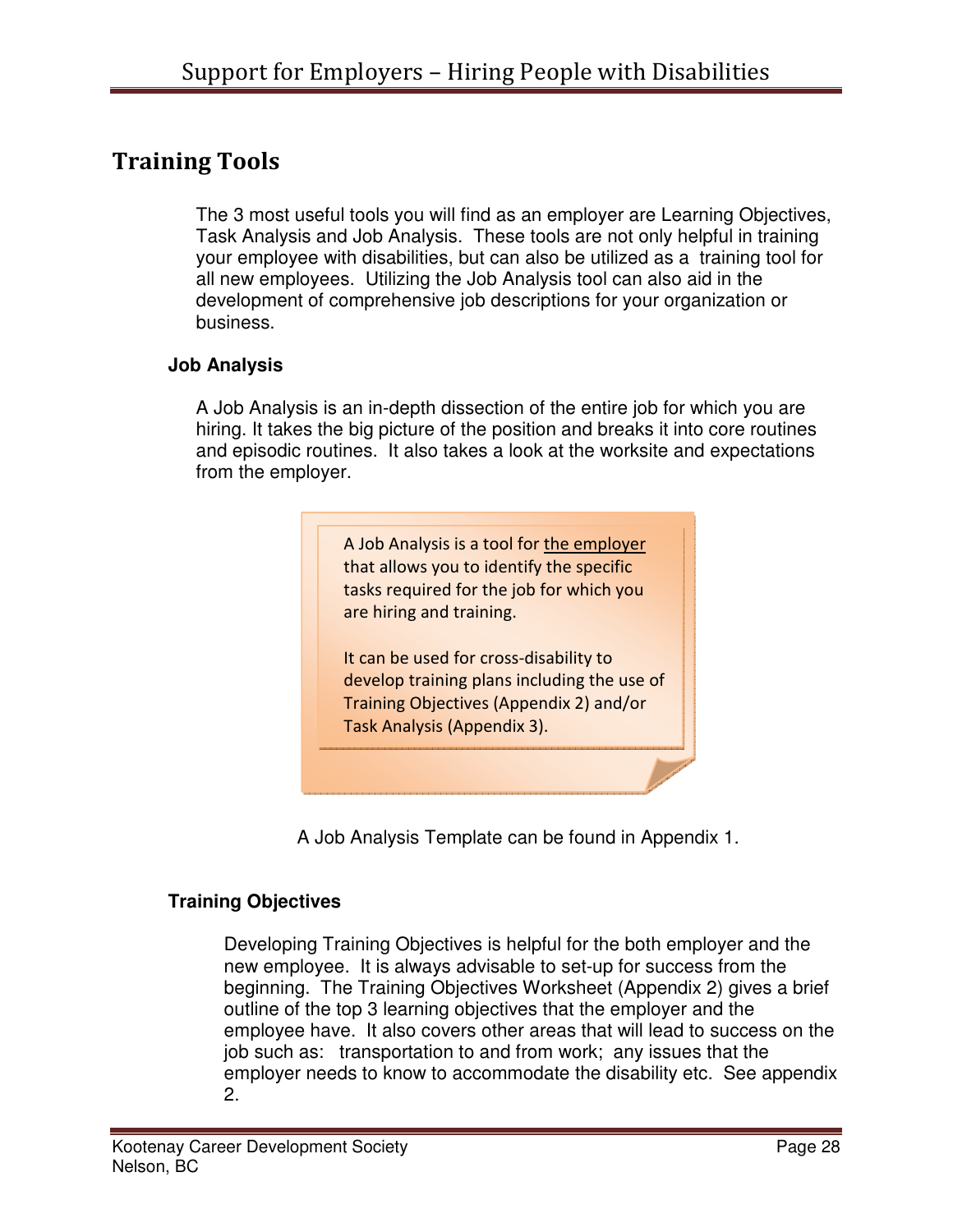The Training Objectives Worksheet is a tool for both the employer and the employee for times when the new employee will require minimal extra training.

This tool works well for people who have disabilities that do not affect their cognitive skills: someone who lives with quadriplegia, or a stabilized mental health issue, or chronic fatigue syndrome etc.

These disabilities are often "invisible".

The Learning Objectives Worksheet can be found in Appendix 2.

#### **Task Analysis**

A Task Analysis takes the usual tasks of a job and breaks them down into small steps. It is when the job is taught one step at a time.

> The Task Analysis is a tool that is used by employers, job coaches and new employees.

This tool is useful for people who have cognitive and/or developmental delays: eg. Down Syndrome, Autism where the training needs to be repetitive and sequential.

These disabilities can tend to be more "visible".

Appendix 3 contains an example of a typical task list from an employer and how it was broken down into smaller steps.

A Task Analysis template can be found in Appendix 3.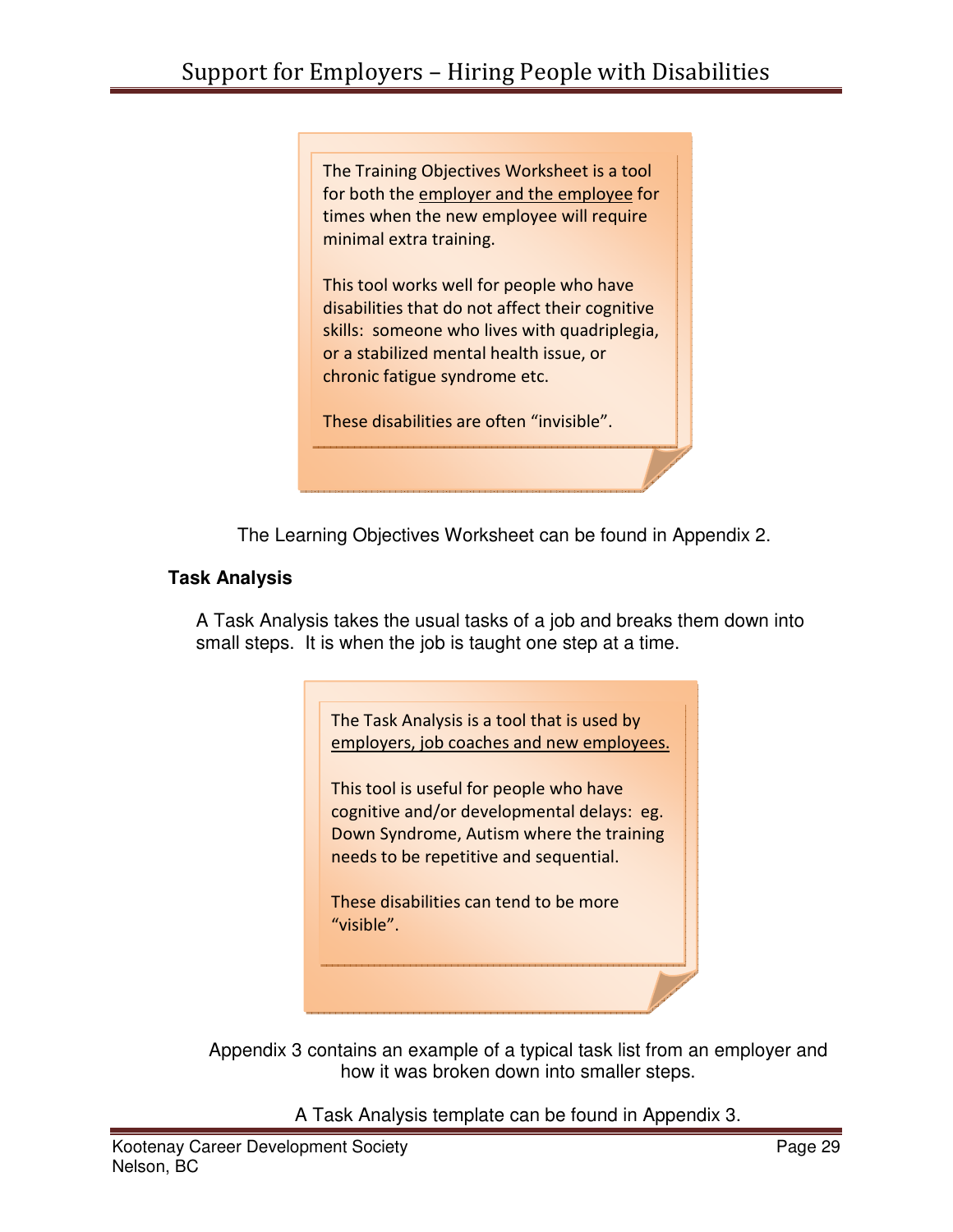## Job Retention

"Employee turnover is a huge issue for us, especially in this market. It soaks up a lot of my time and can't help but impact customer service". (employer comment)

Nelson Area Human Resource Strategy 2008

Job Retention and retention strategies are critical areas for employers to consider whether they hire people with disabilities or not. Retention strategies can be and need to be applied to a diverse workplace as well – as an employer you need to know your workforce, why they stay and why they leave. <sup>xv</sup> This will help you to develop your retention strategy.

People with disabilities are like any other people in what they are looking for in their job and why they stay at particular workplaces.

People stay at their jobs because of a variety of things including:

- $\triangleright$  Training and Development this includes training opportunities for employees to acquire new skills and further hone the skills they already have.
	- $\circ$  For people who live with a disability, this may include periodic re-training of the same tasks for further integration of the workplace routine.
- $\triangleright$  Compensation and Benefits this can include benefits packages, but equally important for people with disabilities, this includes:
	- o Flexible work schedules
	- $\circ$  Job Sharing opportunities
	- o Disability friendly workplace and co-workers
	- o Work place accommodations
- $\triangleright$  Recognition and Rewards customizing recognition and rewards for employees can be a valuable retention tool. Generally employees like to be rewarded for doing a good job – these rewards can come in terms of a new work challenge, more responsibility or can be something simple as a staff appreciation luncheon.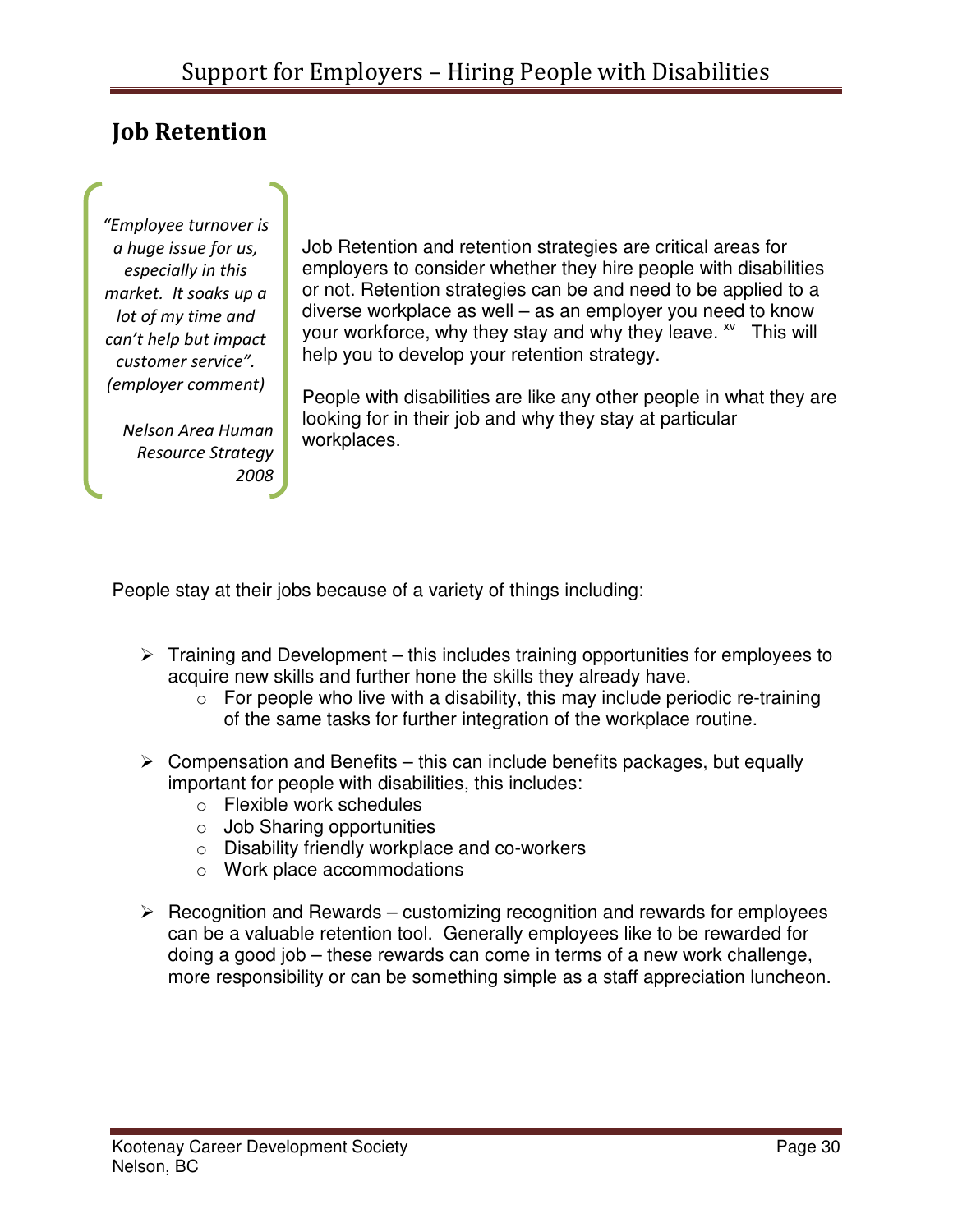One retention tool to keep people with disabilities in your employ may seem so basic that it might go without saying, however it needs to be said and stressed:

#### **Equal Pay for Equal Work**

If someone with a disability is a trained, skilled graphic designer, expectation is that they will be paid on the same pay scale as any other trained, skilled graphic designer.

Canadian Human Rights Act Chapter H-6 Part 1 – Proscribed Discrimination indicates: "General Proscribed grounds of discrimination 3. (1) For all purposes of this Act, race, national or ethnic origin, colour, religion, age, sex, marital status, family status, disability and conviction for which a pardon has been granted are prohibited grounds of discrimination" In addition The Employment Equity Act (1995,c44) indicates: "Purpose of the Act 2. The purpose of this Act is to achieve equality in the workplace so that no person shall be denied employment opportunities or benefits for reasons unrelated to ability and, in the fulfillment of that goal, to correct the conditions of disadvantage in employment experienced by women, aboriginal peoples, persons with disabilities and

members of visible minorities by giving effect to the principle that employment equity means more than treating persons in the same way, but also requires special measures and the accommodation of differences."

## **Remember, you hired for skills therefore your pay scale should reflect that skill level.**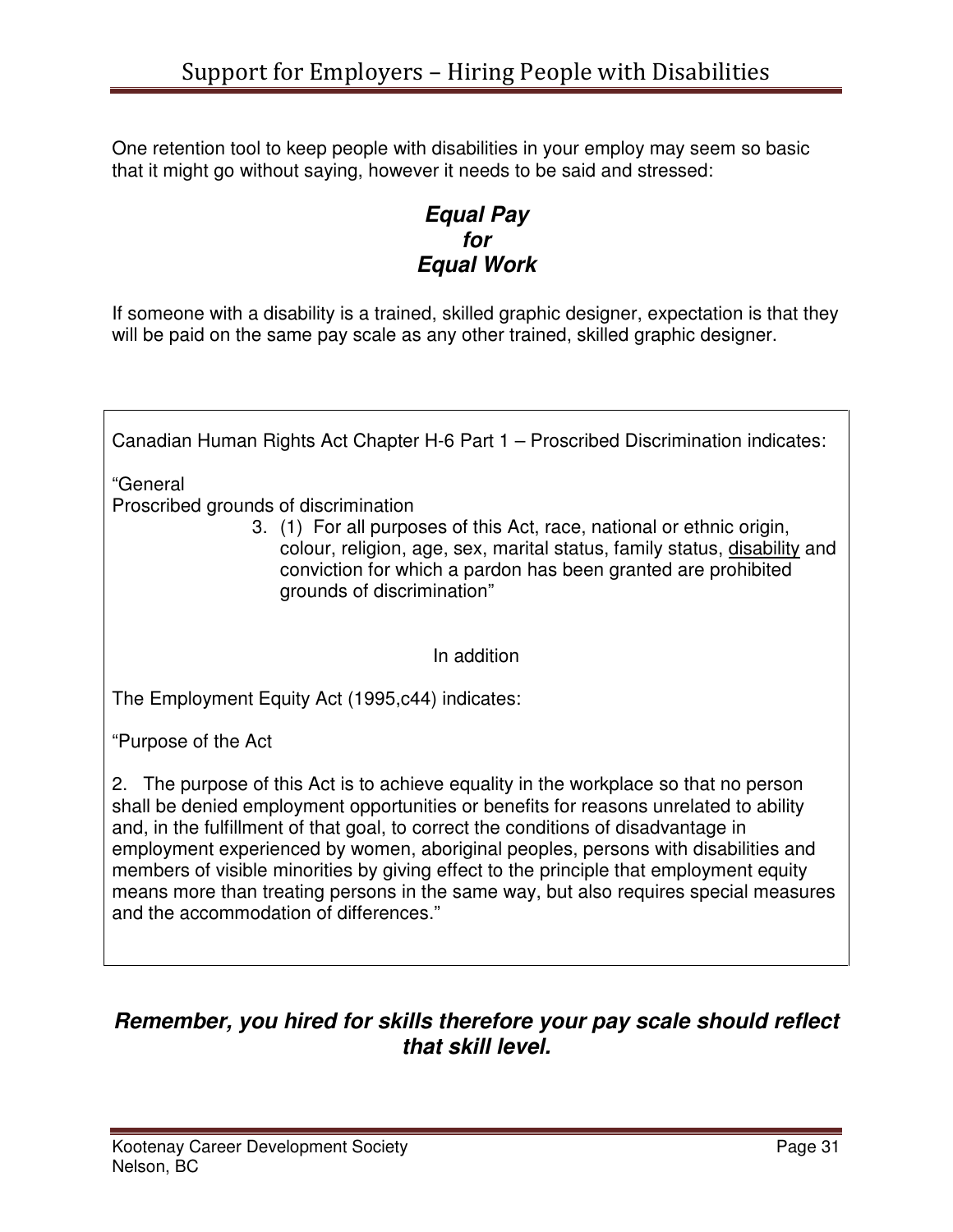## Employer concerns

#### **Will it cost my business significantly for any job accommodations that may be required?**

 $\triangleright$  No. Most costs are minimal, according to Job Accommodation Network (JAN): 20% of job accommodations cost nothing 51% of job accommodations cost \$500 or less

#### **Will the cost of benefits increase because people with disabilities might use them more?**

 $\triangleright$  Generally a benefit package costs a certain amount for an employer whether or not they have persons with disabilities working for them. WorkSafe (formerly WCB) rates might increase if the person has an accident on the jobsite – but no more so than any other employee.

#### **Will my employees with disabilities call in sick more often?**

- $\triangleright$  In general, this is not the case. The key is to set up a work schedule that will accommodate the individual's disability.
- $\triangleright$  Most individuals with disabilities have had to learn to adapt to accommodate their disability – this is something they do naturally every day. Your new employee most likely already has strategies in place that work for their particular needs.

#### **I don't have the extra time or extra staff required to train the person with a disability.**

- $\triangleright$  Often people with disabilities can be trained in a similar manner to a regular employee – it is dependent on the disability and how it affects the person's ability to function and complete the tasks specific to a job. Often a simple accommodation will overcome the barrier – see more on Accommodations in this guide.
- $\triangleright$  Within-worksite assistance can be utilized by using mentorship and peer mentorship models.
- $\triangleright$  Employers are often able to access job coaching supports through funded employment programs. Check with your local employment centre:
	- o Kootenay Career Development Society (for cross-disability) #203 – 514 Vernon St. Nelson, BC V1L 4E7 250-352-6200
	- o Nelson CARES (for developmental disabilities) 182 Baker St. Nelson BC V1L 4H2 250-6011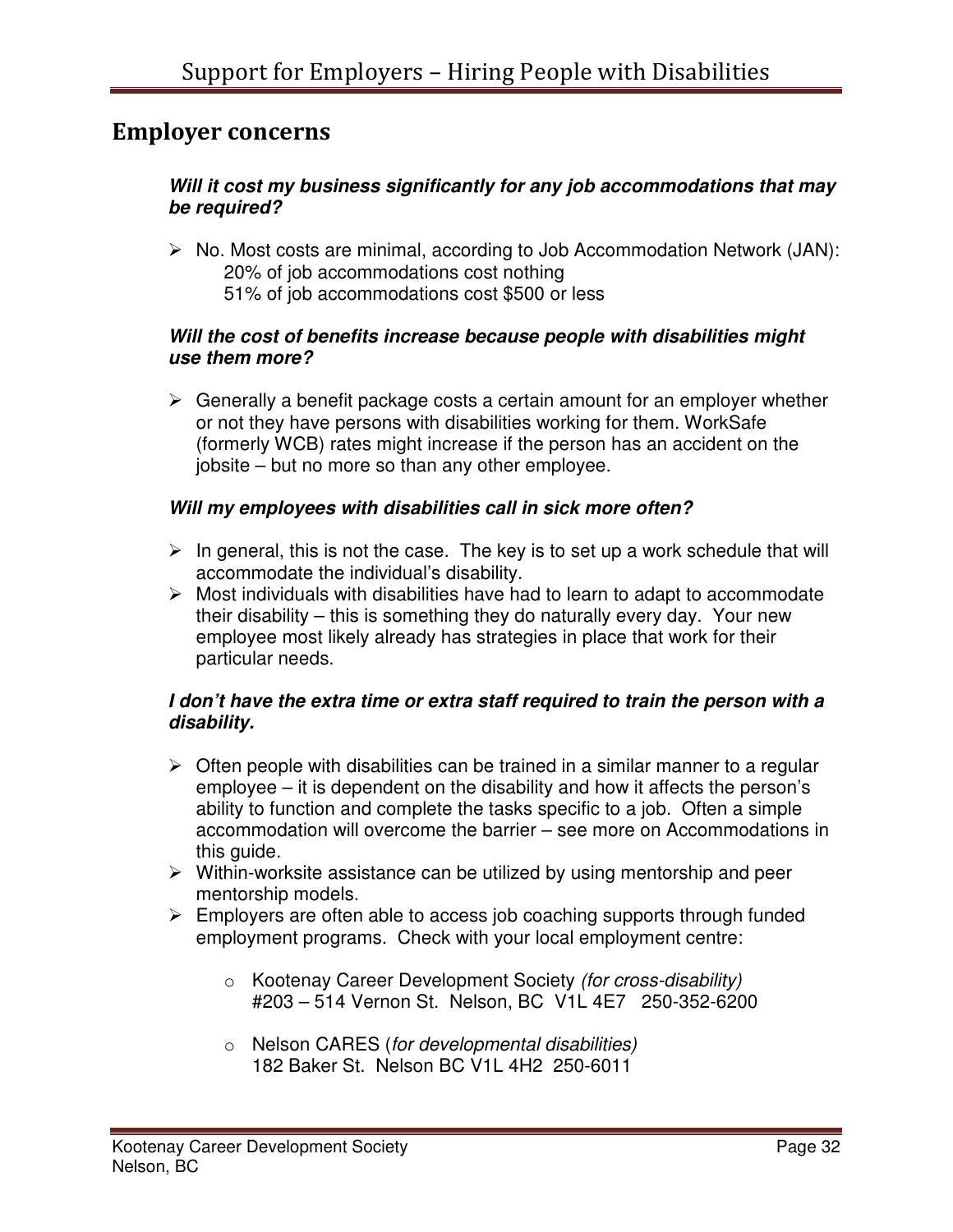#### **How do I prepare my staff to work with a person with a disability?**

- $\triangleright$  When you hire someone with a disability, introduce him or her exactly the same way you introduce anyone else. The person's disability should not define who they are anymore than gender or race. Drawing attention to the person's disability should be avoided, because if the person's disability is properly accommodated, it is irrelevant to his or her function in the workplace.
- $\triangleright$  Kootenay Career Development Society is able to come to your worksite and deliver disability awareness workshops with your employees. KCDS is also able to refer you to additional services that may benefit you.

## Summary

When looking to hire a diverse workforce including people who live with a disability, a few key points need to be kept in mind:

- $\triangleright$  People with disabilities have a broad range of abilities that can benefit your workforce
- $\triangleright$  Set-up the employment situation for success
	- $\circ$  it is easier to set up for success from the beginning than having to correct and re-train
	- $\circ$  Ask for assistance from employment and disability specialists if you require help
- $\triangleright$  Advertise for diversity, skills and abilities
- $\triangleright$  Hire for skills and abilities

## and remember

that each one of us at some point in our life is likely to experience some sort of disability, and we will still want to contribute our skills and abilities to our community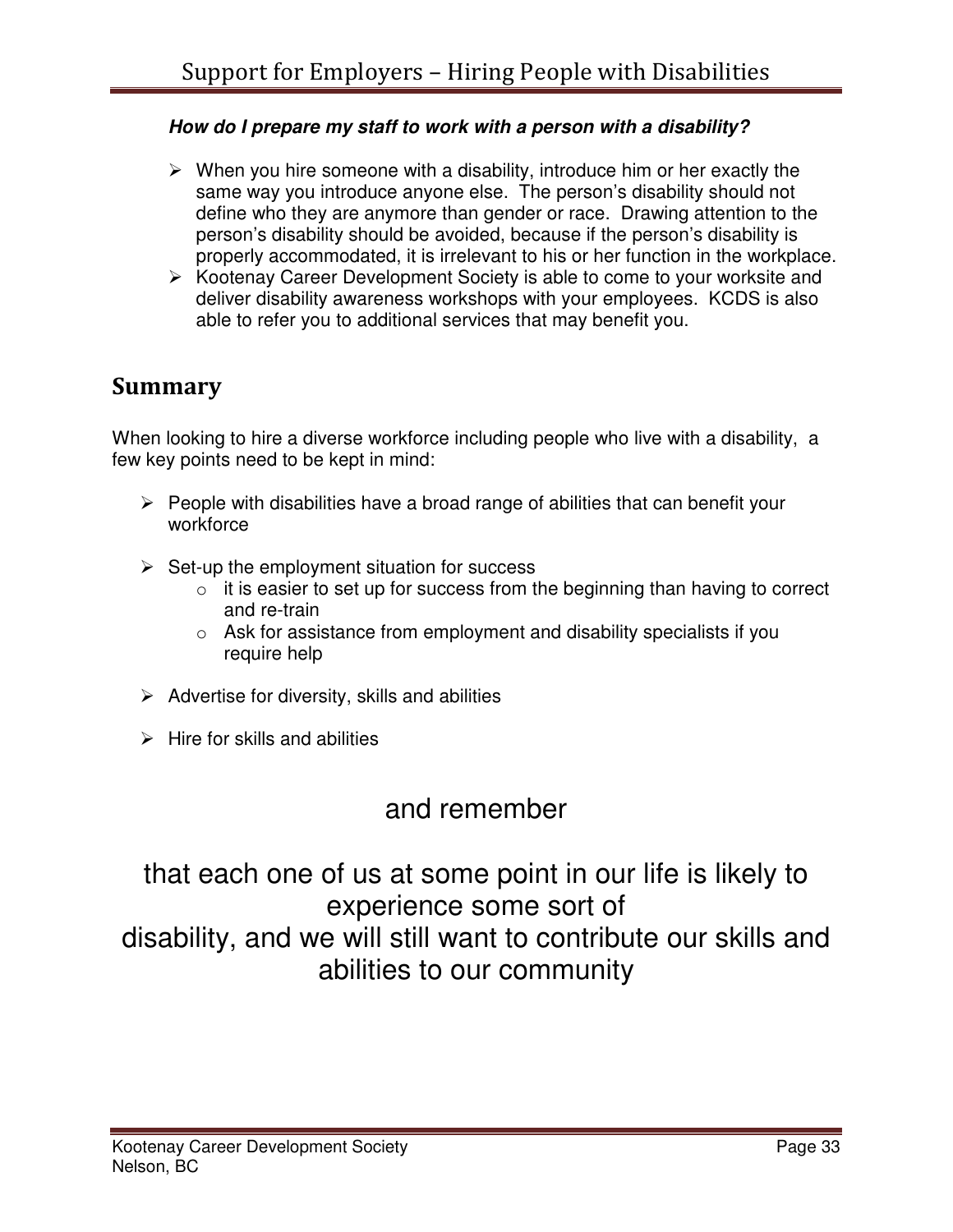![](_page_33_Picture_1.jpeg)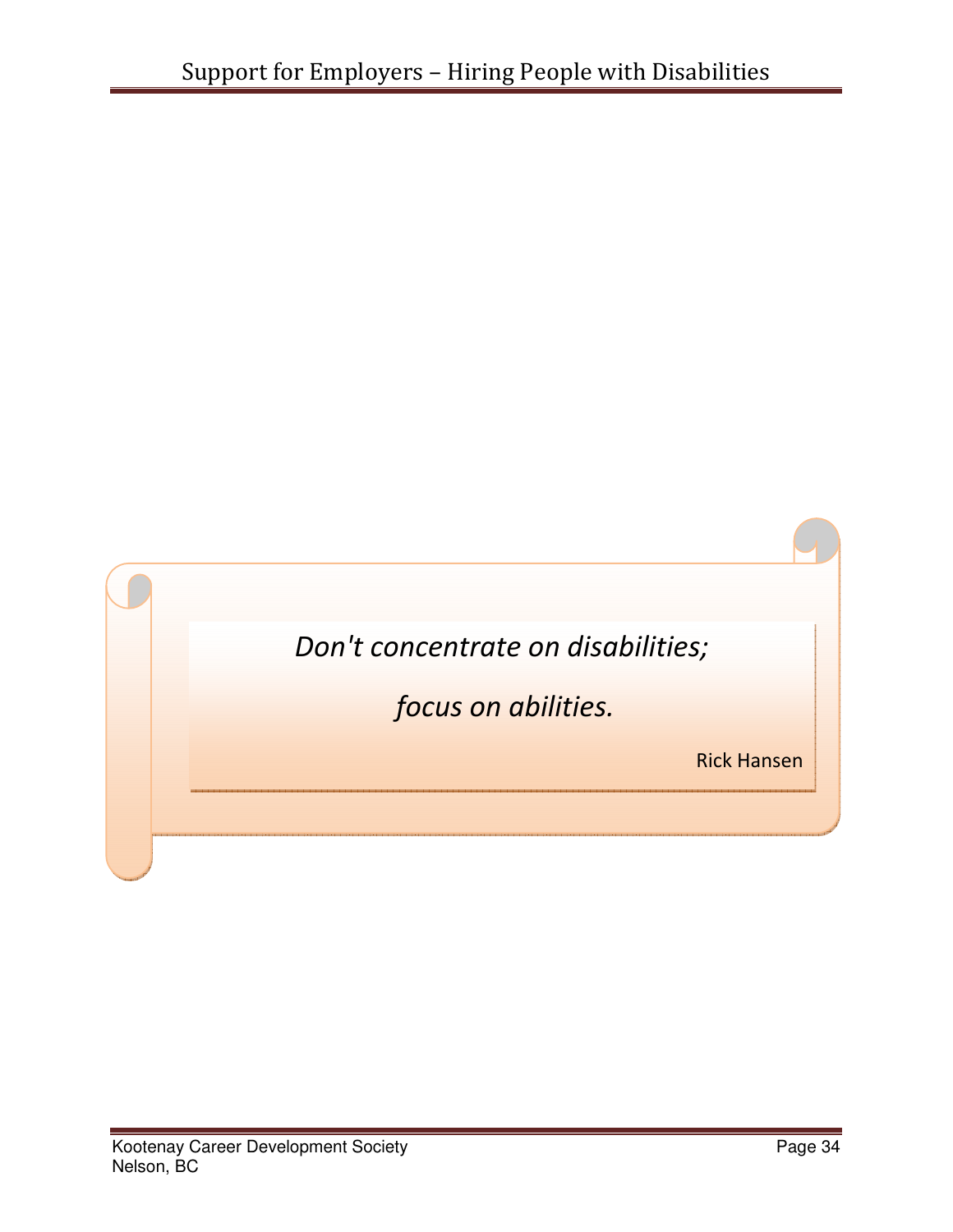Appendix 1 – Job Analysis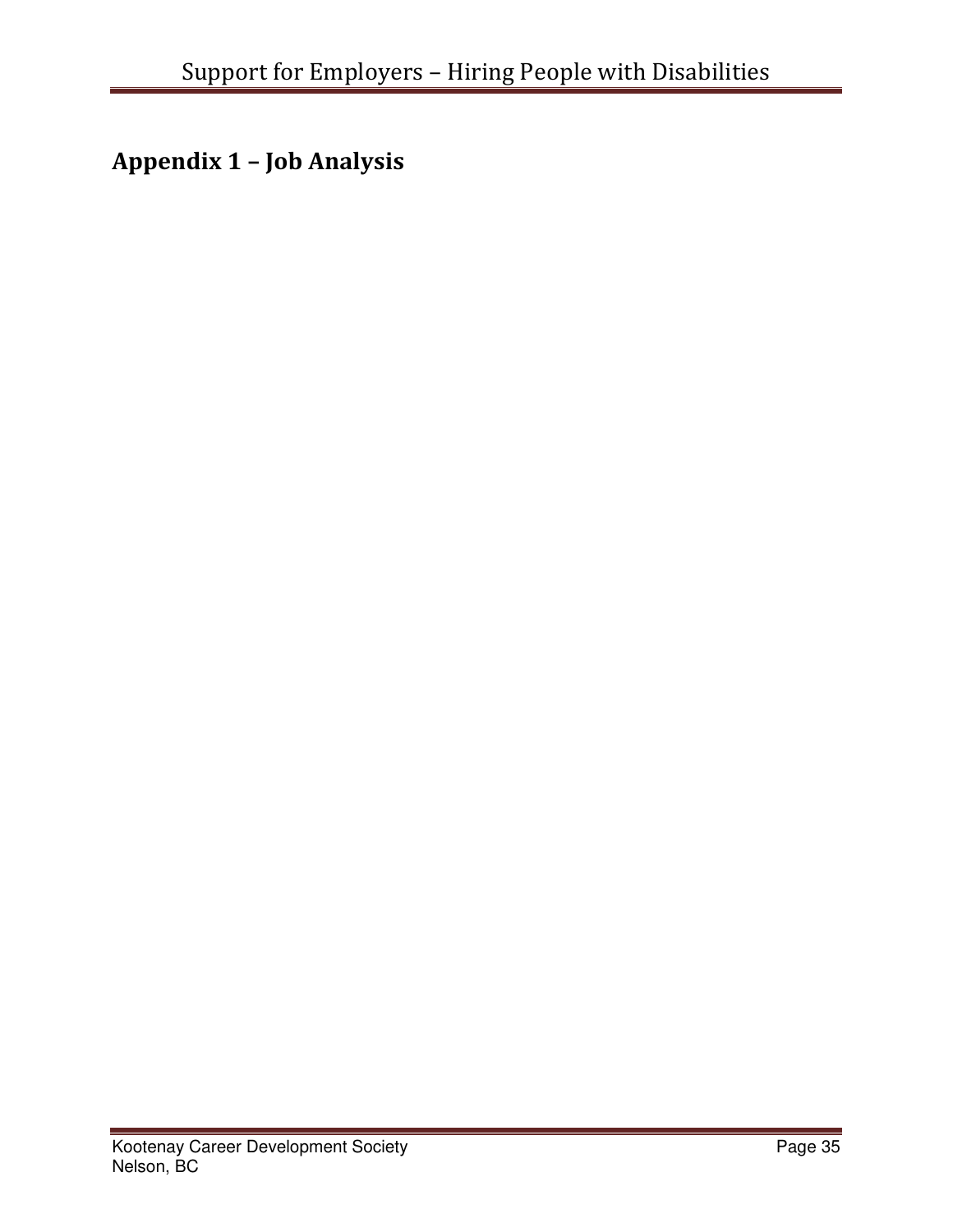#### **JOB ANALYSIS**

(Adapted from Marc Gold & Associates – Systematic Training)

#### **A. Cover Sheet**

| Company:         | <b>Phone Number:</b>   |  |
|------------------|------------------------|--|
| <b>Address:</b>  | <b>Contact Person:</b> |  |
|                  | Title:                 |  |
| <b>Job Title</b> | Trainer:               |  |
| <b>Employee:</b> | <b>Phone Number:</b>   |  |

**Job Summary:** 

| <b>Core Work Routines</b> | <b>Episodic Work Routines</b> |
|---------------------------|-------------------------------|
|                           |                               |
|                           |                               |
|                           |                               |
|                           |                               |
|                           |                               |

| <b>Job-Related Routines</b> | <b>Accommodations Required</b> |
|-----------------------------|--------------------------------|
|                             |                                |
|                             |                                |
|                             |                                |
|                             |                                |
|                             |                                |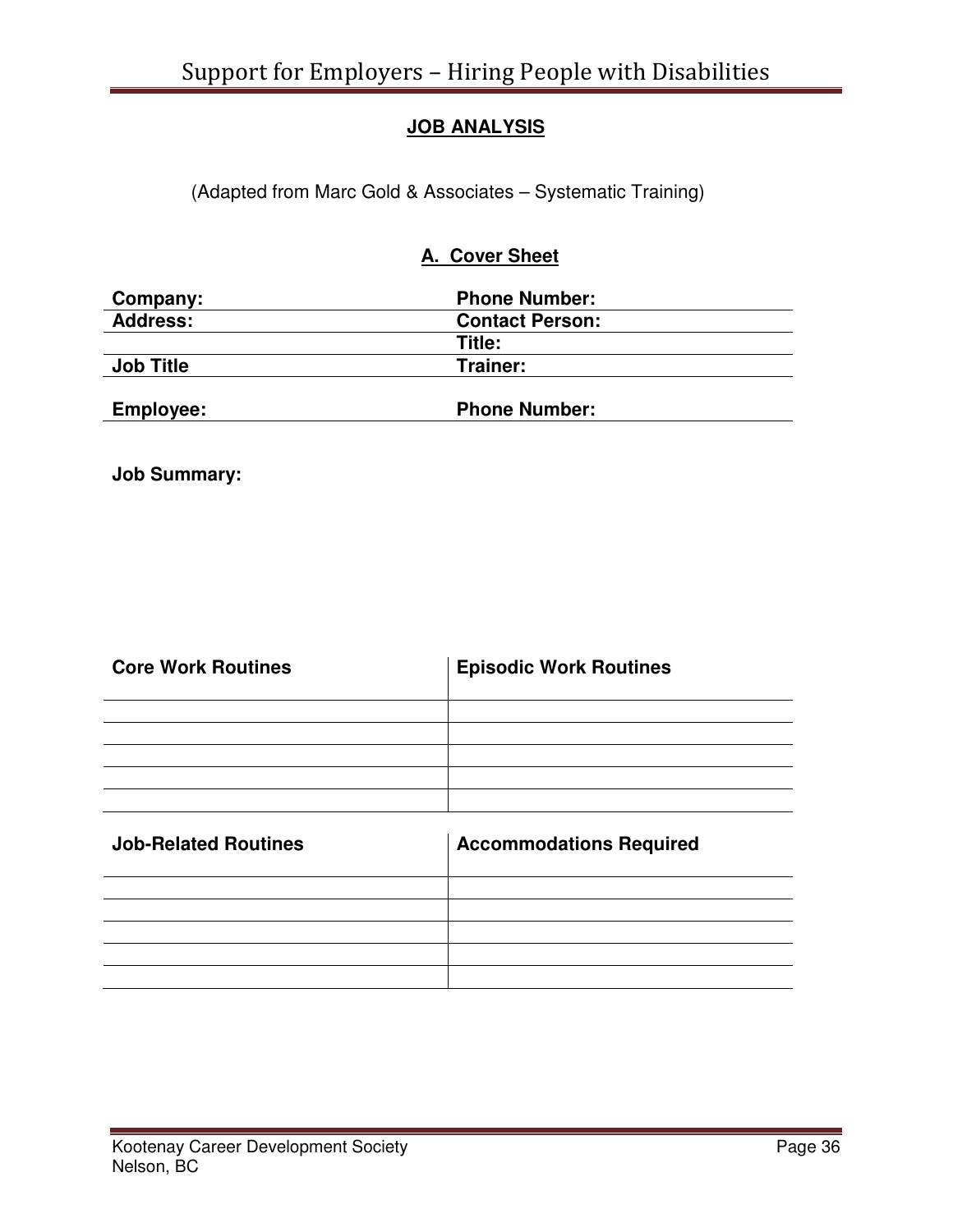#### **B. Job Requirements as Typically Performed**

Check only critical items; Fully describe the extent of the demand and outline possible adaptations/accommodations if felt to be problematic for targeted employee.

| <b>Physical Demands:</b>                        | <b>Sensory/Communication Demands:</b> |
|-------------------------------------------------|---------------------------------------|
| Lifting                                         | Vision                                |
| Standing                                        | Hearing                               |
| Continuous movement                             | Speaking                              |
| Rapid movement                                  | Judgement                             |
| Walking                                         |                                       |
| Climbing                                        |                                       |
| Stooping                                        |                                       |
| Crawling                                        |                                       |
| <b>General Strength/Endurance Requirements:</b> |                                       |

**Pace of Work:** 

**Potentially Dangerous Components of Job:** 

**Critically Important Components of Job:** 

**Established Learning Curve or Probationary Period for Job:**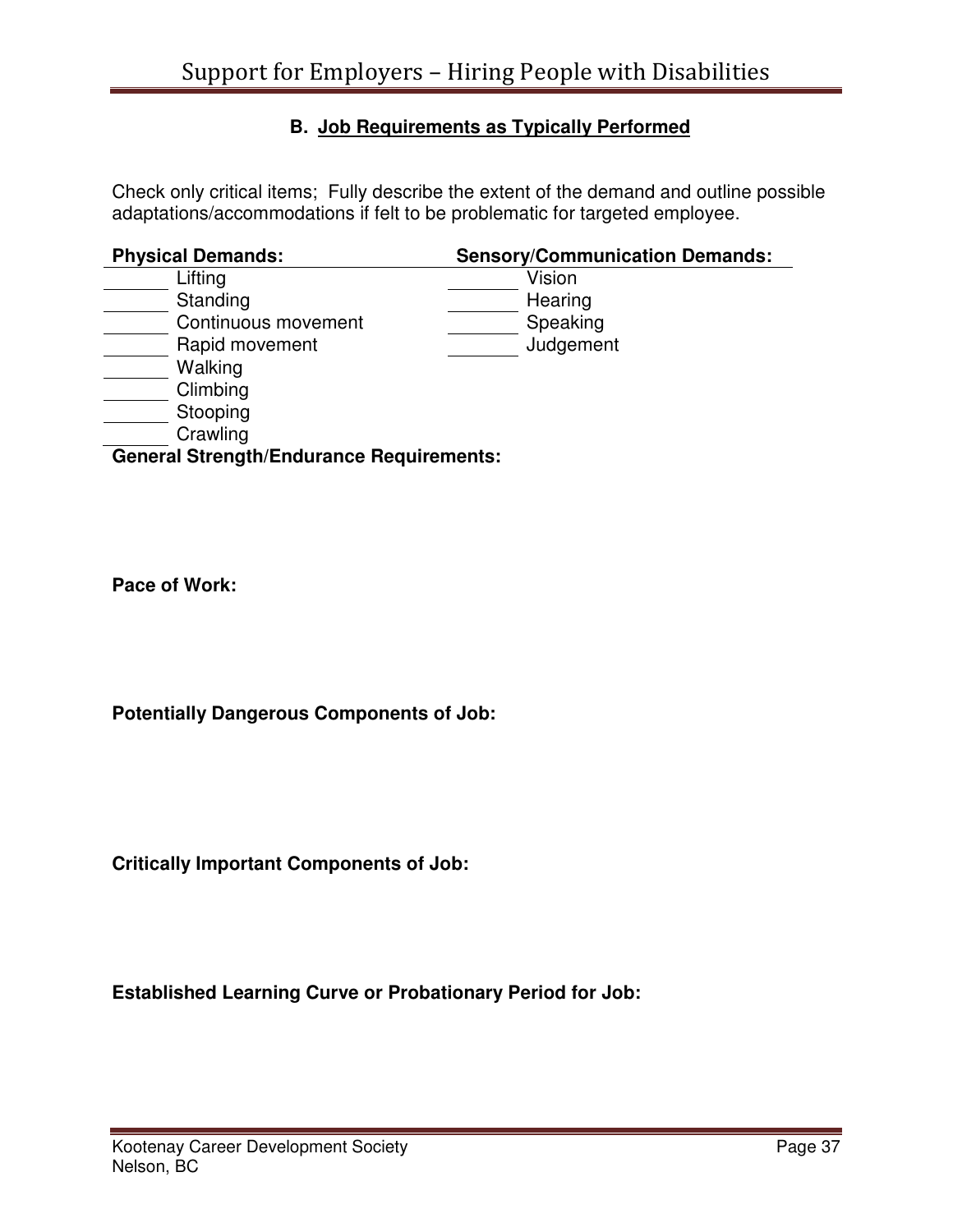#### **9 Essential Skills**

#### Human Resources and Skills Development Canada

http://www.rhdcc-hrsdc.gc.ca/eng/workplaceskills/essential\_skills/general/home.shtml

Through research, the Government of Canada and other national and international agencies have identified and validated 9 Essential Skills that are the skills needed for work, learning and life. They provide the foundation for learning all other skills and enable people to evolve with their jobs and adapt to workplace change.

These skills are used in nearly every occupation and throughout daily life in different ways and at different levels of complexity.

The Essential Skills are assessed by Levels  $1 - 5$  with 5 being the highest.

What level of these 9 essential skills are required for this job?

| <b>The Essential Skill</b> | <b>Description</b>                                | <b>Level required</b> |
|----------------------------|---------------------------------------------------|-----------------------|
| <b>Reading Text</b>        | In the workplace you read text such as:           |                       |
|                            | notes, letters, journals, reports and/or forms.   |                       |
| Document Use               | In the workplace you use documents such           |                       |
|                            | as: charts, tables, sketches, blueprints,         |                       |
|                            | codebooks, diagrams and/or maps.                  |                       |
| Numeracy                   | In the workplace you use forms of numeracy        |                       |
|                            | such as: estimating, calculating and/or           |                       |
|                            | measuring.                                        |                       |
| Writing                    | In the workplace you write: notes, letters,       |                       |
|                            | memos, directions, logs, reports and/or           |                       |
|                            | minutes.                                          |                       |
| <b>Oral Communication</b>  | In the workplace you use oral                     |                       |
|                            | communication to: take messages, seek             |                       |
|                            | information, facilitate groups, exchange          |                       |
|                            | opinions, negotiate, comfort, persuade            |                       |
|                            | and/or instruct.                                  |                       |
| <b>Working with Others</b> | In the workplace you work: independently,         |                       |
|                            | with partners, as a team and/or as a              |                       |
|                            | supervisor.                                       |                       |
| <b>Computer Use</b>        | In the workplace you operate computerized         |                       |
|                            | equipment, use word processing, send emails,      |                       |
|                            | create and/or modify spreadsheets.                |                       |
| <b>Continuous Learning</b> | In the workplace you engage in continuous         |                       |
|                            | learning through regular work activities, in the  |                       |
|                            | workplace and/or in off-site training.            |                       |
| <b>Thinking Skills</b>     | In the workplace thinking skills include: problem |                       |
|                            | solving, decision making, organizing, use of      |                       |
|                            | memory and/or finding information.                |                       |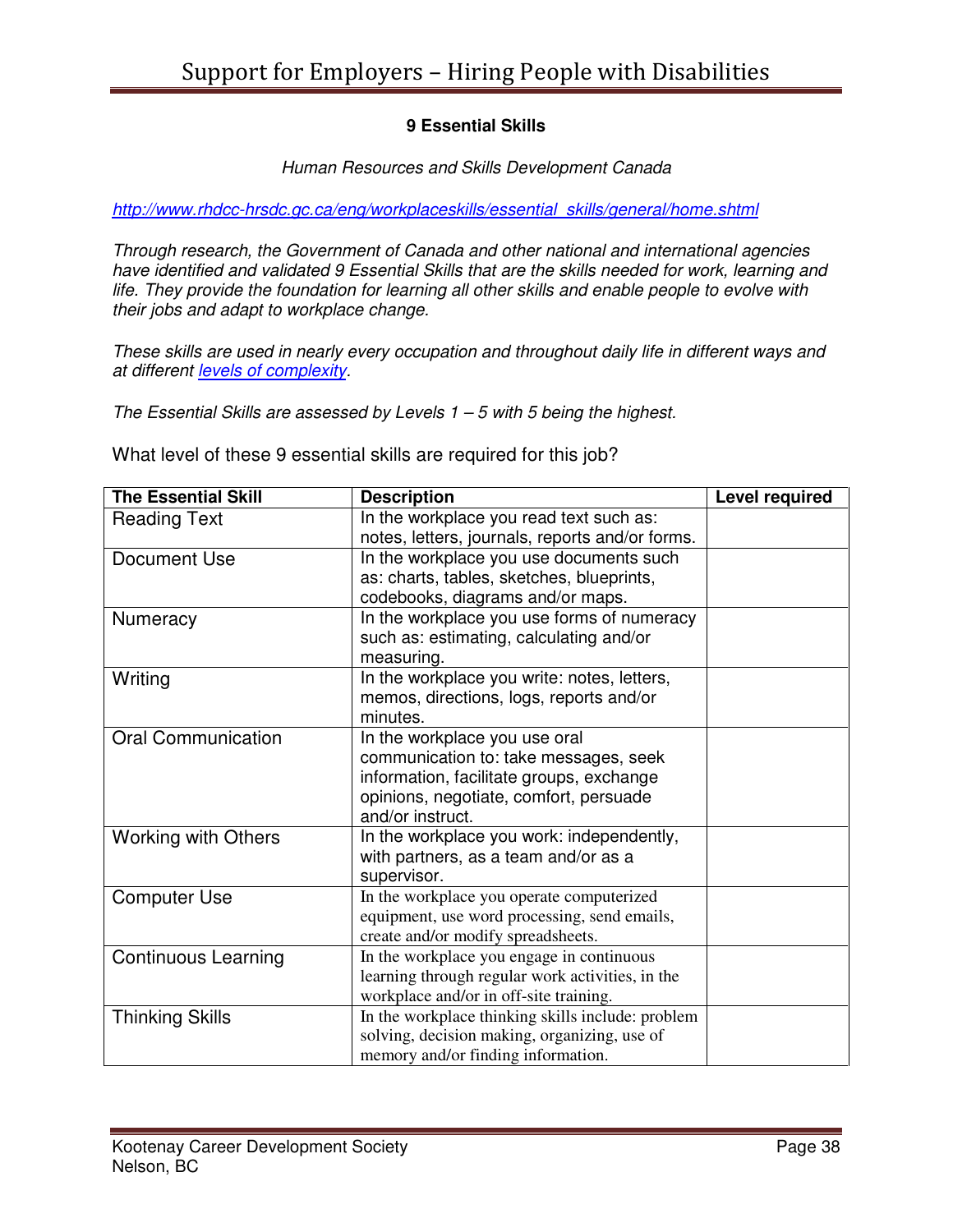## **C. Work Site Considerations**

**Special Clothing, Uniforms, Safety Equipment Required:** 

**Tools to be Used:** 

**Equipment to be Operated:** 

**Materials to be Handled:** 

**Special Terms Used at Work Site:** 

**Description of Environmental Conditions of WorkSite:**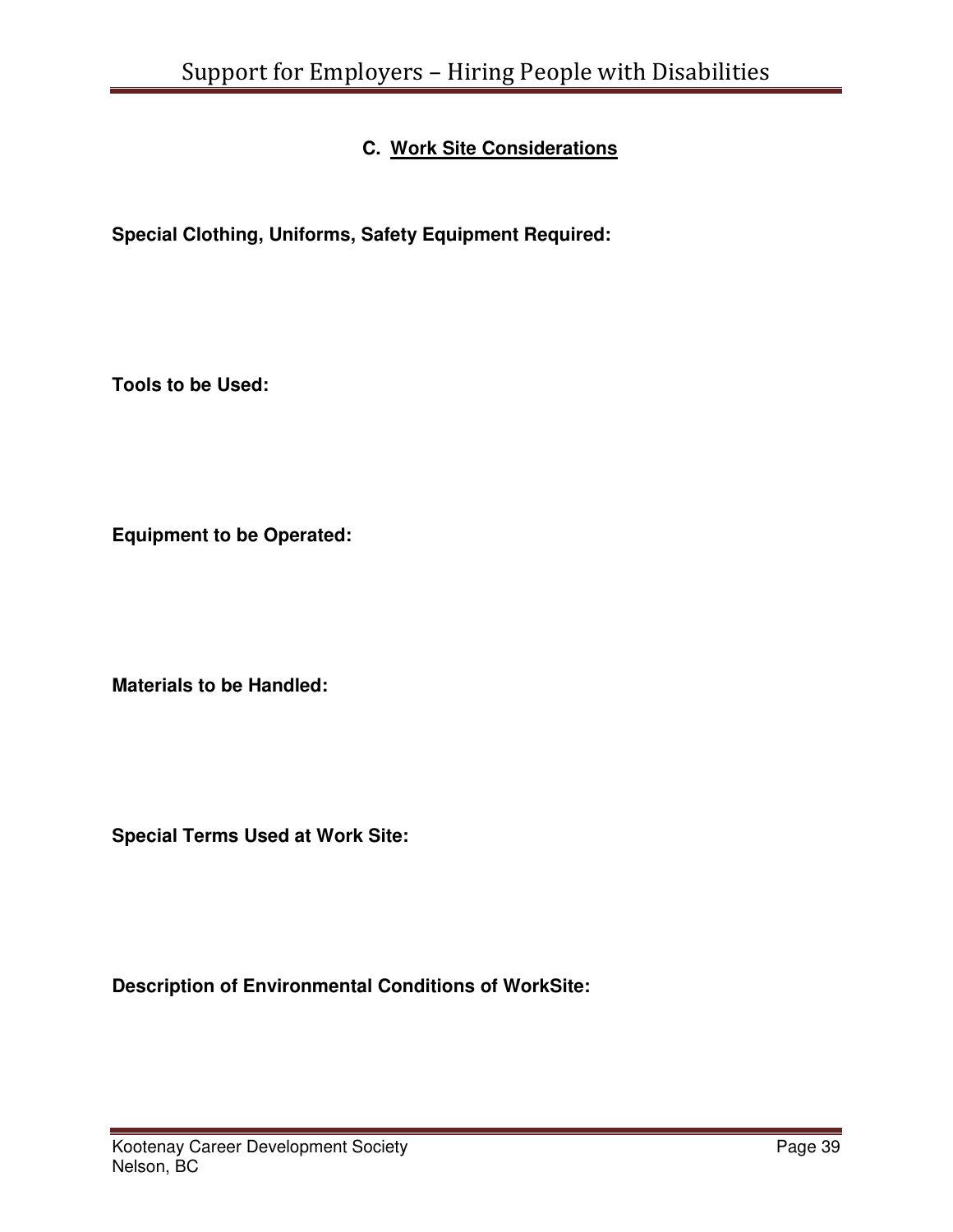## **D. Training Considerations**

**Role of Trainer at Work Site; ( list site-specific requirements):** 

**Availability of Co-workers/Supervisors as Trainers:**

**Description of Training Available from Employer:** 

**Potential for Use of Adaptations, Modifications in Work Site:** 

**Willingness of Co-workers/Supervisors to Provide Support and Assistance:**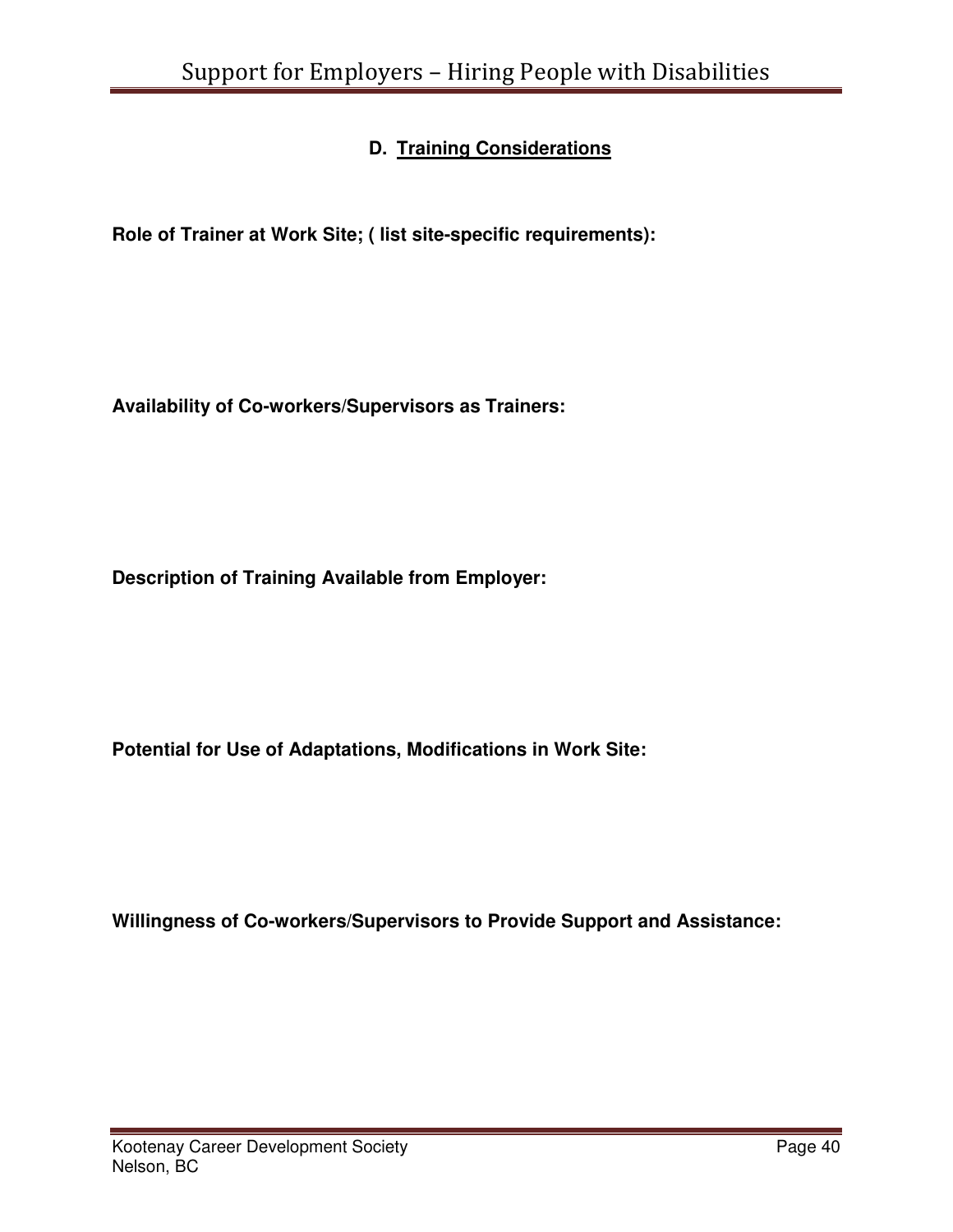## **E. The Culture of the Work Site**

**Employer's Concern for Quality:** 

**Employer's Concern for Productivity:** 

**Flexibility/Rigidity Observed:** 

**Employee Social Groups and Non-work Activities:** 

**Leaders and Potential Allies Among Co-workers and Supervisors:**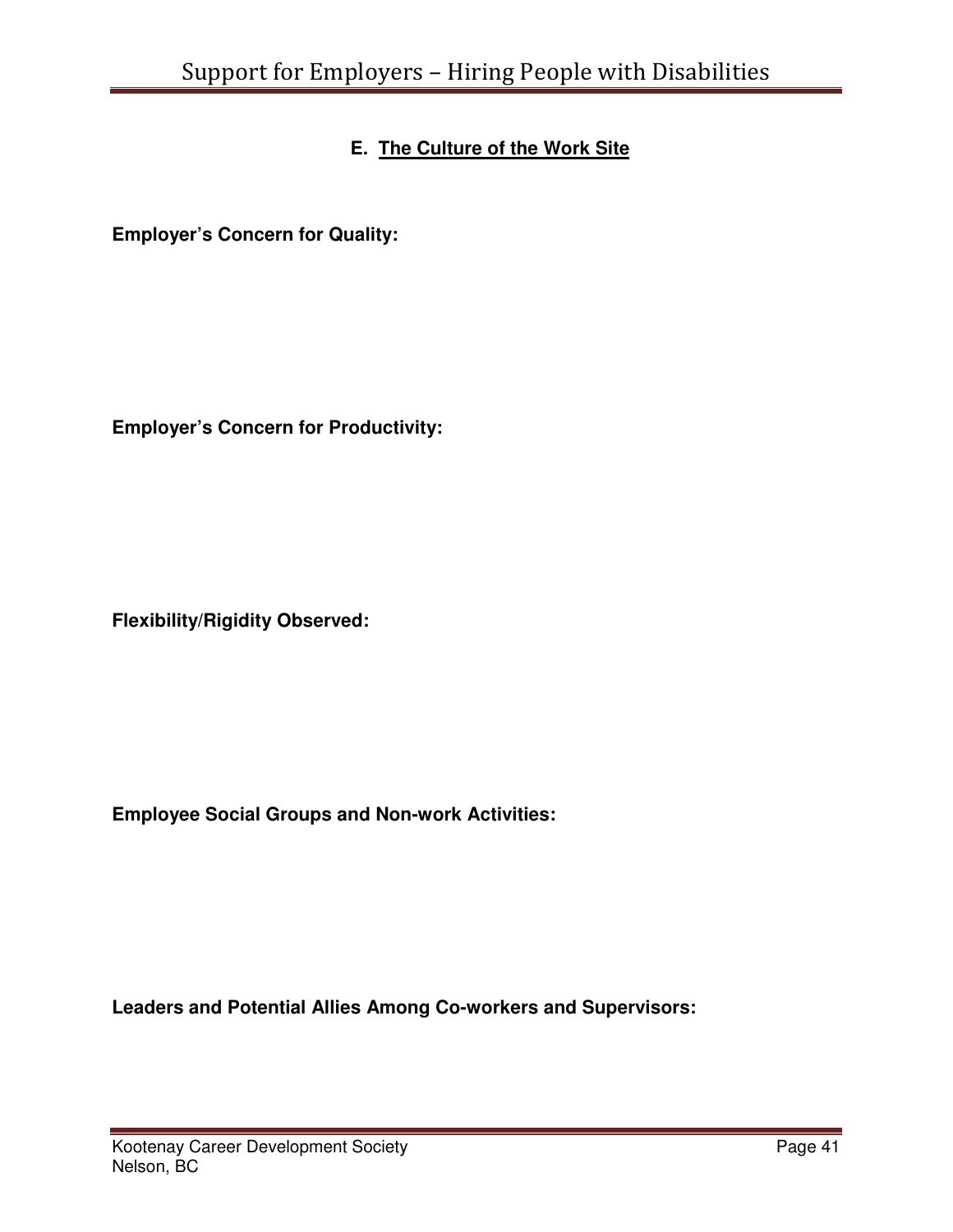## **F. Job Description**

**Schedule:** 

**# of Days of Work Per Week** 

**Days:** 

| hrs |                |
|-----|----------------|
| hrs | $\blacksquare$ |
| hrs | $\blacksquare$ |
| hrs |                |
| hrs | $\blacksquare$ |
|     |                |

**Sequential Chronology of Typical Work Day: (include all routines)**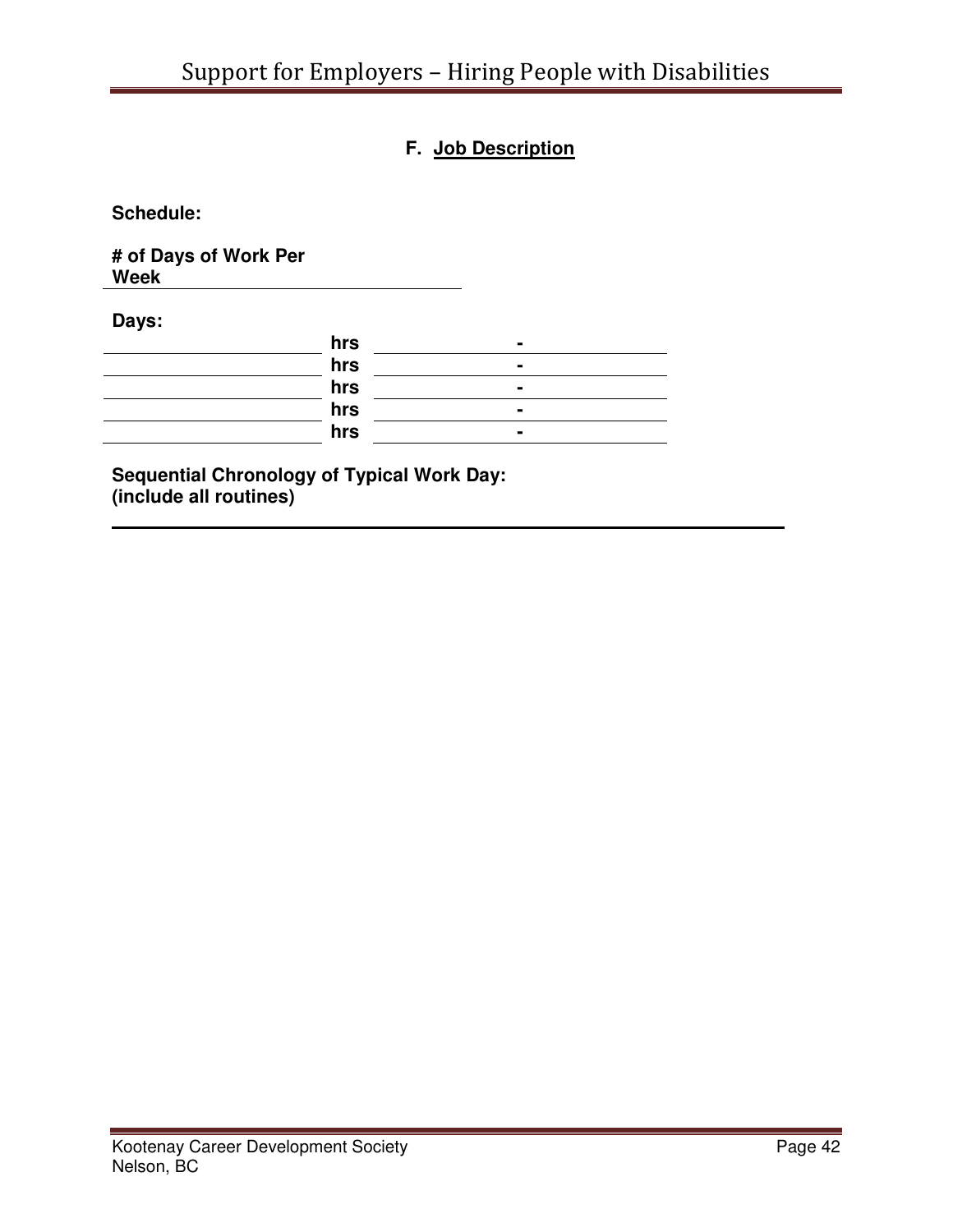## Appendix 2 – Training Objectives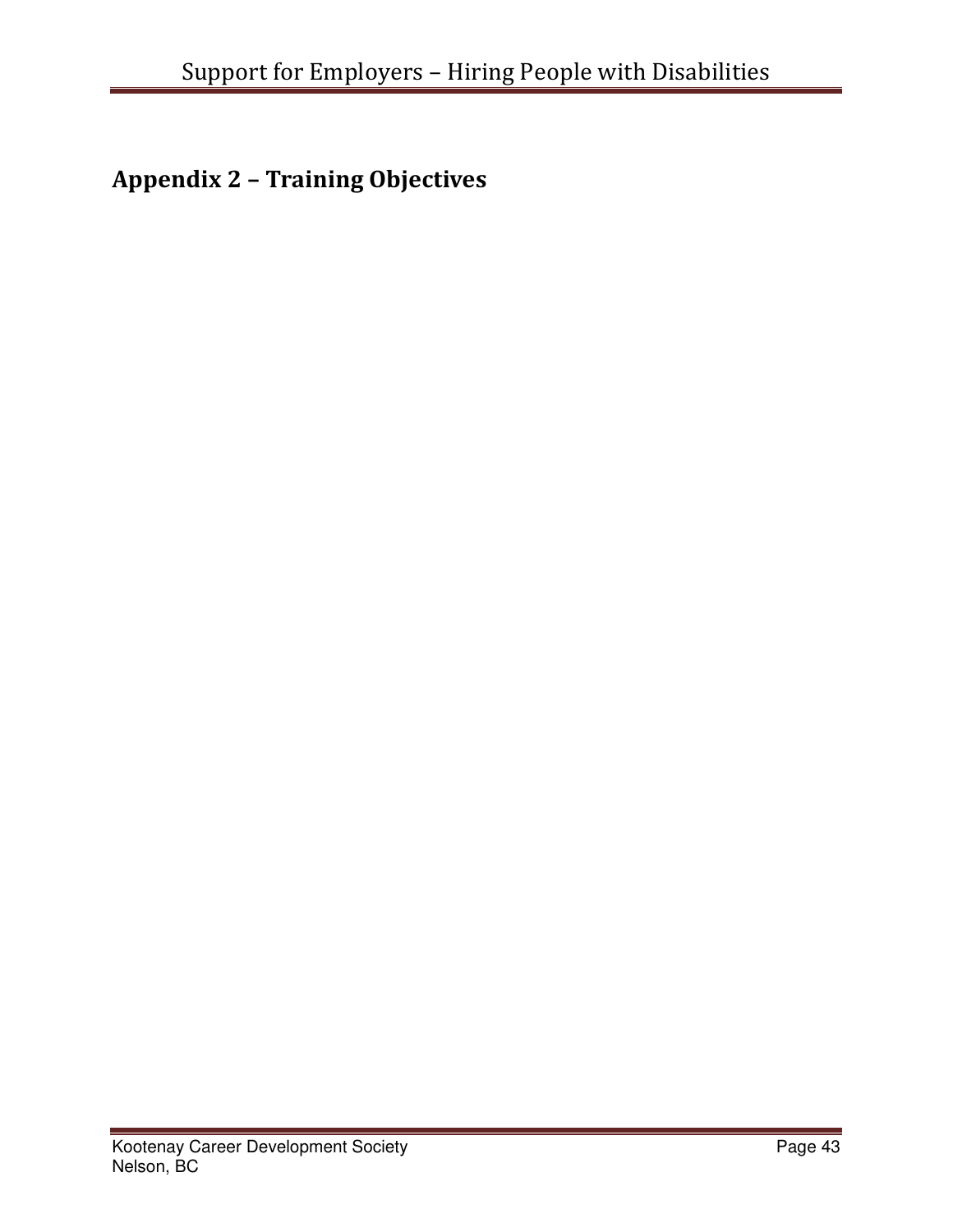## **Training Objectives**

| Name                                                                                                                        | Telephone:                                                                            |
|-----------------------------------------------------------------------------------------------------------------------------|---------------------------------------------------------------------------------------|
| Address:                                                                                                                    | Mentor/Trainer:                                                                       |
|                                                                                                                             |                                                                                       |
|                                                                                                                             |                                                                                       |
| agreed upon:                                                                                                                | Please list below the three training objectives you and your employer or trainer have |
| 1.<br><u> 1980 - Johann Stoff, deutscher Stoffen und der Stoffen und der Stoffen und der Stoffen und der Stoffen und de</u> |                                                                                       |
| 2.<br><u> 1980 - Johann Barn, mars ann an t-Amhain Aonaich an t-Aonaich an t-Aonaich ann an t-Aonaich ann an t-Aonaich</u>  |                                                                                       |
| 3.                                                                                                                          |                                                                                       |
| What days will you be training?<br>٠<br>F.<br>M<br>W<br>S<br>т<br>$\top$<br>٠<br>training schedule?                         | S<br>Do you have any health needs/issues that may affect your training or your        |
| How will you travel to the training site each day?<br>п                                                                     |                                                                                       |
|                                                                                                                             |                                                                                       |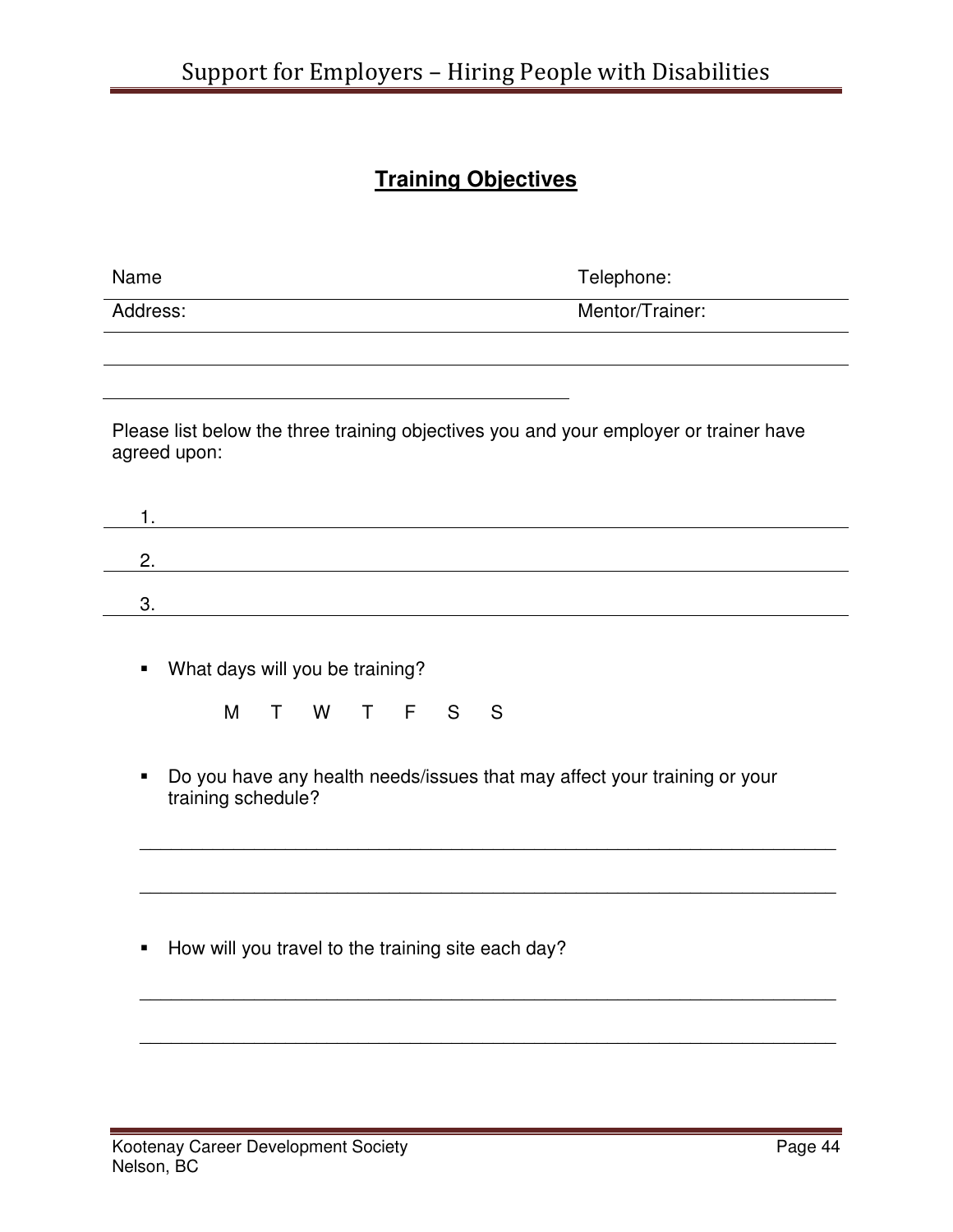• What type of support do you think you will need from your job coach/mentor/trainer?

• Is there anything that your employer needs to be aware of to assist you while in training?

• Is there any other information that is important that we know prior to starting training?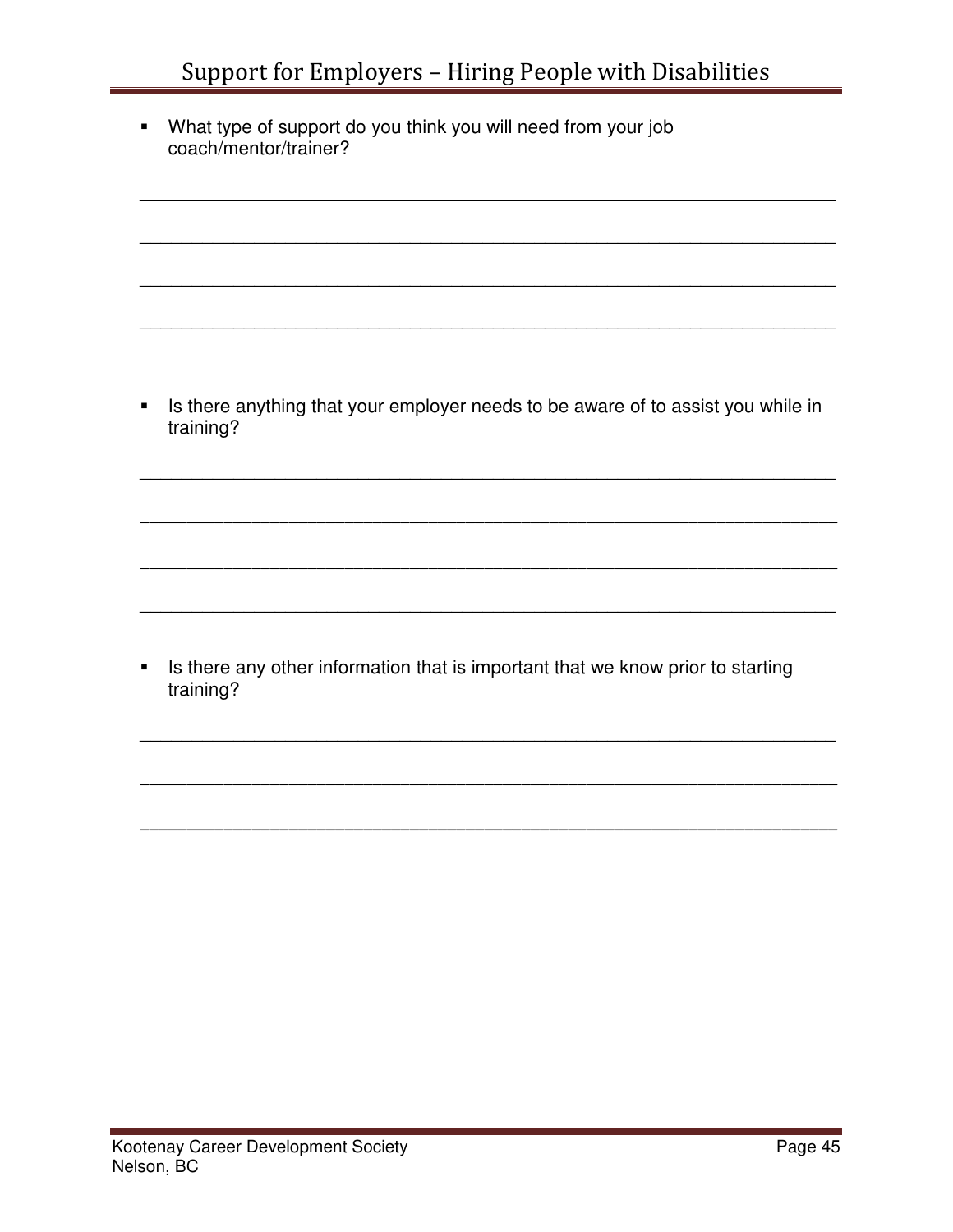Appendix 3 – Task Analysis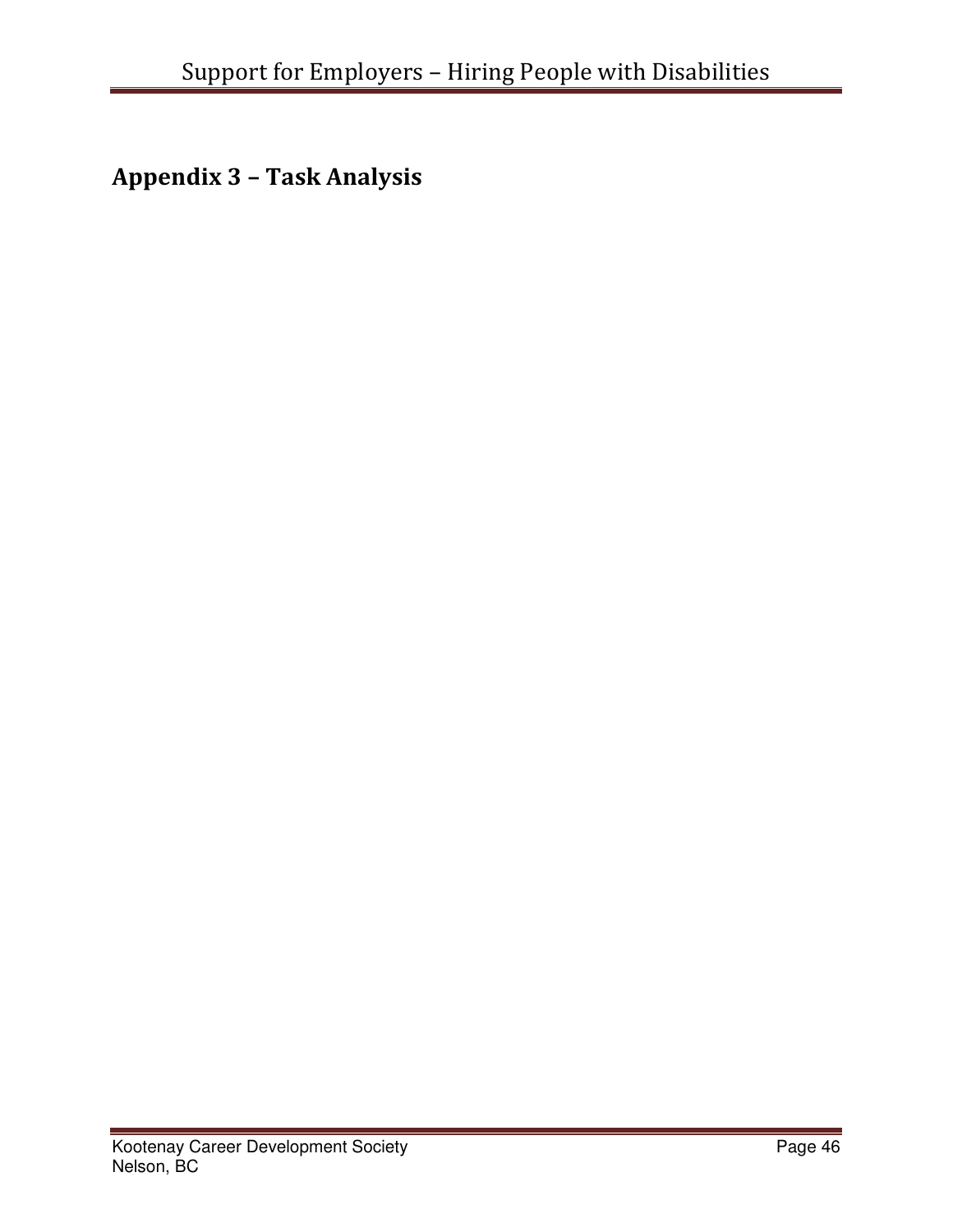## **TASK ANALYSIS**

## Original Task List from employer

B Shift: Upstairs washrooms, hall, stairway and elevator lobby

- 1. clean  $2^{nd}$  floor washrooms
	- a. empty garbages, restock dispensers, clean fixtures, counters and mirrors, damp mop floor including tile in hallway
- 2. take elevator to main floor, clean glass entry doors, both sides and elevator door
- 3. turn entry mat near elevator doors, main floor and get sand out. Vacuum all corners and edges of elevator lobby area and elevator tracks.
- 4. check stairs to basement for garbage. Mop if necessary.
- 5. mop elevator floor and mop lobby floor being careful to get all corners and edges.
- 6. mop stairs to second floor and brown mat at bottom.
- 7. re-mop lobby floor until water is virtually clear after mopping to ensure no streaks when dry. After last mopping check for and remove any sand left in corners and edges.

#### **Make sure you leave doors locked to public, while you are working and double check them before you leave.**

Mark timesheet, put tools away, rinse mop pail and sink, replay key. Tell Shift A people when you are leaving.

The following pages show how a simple task list on a jobsite can be broken down into more steps. The detailed task list is then utilized for training of your new employee.

Detailed task analysis lists are often made with columns to the right so that once the employee is independent, they can use the list as a prompt and are able to checking off the tasks once they have completed them.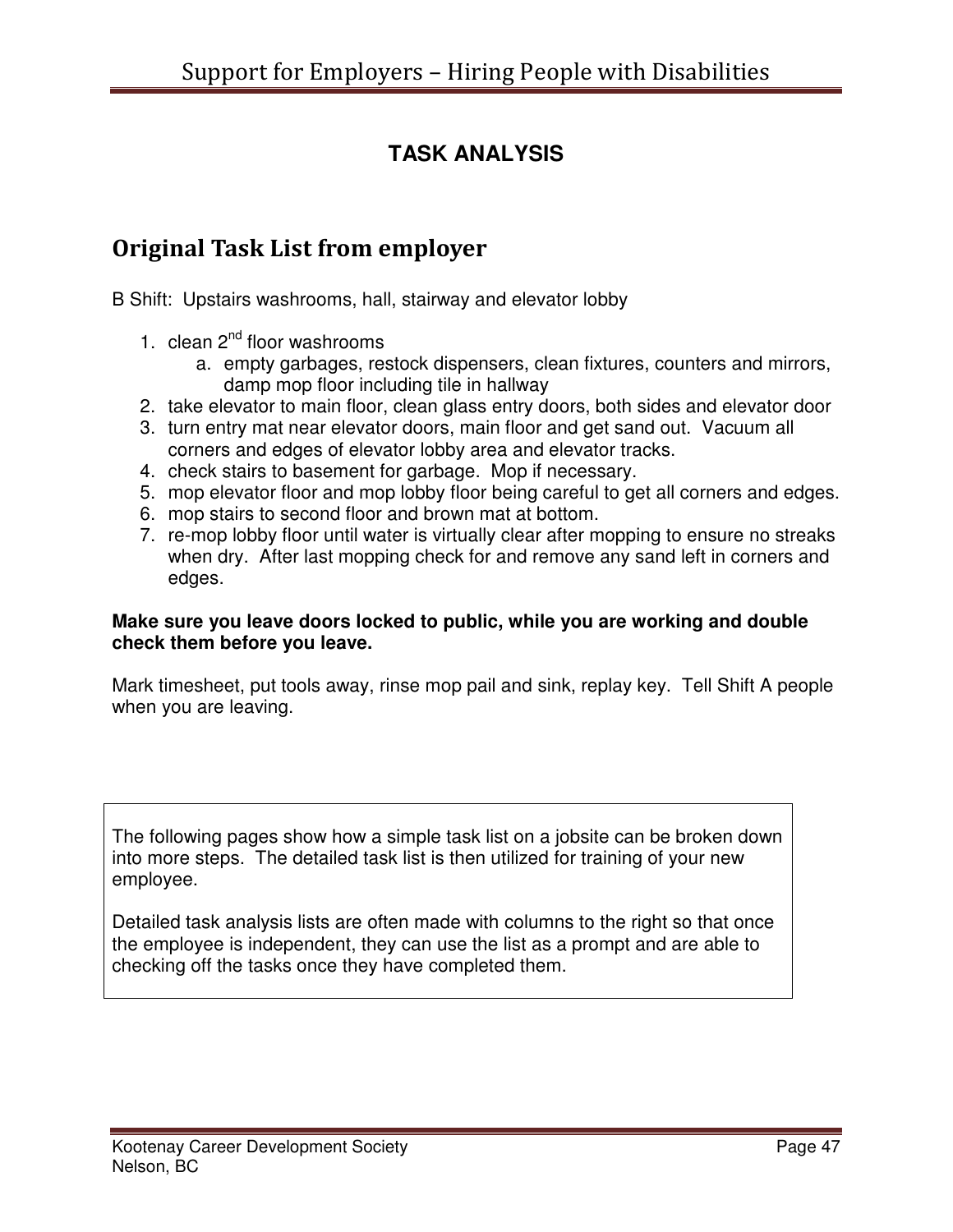## Revised Detailed Task List for Training a new employee

|                                                                    | M | T | W | F |
|--------------------------------------------------------------------|---|---|---|---|
| 1. Get keys from in Janitor's Room - the ones with the metal       |   |   |   |   |
| holder                                                             |   |   |   |   |
| 2. Pick up cleaning caddy - fill bottles if needed                 |   |   |   |   |
| 3. Collect Supplies:                                               |   |   |   |   |
| $\triangleright$ 2 toilet papers                                   |   |   |   |   |
| $\geq$ 2 paper towels                                              |   |   |   |   |
| $\geq 1$ medium garbage bag 26x36                                  |   |   |   |   |
| $\triangleright$ extra soap                                        |   |   |   |   |
| 4. Clean 2 <sup>nd</sup> floor washrooms – mens and womens         |   |   |   |   |
| $\triangleright$ Empty garbages                                    |   |   |   |   |
| $\triangleright$ Restock dispensers, toilet paper and paper towels |   |   |   |   |
| $\triangleright$ Clean sinks, counters and mirrors                 |   |   |   |   |
| $\triangleright$ Clean toilets                                     |   |   |   |   |
| 5. Take caddy to elevator lobby                                    |   |   |   |   |
|                                                                    |   |   |   |   |
| 6. Get Mop and Buckets from janitor room and take upstairs         |   |   |   |   |
| 7. Mop washroom floors                                             |   |   |   |   |
| 8. Mop tile floor in hallway                                       |   |   |   |   |
| 9. Take elevator to main floor - bring mop and bucket with you     |   |   |   |   |
| 10. Clean glass entry doors, both sides and elevator door          |   |   |   |   |
| 11. Take cleaning caddy to janitor room                            |   |   |   |   |
| 12. Get vacuum and take it to the elevator door lobby              |   |   |   |   |
| 13. Turn entry mat near elevator doors and get sand out            |   |   |   |   |
| $\triangleright$ Put mat back and vacuum                           |   |   |   |   |
| $\triangleright$ Roll up mat and put it out of the way             |   |   |   |   |
| 14. Vacuum all corners and edges of elevator lobby area            |   |   |   |   |
| 15. Vacuum elevator tracks                                         |   |   |   |   |
| 16. Check stairs to basement for garbage. Mop if necessary         |   |   |   |   |
| 17. Mop elevator floor and mop lobby floor - being careful to get  |   |   |   |   |
| all edges and corners                                              |   |   |   |   |
| 18. Mop stairs to second floor and brown mat at bottom             |   |   |   |   |
| 19. Re-mop lobby floor until water is virtually clear after        |   |   |   |   |
| mopping to ensure no streaks when dry.                             |   |   |   |   |
| 20. After last mopping check for and remove any sand left in       |   |   |   |   |
| corners and edges (with vacuum).                                   |   |   |   |   |

#### **MAKE SURE YOU LEAVE DOORS LOCKED TO PUBLIC while you are working and double check them before you leave.**

- i. Put tools away rinse mop pail and sink
- ii. Replace key
- iii. Mark time on timesheet
- iv. Tell Shift A people when you are leaving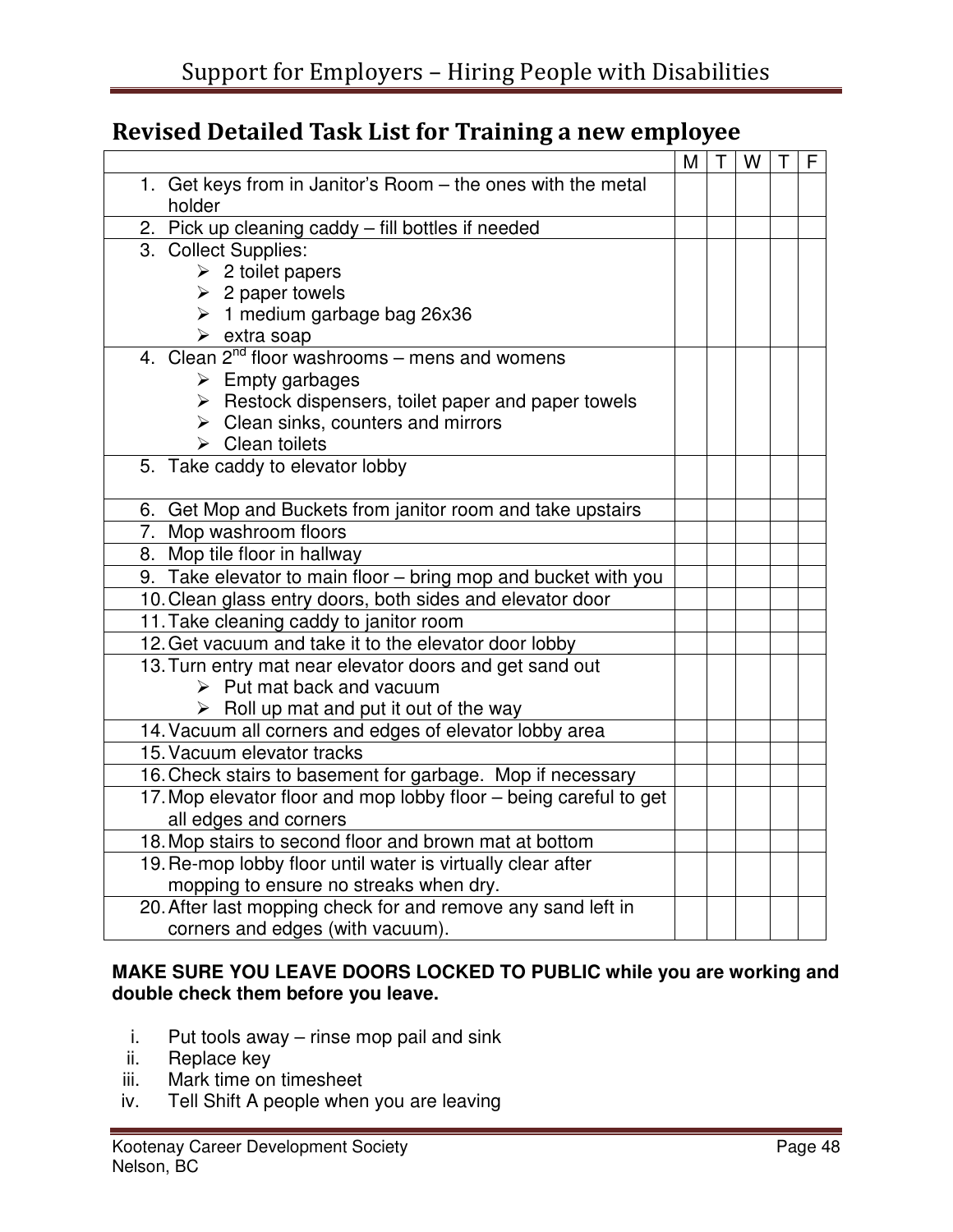## BLANK TASK ANALYSIS FORM

| Name |   |   |   |     |  |
|------|---|---|---|-----|--|
|      | M | T | W | T F |  |
|      |   |   |   |     |  |
|      |   |   |   |     |  |
|      |   |   |   |     |  |
|      |   |   |   |     |  |
|      |   |   |   |     |  |
|      |   |   |   |     |  |
|      |   |   |   |     |  |
|      |   |   |   |     |  |
|      |   |   |   |     |  |
|      |   |   |   |     |  |
|      |   |   |   |     |  |
|      |   |   |   |     |  |
|      |   |   |   |     |  |
|      |   |   |   |     |  |
|      |   |   |   |     |  |
|      |   |   |   |     |  |
|      |   |   |   |     |  |
|      |   |   |   |     |  |
|      |   |   |   |     |  |
|      |   |   |   |     |  |
|      |   |   |   |     |  |
|      |   |   |   |     |  |
|      |   |   |   |     |  |
|      |   |   |   |     |  |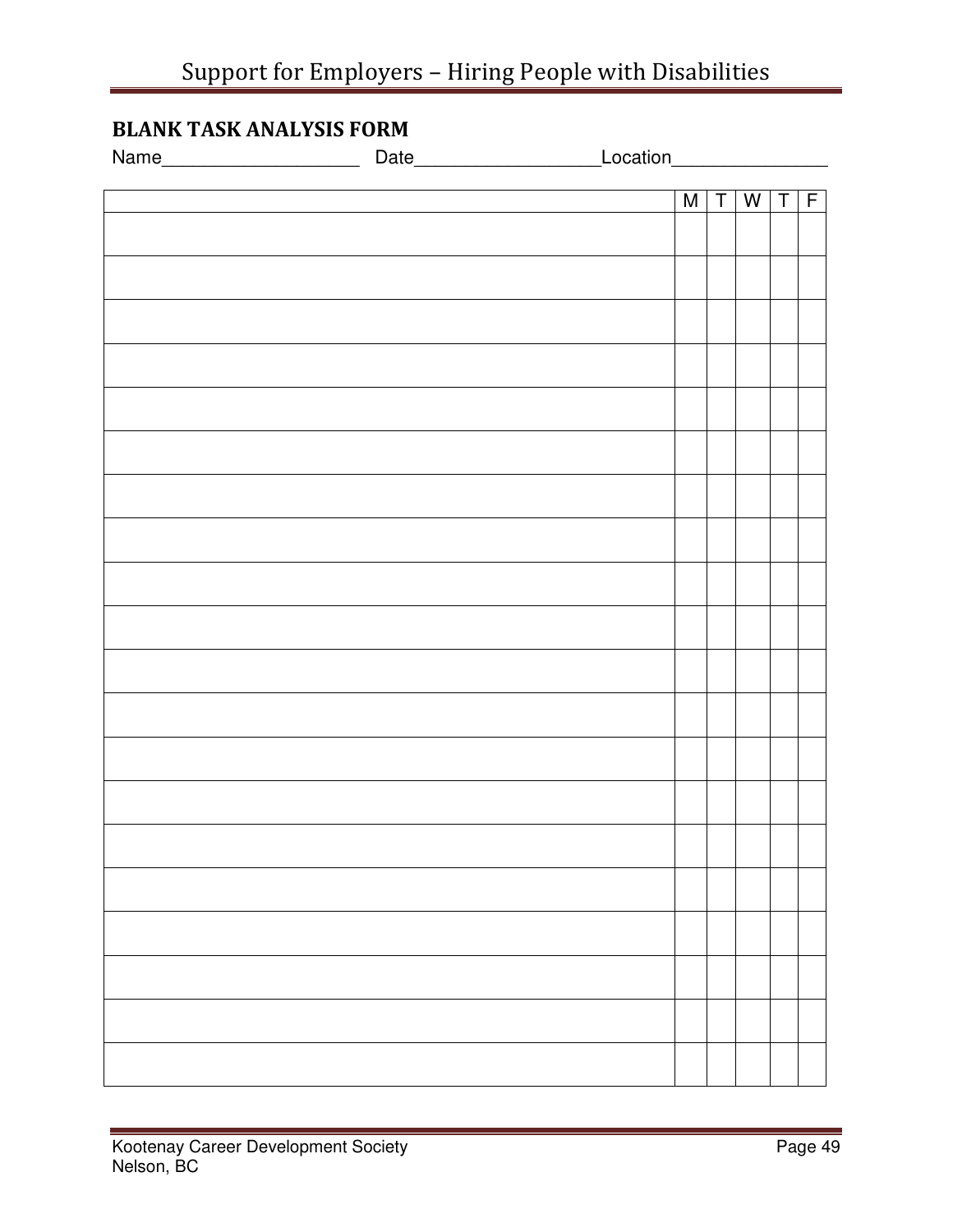## References

Assistive Technology British Columbia, available online at http://www.at-bc.ca/default.html

BC Stats, Ministry of Management Services Earnings and Employment Trends – Dec 2003, January 29, 2004 Issue: 03-12, available online at http://www.bcstats.gov.bc.ca

Canadian Abilities Foundation, Neglected or Hidden: Connecting Employers and People with Disabilities in Canada, 2004, available online at http://www.enablelink.org/features/noh/noh/noh\_report\_en.pdf

Canadian Human Rights Act, available on-line at: http://www.efc.ca/pages/law/canada/canada.H-6.part-1.html#3

CCRW – Canadian Council on Rehabilitation and Work, Programs and Services, available online at http://www.ccrw.org/en/programs/program\_detail.asp?Program\_ID=6

Employment Equity Act, available on-line at: http://laws.justice.gc.ca/en/ShowDoc/cs/E-5.401///en?page=1&isprinting=true

EnableLink – Linking People with disabilities to a World of Resources, available online at http://www.enablelink.org/index.html

Faba, Neil, National Educational Association of Disabled Students, Access to Success – A Guide for Employers, FAQ, 1999-2009, available online at http://www.neads.ca/en/about/projects/student\_leadership/access\_to\_success/access\_f aq.php

Gladnet, Cornell University ILR School, Cultivating Leadership: Mentoring Youth with Disabilities, Office of disability Employment Policy, 2005, available online at http://digitalcommons.ilr.cornell.edu/cgi/viewcontent.cgi?article=1416&context=gladnetco **llect** 

Govt. of BC, Recruitment and Retention of Persons with Disabilities in British Columbia Research Project – Final Research & Validation Report Executive Summary, "Workable Solutions" "An initiative of the Minister's Council on Employment for Persons with Disabilities Nov 15, 2004, available online at http://www.eia.gov.bc.ca/epwd/docs/exec\_summary.pdf

Jewish Vocational Service, An Employer's Guide to Hiring People with Disabilities: The untapped Workforce, 2001, available online at http://www.jvsmn.org/EmployersGuide.pdf

Job Accommodation Network, Fact Sheet Series, updated July 2008, available online at http://www.jan.wvu.edu/index.htm

Marc Gold and Associates, online at http://www.marcgold.com/About/index.html

Neil Squire Society website available at http://www.neilsquire.ca/index.asp